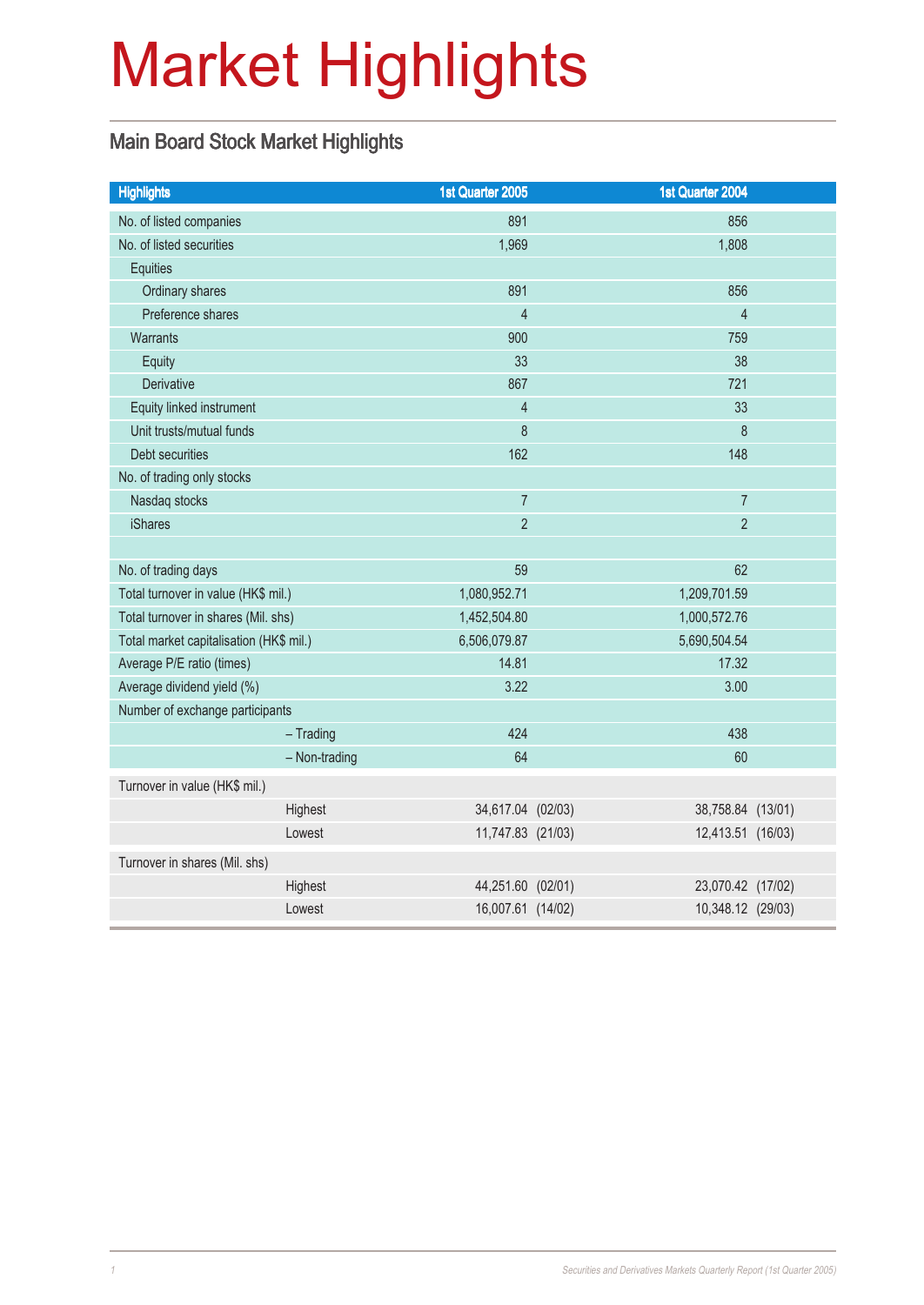# Market Highlights

### Market Highlights – Growth Enterprise Market (GEM)

| <b>Highlights</b>                       | 1st Quarter 2005 |                | 1st Quarter 2004 |                |
|-----------------------------------------|------------------|----------------|------------------|----------------|
| No. of listed companies                 | 205              |                | 192              |                |
| No. of listed securities                | 206              |                | 193              |                |
| Equities                                | 205              |                | 192              |                |
| Warrants                                | $\overline{1}$   |                | $\mathbf{1}$     |                |
|                                         |                  |                |                  |                |
| No. of trading days                     | 59               |                | 62               |                |
| Total turnover in value (HK\$ mil.)     | 4,372.50         |                | 13,992.12        |                |
| Total turnover in shares (Mil. shs)     | 9,238.16         |                | 18,894.84        |                |
| Total market capitalisation (HK\$ mil.) | 65,332.72        |                | 78,986.43        |                |
| Average P/E ratio (times)               | 19.52            |                | 36.62            |                |
| Average dividend yield (%)              | 1.02             |                | 0.42             |                |
| Turnover in value (HK\$ mil.)           |                  |                |                  |                |
| Highest                                 |                  | 405.03 (19/01) |                  | 783.60 (11/03) |
| Lowest                                  |                  | 29.21 (31/01)  |                  | 107.54 (30/03) |
| Turnover in shares (Mil. shs)           |                  |                |                  |                |
| Highest                                 |                  | 579.59 (31/03) |                  | 641.15 (18/02) |
| Lowest                                  |                  | 60.52 (20/01)  |                  | 154.20 (24/03) |
|                                         |                  |                |                  |                |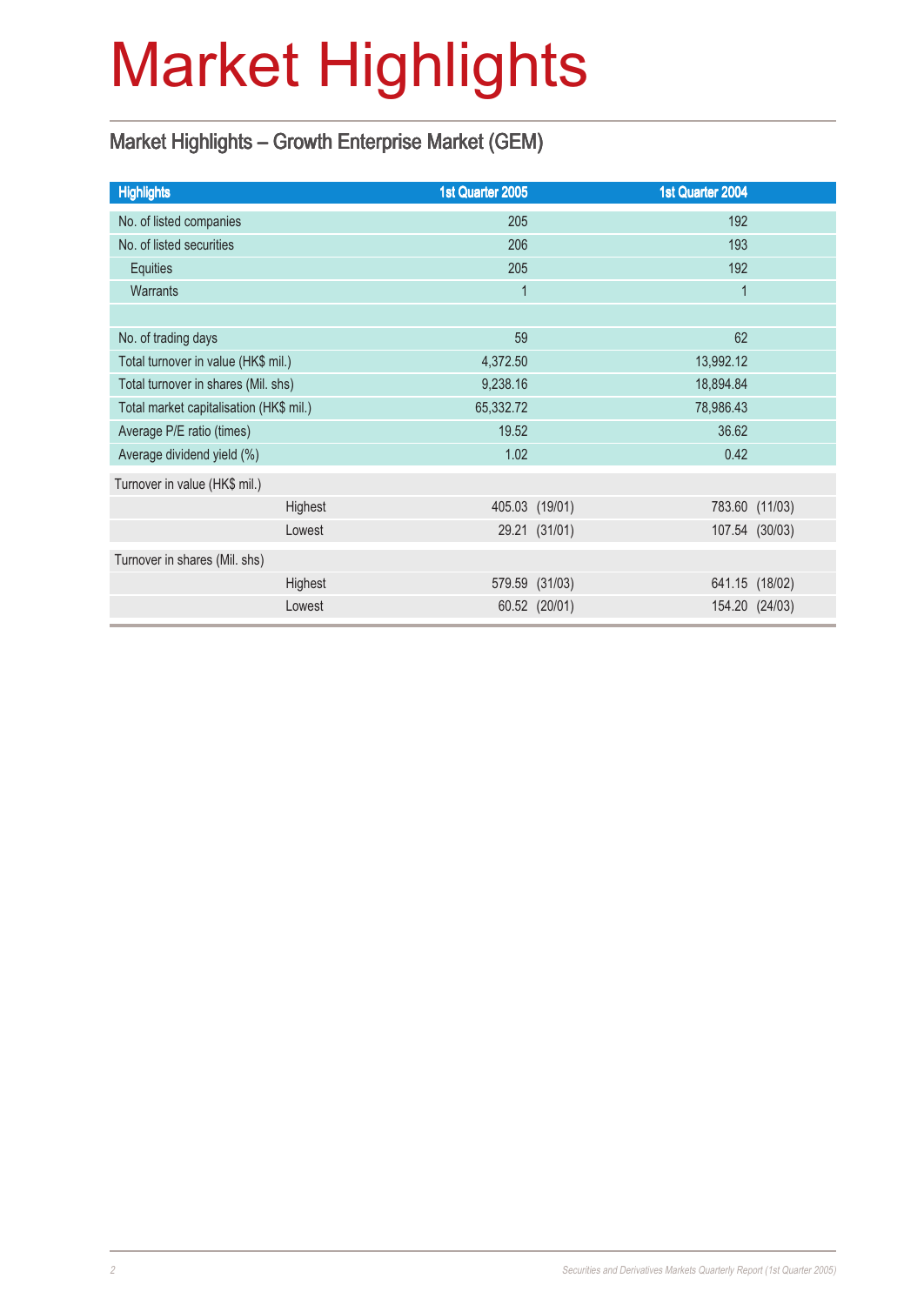# Market Highlights

### Derivatives Market Highlights

| <b>Highlights</b>                                          | <b>1st Quarter</b> | <b>1st Quarter</b> |
|------------------------------------------------------------|--------------------|--------------------|
|                                                            | 2005               | 2004               |
| All futures and options products (excluding stock options) |                    |                    |
| No. of trading days                                        | 58.5               | 61.5               |
| Total contract volume                                      | 3,737,289          | 3,264,830          |
| Equity index products                                      | 3,725,847          | 3,242,086          |
| Equity products                                            | 2,654              | 4,992              |
| Interest rates products                                    | 8,788              | 17,752             |
| Average daily contract volume <sup>1</sup>                 | 63,885             | 53,087             |
| Total open interest as at the quarter end (contracts)      | 295,275            | 221,947            |
| Equity index products                                      | 289,853            | 215,389            |
| Equity products                                            | 520                | 804                |
| Interest rates products                                    | 4,902              | 5,754              |
| <b>Stock options</b>                                       |                    |                    |
| No. of newly introduced stock options classes              |                    |                    |
| No. of stock options as at the quarter end                 |                    |                    |
| <b>Class</b>                                               | 37                 | 33                 |
| Series                                                     | 2,642              | 2,682              |
| Total premium (HK\$ mil.)                                  | 1,575.63           | 1,651.81           |
| Call                                                       | 835.11             | 922.42             |
| Put                                                        | 740.52             | 729.38             |
| Average daily premium (HK\$ mil.)                          | 26.93              | 26.86              |
| Total contract volume                                      | 1,555,116          | 1,581,952          |
| Call                                                       | 813,188            | 758,765            |
| Put                                                        | 741,928            | 823,187            |
| Average daily contract volume                              | 26,583             | 25,723             |
| Total open interest as at the quarter end (contracts)      | 749,836            | 635,115            |
| Call                                                       | 390,317            | 350,752            |
| Put                                                        | 359,519            | 284,363            |
| Total number of trades                                     | 40,790             | 39,558             |
| Average daily number of trades                             | 697                | 643                |
| <b>Total contracts exercised</b>                           | 227,596            | 185,300            |
| Average premium per contract (HK\$)                        | 1,013              | 1,044              |
| Average contract per trade (contracts)                     | 38                 | 40                 |
| Put volume/call volume                                     | 0.91               | 1.08               |
| Average daily contract volume/open interest                | 3.5%               | 4.1%               |
| Options volume (shares)/underlying stock volume            | 3.1%               | 2.4%               |
| All futures and options products                           |                    |                    |
| Total contract volume                                      | 5,292,405          | 4,846,782          |
| Total open interest as at the quarter end (contracts)      | 1,045,111          | 857,062            |

Average daily contract volume is calculated based on the number of trading days of the Hong Kong Market.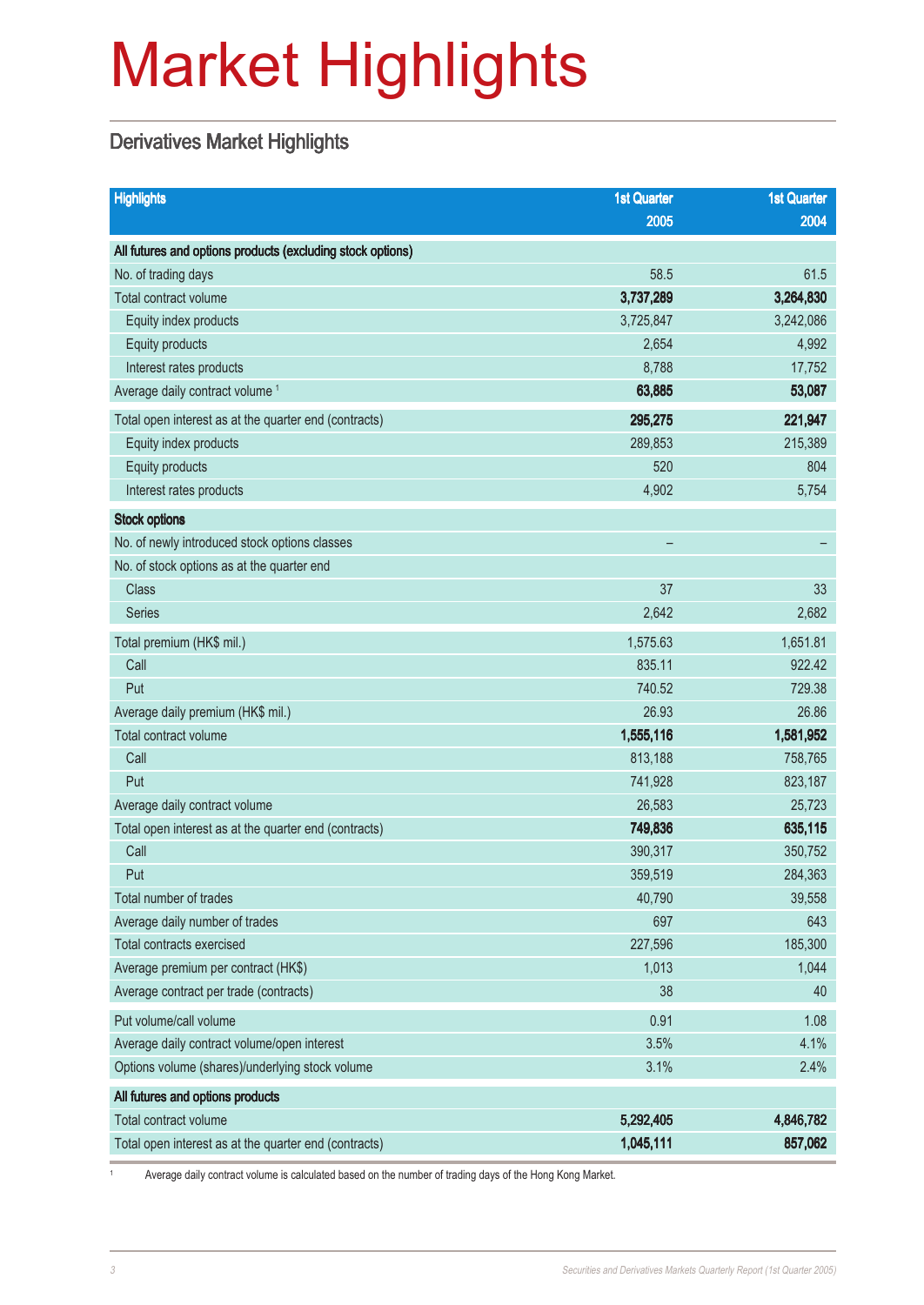#### New Listing Companies Statistics

|    | No. of newly listed companies | Funds raised (HK\$ mil.) |
|----|-------------------------------|--------------------------|
| Q1 |                               | 19,689.66                |
| Q2 | 15                            | 33,875.72                |
| Q3 |                               | 2,580.33                 |
| Q4 | 17                            | 38,319.35                |
| Q1 | b.                            | 6,084.36                 |
|    |                               |                          |

### Equity Turnover

|      |                | <b>Share</b> | <b>Value</b> |              |
|------|----------------|--------------|--------------|--------------|
|      |                | (Mil. shs)   | (HK\$ mil.)  | No. of deals |
| 2004 | Q1             | 474,515.94   | 1,058,570.45 | 8,835,302    |
|      | Q <sub>2</sub> | 221,663.60   | 716,559.67   | 5,650,601    |
|      | Q3             | 211,844.53   | 668,434.29   | 5,311,106    |
|      | Q4             | 605,129.76   | 953,603.62   | 7,828,424    |
| 2005 | Q1             | 573,722.80   | 915,816.33   | 7,096,762    |

### Equity Trading Statistics

|      |                | No. of<br>trading days | <b>Average daily turnover</b><br>(HK\$ mil.) | <b>Average value</b><br>per deal |
|------|----------------|------------------------|----------------------------------------------|----------------------------------|
| 2004 | Q <sub>1</sub> | 62                     | 17,073.72                                    | 119,811                          |
|      | Q2             | 60                     | 11,942.66                                    | 126,811                          |
|      | Q <sub>3</sub> | 64                     | 10,444.29                                    | 125,856                          |
|      | Q <sub>4</sub> | 63                     | 15,136.57                                    | 121,813                          |
| 2005 | Q <sub>1</sub> | 59                     | 15,522.31                                    | 129,047                          |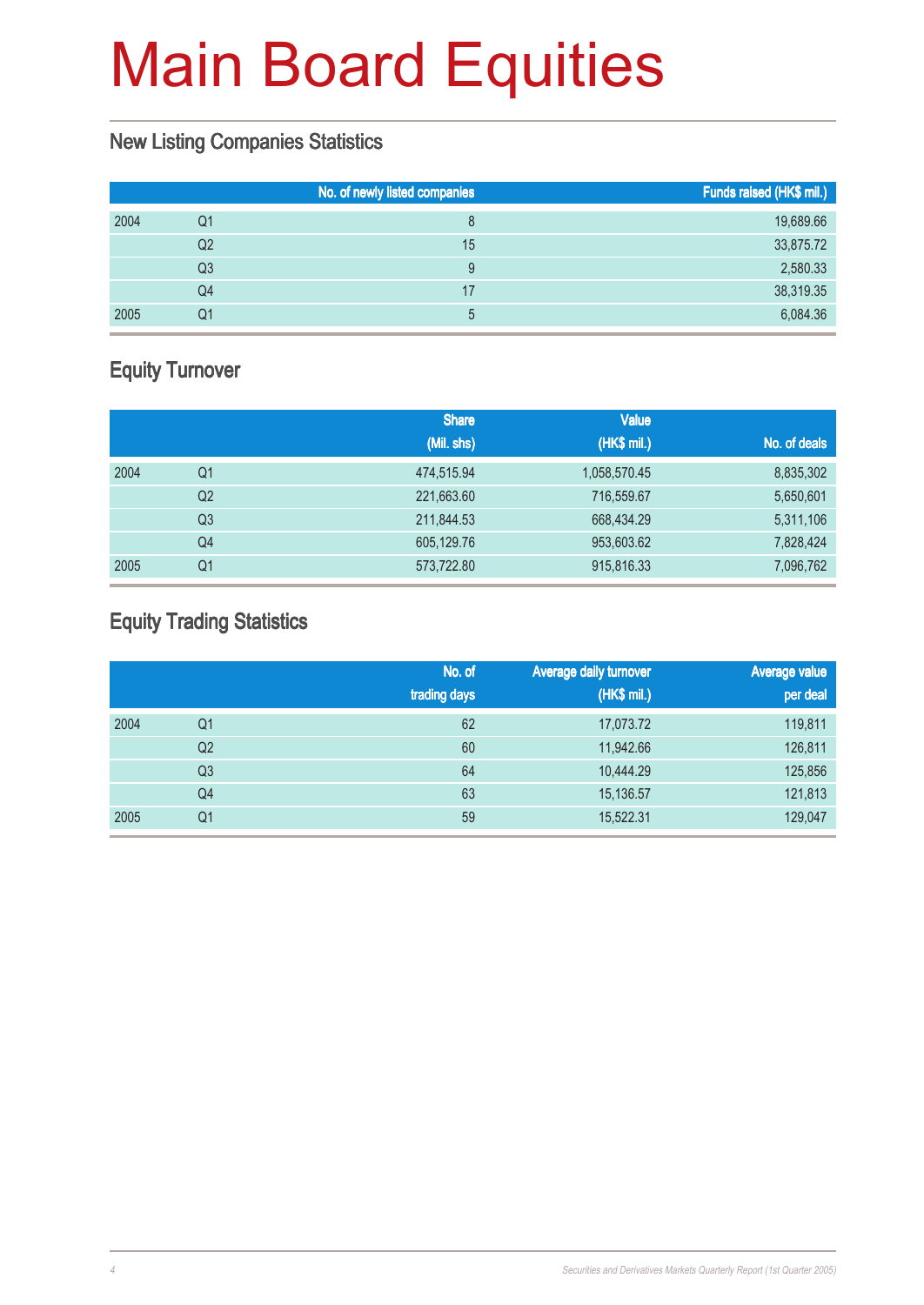#### 20 Most Advanced Stocks

for 1st quarter 2005

|                |       |                        | <b>Closing price</b> |                 |                         |
|----------------|-------|------------------------|----------------------|-----------------|-------------------------|
| Rank           | Code  | <b>Stock</b>           | End of Mar 2005      | End of Dec 2004 | $%$ up                  |
|                | 00228 | <b>HON PO GROUP</b>    | 0.190                | 0.053           | 258.49                  |
| $\overline{2}$ | 00112 | <b>CHI CHEUNG</b>      | 3.650                | 1.020           | 257.84                  |
| 3              | 00419 | UNIVERSAL HOLD         | 0.147                | 0.047           | 212.77                  |
| 4              | 00318 | <b>KAMBOAT</b>         | 1.190                | 0.390           | 205.13                  |
| 5              | 00859 | <b>ZIDA COMPUTER</b>   | 0.355                | 0.120           | 195.83                  |
| 6              | 00370 | <b>E-LIFE INT'L</b>    | 0.290                | 0.129           | 124.81                  |
| 7              | 00563 | <b>NEO-CHINA GROUP</b> | 0.400                | 0.187           | 113.90                  |
| 8              | 00499 | <b>HYCOMM WIRELESS</b> | 0.106                | 0.050           | 112.00                  |
| 9              | 00620 | <b>UDL HOLDINGS</b>    | 0.045                | 0.022           | 104.55                  |
| 10             | 00497 | <b>CAPITAL STRAT</b>   | 1.530                | 0.800           | 91.25                   |
| 11             | 00371 | <b>SHANG HUA HOLD</b>  | 0.740                | 0.395           | 87.34                   |
| 12             | 00752 | PICO FAR EAST          | 1.190                | 0.650           | 83.08                   |
| 13             | 00686 | <b>GAY GIANO INT'L</b> | 0.410                | 0.230           | 78.26                   |
| 14             | 01159 | <b>KARCE INTL HOLD</b> | 0.385                | 0.216           | 78.24                   |
| 15             | 00431 | <b>G CHINA HOLD</b>    | 0.480                | 0.270           | 77.78                   |
| 16             | 00043 | C.P. POKPHAND          | 0.410                | 0.239           | 71.55                   |
| 17             | 00137 | <b>JINHUI HOLDINGS</b> | 27.250               | 16.150          | 68.73                   |
| 18             | 01175 | FU JI CATERING         | 6.300                | 3.775           | 66.89                   |
| 19             | 00007 | <b>KARL THOMSON</b>    | 0.500                | 0.300           | 66.67                   |
| 20             | 00876 | <b>WING LEE HOLD</b>   | 1.930                | 1.158           | $\overline{A}$<br>66.67 |
|                |       |                        |                      |                 |                         |

A Adjusted

#### 20 Most Declined Stocks

for 1st quarter 2005

|                |       |                        | <b>Closing price</b> |                         |                                   |
|----------------|-------|------------------------|----------------------|-------------------------|-----------------------------------|
| Rank           | Code  | <b>Stock</b>           | End of Mar 2005      | End of Dec 2004         | % down                            |
| 1              | 01215 | <b>GUO XIN GROUP</b>   | 0.039                | 0.190                   | 79.47                             |
| $\overline{2}$ | 00199 | <b>CHEUNG TAI HONG</b> | 0.405                | 1.520                   | 73.36                             |
| 3              | 00530 | <b>FORTUNA INT'L</b>   | 0.020                | 0.071                   | 71.83                             |
| $\overline{4}$ | 00959 | A-MAX                  | 0.800                | 2.825                   | 71.68                             |
| 5              | 00491 | <b>RUILI HOLD</b>      | 0.238                | 0.720                   | 66.94                             |
| 6              | 00412 | <b>HERITAGE INT'L</b>  | 0.020                | 0.050                   | 60.00                             |
| 7              | 01139 | <b>VICTORY GROUP</b>   | 0.043                | 0.104                   | 58.65                             |
| 8              | 00340 | <b>INNOMAXX BIOTEC</b> | 0.131                | 0.310                   | 57.74                             |
| 9              | 00312 | <b>EZCOM HOLDINGS</b>  | 0.162                | 0.380                   | 57.37                             |
| 10             | 00070 | <b>MASSIVE RES</b>     | 0.017                | 0.038                   | 55.26                             |
| 11             | 00326 | <b>CHINA STAR ENT</b>  | 0.430                | 0.870                   | 50.57                             |
| 12             | 01189 | <b>WING ON TRAVEL</b>  | 1.730                | 3.500<br>$\overline{A}$ | 50.57<br>$\overline{\phantom{a}}$ |
| 13             | 00901 | <b>RADFORD CAPITAL</b> | 0.015                | 0.030                   | 50.00                             |
| 14             | 01064 | <b>ZHONG HUA INT'L</b> | 0.046                | 0.090                   | 48.89                             |
| 15             | 00164 | <b>PREMIUM LAND</b>    | 0.022                | 0.042                   | 47.62                             |
| 16             | 00297 | <b>SINOCHEM HK</b>     | 0.245                | 0.460                   | 46.74                             |
| 17             | 00526 | <b>MAGICIAN IND</b>    | 0.123                | 0.225                   | 45.33                             |
| 18             | 01031 | <b>MEDTECH GROUP</b>   | 0.280                | 0.510                   | 45.10                             |
| 19             | 00603 | <b>NIPPON ASIA INV</b> | 0.011                | 0.020                   | 45.00                             |
| 20             | 00651 | <b>WONSON INT'L</b>    | 0.024                | 0.043                   | 44.19                             |

A Adjusted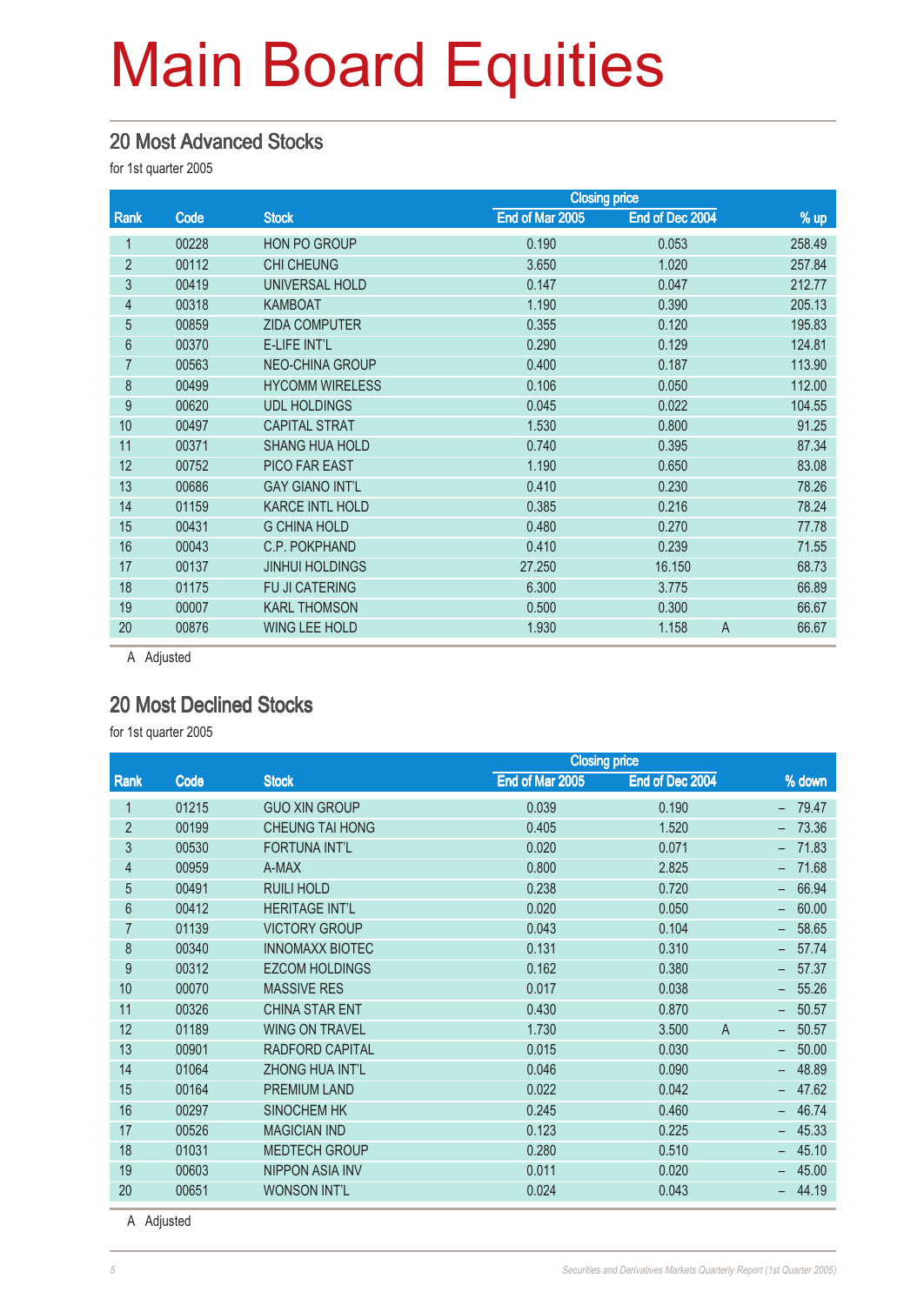#### 20 Most Active Stocks by Value

for 1st quarter 2005

| Rank           | Code  | <b>Stock</b>                    | Turnover (HK\$ mil.) | % of total |
|----------------|-------|---------------------------------|----------------------|------------|
| 1              | 00005 | <b>HSBC HOLDINGS</b>            | 121,332.51           | 13.25      |
| $\overline{2}$ | 00013 | <b>HUTCHISON</b>                | 54,821.65            | 5.99       |
| 3              | 00941 | <b>CHINA MOBILE</b>             | 35,642.38            | 3.89       |
| $\overline{4}$ | 00016 | <b>SHK PPT</b>                  | 31,473.63            | 3.44       |
| 5              | 00857 | PETROCHINA - H SHARES           | 29,118.08            | 3.18       |
| 6              | 00386 | SINOPEC CORP - H SHARES         | 28,844.48            | 3.15       |
| $\overline{7}$ | 00001 | <b>CHEUNG KONG</b>              | 28,147.48            | 3.07       |
| 8              | 00883 | <b>CNOOC</b>                    | 15,934.68            | 1.74       |
| 9              | 02388 | <b>BOC HONG KONG</b>            | 14,904.12            | 1.63       |
| 10             | 02628 | <b>CHINA LIFE - H SHARES</b>    | 14,103.81            | 1.54       |
| 11             | 00011 | <b>HANG SENG BANK</b>           | 13,910.38            | 1.52       |
| 12             | 00728 | <b>CHINA TELECOM - H SHARES</b> | 13,332.93            | 1.46       |
| 13             | 00330 | <b>ESPRIT HOLDINGS</b>          | 11,313.38            | 1.24       |
| 14             | 00019 | <b>SWIRE PACIFIC 'A'</b>        | 10,868.78            | 1.19       |
| 15             | 00902 | <b>HUANENG POWER - H SHARES</b> | 9,727.20             | 1.06       |
| 16             | 00027 | K. WAH CONS                     | 9,376.26             | 1.02       |
| 17             | 00906 | <b>CHINA NETCOM</b>             | 9,160.90             | 1.00       |
| 18             | 02600 | CHALCO - H SHARES               | 9,077.22             | 0.99       |
| 19             | 00762 | <b>CHINA UNICOM</b>             | 8,667.44             | 0.95       |
| 20             | 00959 | A-MAX                           | 8,103.49             | 0.88       |
| <b>Total</b>   |       |                                 | 477,860.81           | 52.18      |

### 20 Most Active Stock by Shares

| Rank            | Code  | <b>Stock</b>            | <b>Turnover (Mil. shs)</b> | % of total |
|-----------------|-------|-------------------------|----------------------------|------------|
| 1               | 01189 | <b>WING ON TRAVEL</b>   | 58,064.42                  | 10.12      |
| $\overline{2}$  | 00651 | <b>WONSON INT'L</b>     | 36,801.46                  | 6.41       |
| $\overline{3}$  | 00530 | <b>FORTUNA INT'L</b>    | 26,230.83                  | 4.57       |
| 4               | 00412 | <b>HERITAGE INT'L</b>   | 22,929.79                  | 4.00       |
| 5               | 00680 | SOUTH SEA HOLD          | 22,254.97                  | 3.88       |
| $6\phantom{.}6$ | 00139 | 139 HOLDINGS            | 15,294.11                  | 2.67       |
| 7               | 00985 | CHINA SCI-TECH          | 14,063.09                  | 2.45       |
| 8               | 00261 | <b>CCT TECH INT'L</b>   | 13,848.91                  | 2.41       |
| 9               | 00851 | <b>MAE HOLDINGS</b>     | 11,996.52                  | 2.09       |
| 10              | 00164 | PREMIUM LAND            | 11,879.61                  | 2.07       |
| 11              | 00070 | <b>MASSIVE RES</b>      | 11,857.79                  | 2.07       |
| 12              | 00603 | <b>NIPPON ASIA INV</b>  | 11,444.74                  | 1.99       |
| 13              | 00386 | SINOPEC CORP - H SHARES | 8,761.58                   | 1.53       |
| 14              | 00419 | UNIVERSAL HOLD          | 7,711.14                   | 1.34       |
| 15              | 01031 | <b>MEDTECH GROUP</b>    | 7,122.52                   | 1.24       |
| 16              | 00078 | <b>REGAL INT'L</b>      | 6,341.09                   | 1.11       |
| 17              | 00857 | PETROCHINA - H SHARES   | 6,332.04                   | 1.10       |
| 18              | 00897 | <b>WAI YUEN TONG</b>    | 6,054.22                   | 1.06       |
| 19              | 00307 | <b>TIDETIME SUN</b>     | 5,948.47                   | 1.04       |
| 20              | 00193 | <b>CAPITAL ESTATE</b>   | 5,850.61                   | 1.02       |
| Total           |       |                         | 310,787.91                 | 54.17      |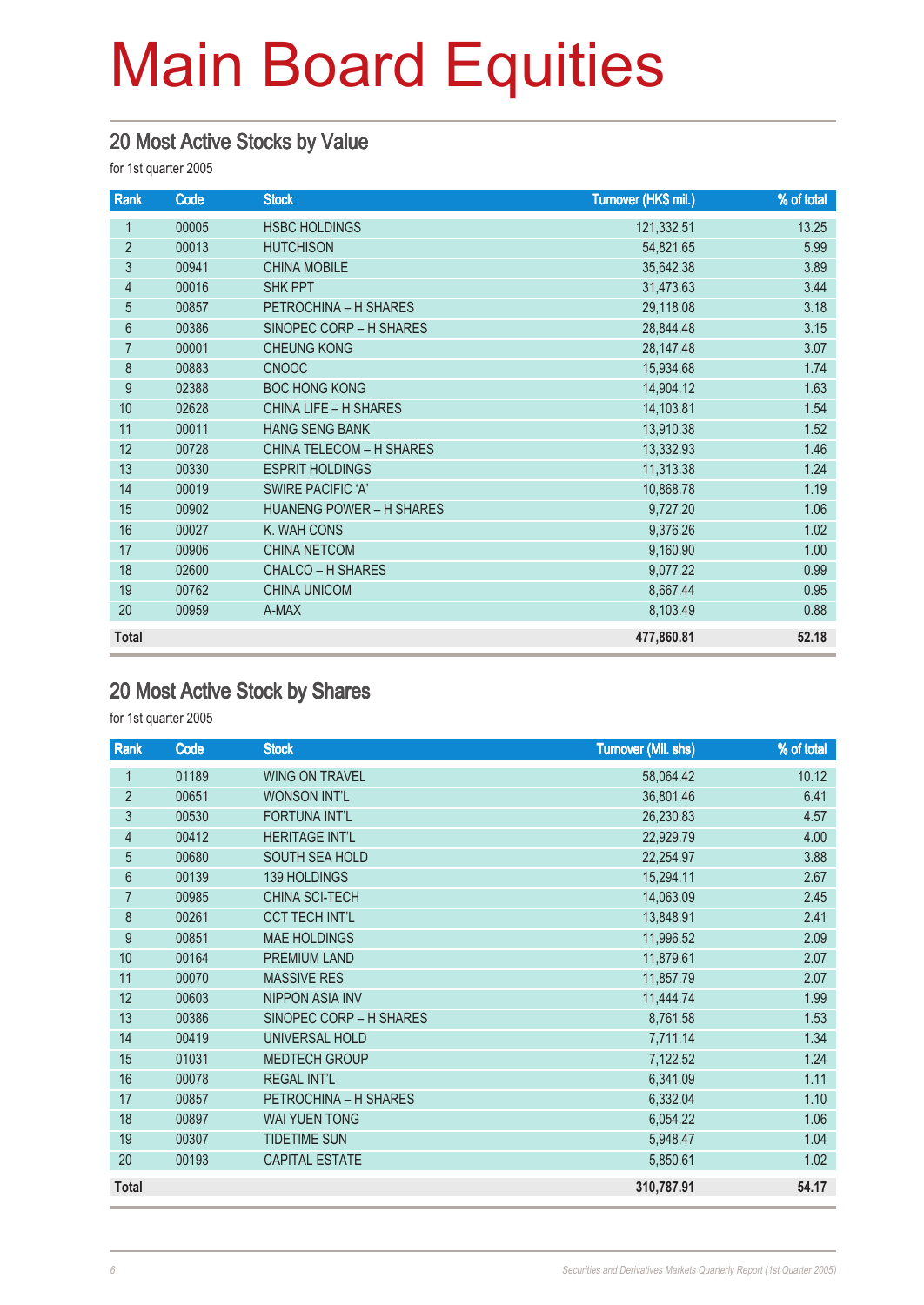#### Market Capitalisation of Domestic Companies

|      |                | HK\$ mil.    |
|------|----------------|--------------|
| 2004 | Q1             | 5,690,504.54 |
|      | Q2             | 5,482,574.23 |
|      | Q <sub>3</sub> | 5,898,386.53 |
|      | Q4             | 6,629,176.75 |
| 2005 | Q1             | 6,506,079.87 |

#### Market Capitalisation by Classifications

Quarter-end figures

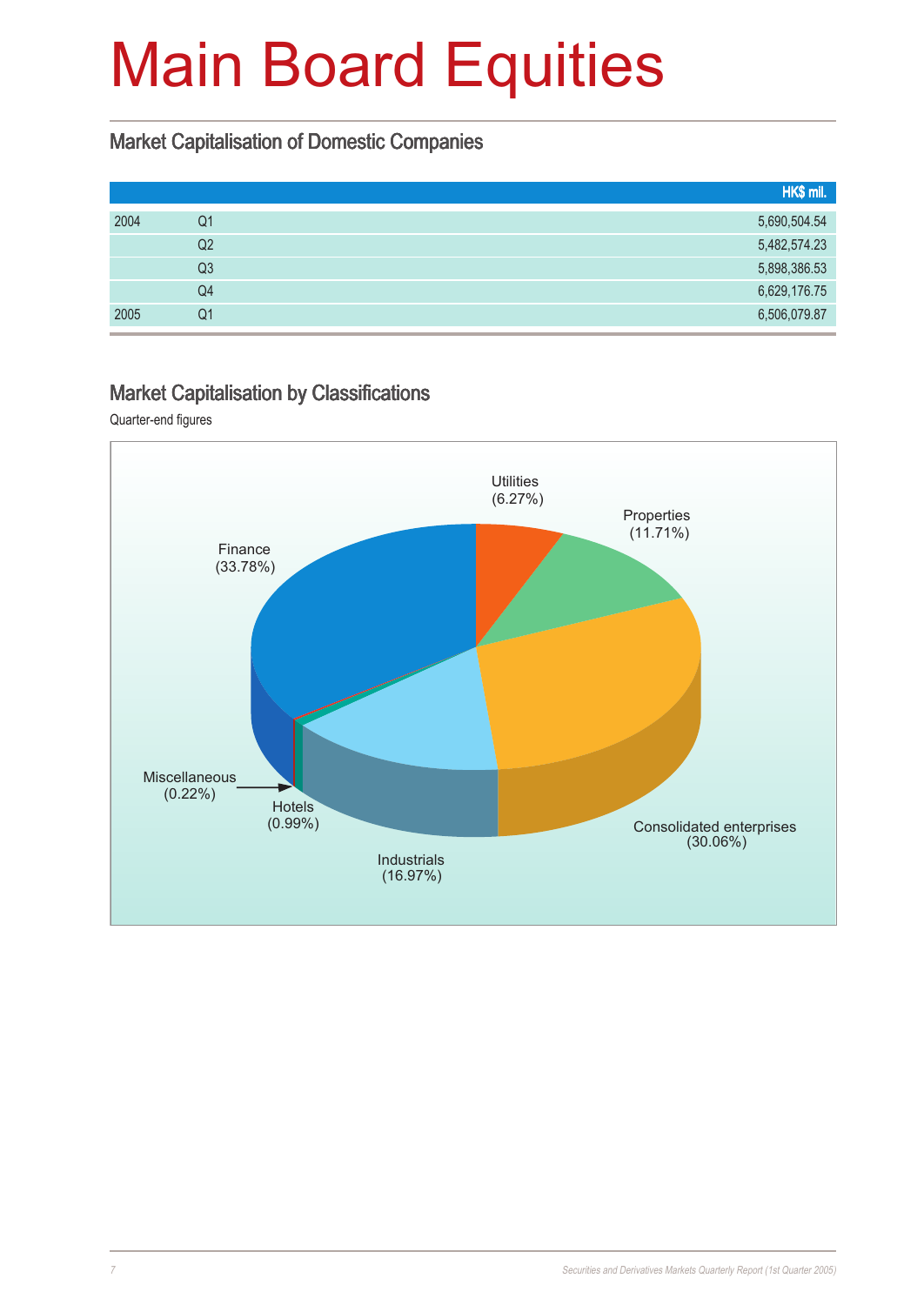#### 50 Leading Companies in Market Capitalisation

as at the 1st quarter end 2005

| Rank                | <b>Company</b>                                         | Market capitalisation (HK\$ mil.) | % of market total |
|---------------------|--------------------------------------------------------|-----------------------------------|-------------------|
| 1                   | <b>HSBC Holdings plc</b>                               | 1,387,442.61                      | 21.33             |
| $\overline{2}$      | China Mobile (Hong Kong) Ltd.                          | 502,417.49                        | 7.72              |
| $\mathfrak{S}$      | Hutchison Whampoa Ltd.                                 | 282,448.31                        | 4.34              |
| $\overline{4}$      | Hang Seng Bank Ltd.                                    | 197,875.72                        | 3.04              |
| $\overline{5}$      | <b>Standard Chartered PLC</b>                          | 181,583.33                        | 2.79              |
| $\,6\,$             | CNOOC Ltd.                                             | 172,429.64                        | 2.65              |
| $\overline{7}$      | Sun Hung Kai Properties Ltd.                           | 169,872.69                        | 2.61              |
| $\,8\,$             | Cheung Kong (Holdings) Ltd.                            | 160,394.38                        | 2.47              |
| 9                   | BOC Hong Kong (Holdings) Ltd.                          | 151,719.40                        | 2.33              |
| 10                  | CLP Holdings Ltd.                                      | 106,926.12                        | 1.64              |
| 11                  | Swire Pacific Ltd.                                     | 92,291.12                         | 1.42              |
| 12                  | Hong Kong and China Gas Co. Ltd., The                  | 85,927.10                         | 1.32              |
| 13                  | PetroChina Co. Ltd. - H Shares                         | 85,274.73                         | 1.31              |
| 14                  | China Unicom Ltd.                                      | 76,032.41                         | 1.17              |
| 15                  | Hongkong Electric Holdings Ltd.                        | 74,058.88                         | 1.14              |
| 16                  | China Netcom Group Corporation (Hong Kong) Ltd.        | 72,199.14                         | 1.11              |
| 17                  | MTR Corporation Ltd.                                   | 64,681.37                         | 0.99              |
| 18                  | Esprit Holdings Ltd.                                   | 63,779.94                         | 0.98              |
| 19                  | Henderson Land Development Co. Ltd.                    | 62,965.93                         | 0.97              |
| 20                  | Wharf (Holdings) Ltd., The                             | 60,330.30                         | 0.93              |
| 21                  | China Petroleum & Chemical Corporation - H Shares      | 52,858.54                         | 0.81              |
| 22                  | Cheung Kong Infrastructure Holdings Ltd.               | 50,494.30                         | 0.78              |
| 23                  | CITIC Pacific Ltd.                                     | 50,089.72                         | 0.77              |
| 24                  | Cathay Pacific Airways Ltd.                            | 49,550.64                         | 0.76              |
| 25                  | Hang Lung Properties Ltd.                              | 41,619.02                         | 0.64              |
| 26                  | Li & Fung Ltd.                                         | 41,434.24                         | 0.64              |
| 27                  | China Life Insurance Co. Ltd. - H Shares               | 38,694.11                         | 0.59              |
| 28                  | China Telecom Corporation Ltd. - H Shares              | 37,815.94                         | 0.58              |
| 29                  | COSCO Pacific Ltd.                                     | 37,051.99                         | 0.57              |
| 30                  | Yue Yuen Industrial (Holdings) Ltd.                    | 35,958.43                         | 0.55              |
| 31                  | Hutchison Telecommunications International Ltd.        | 33,525.00                         | 0.52              |
| 32                  | Bank of East Asia, Ltd., The                           | 33,514.83                         | 0.52              |
| 33                  | China Merchants Holdings (International) Co. Ltd       | 32,802.33                         | 0.50              |
| 34                  | Ping An Insurance (Group) Co. of China Ltd. - H Shares | 31,599.25                         | 0.49              |
| 35                  | Sino Land Co. Ltd.                                     | 30,557.93                         | 0.47              |
| 36                  | Henderson Investment Ltd.                              | 30,427.14                         | 0.47              |
| 37                  | Foxconn International Holdings Ltd.                    | 29,091.30                         | 0.45              |
| 38                  | Semiconductor Manufacturing International Corporation  | 27,533.72                         | 0.42              |
| 39                  | Shangri-La Asia Ltd.                                   | 27,438.03                         | 0.42              |
| 40                  | New World Development Co. Ltd.                         | 26,522.00                         | 0.41              |
| 41                  | Johnson Electric Holdings Ltd.                         | 25,900.21                         | 0.40              |
| 42                  | Guoco Group Ltd.                                       | 25,830.53                         | 0.40              |
| 43                  | PCCW Ltd.                                              | 23,512.65                         | 0.36              |
| 44                  | Techtronic Industries Co. Ltd.                         | 23,371.48                         | 0.36              |
| 45                  | China Resources Enterprise, Ltd.                       | 22,862.68                         | 0.35              |
| 46                  | Wheelock and Co. Ltd.                                  | 22,756.71                         | 0.35              |
| 47                  | Orient Overseas (International) Ltd.                   | 21,390.75                         | 0.33              |
| 48                  | Hong Kong Exchanges and Clearing Ltd.                  | 21,291.88                         | 0.33              |
| 49                  | Kerry Properties Ltd.                                  | 20,658.60                         | 0.32              |
| 50                  | Denway Motors Ltd.                                     | 20,616.38                         | 0.32              |
| <b>Total</b>        |                                                        | 5,017,420.95                      | 77.12             |
| <b>Market total</b> |                                                        | 6,506,079.87                      | 100.00            |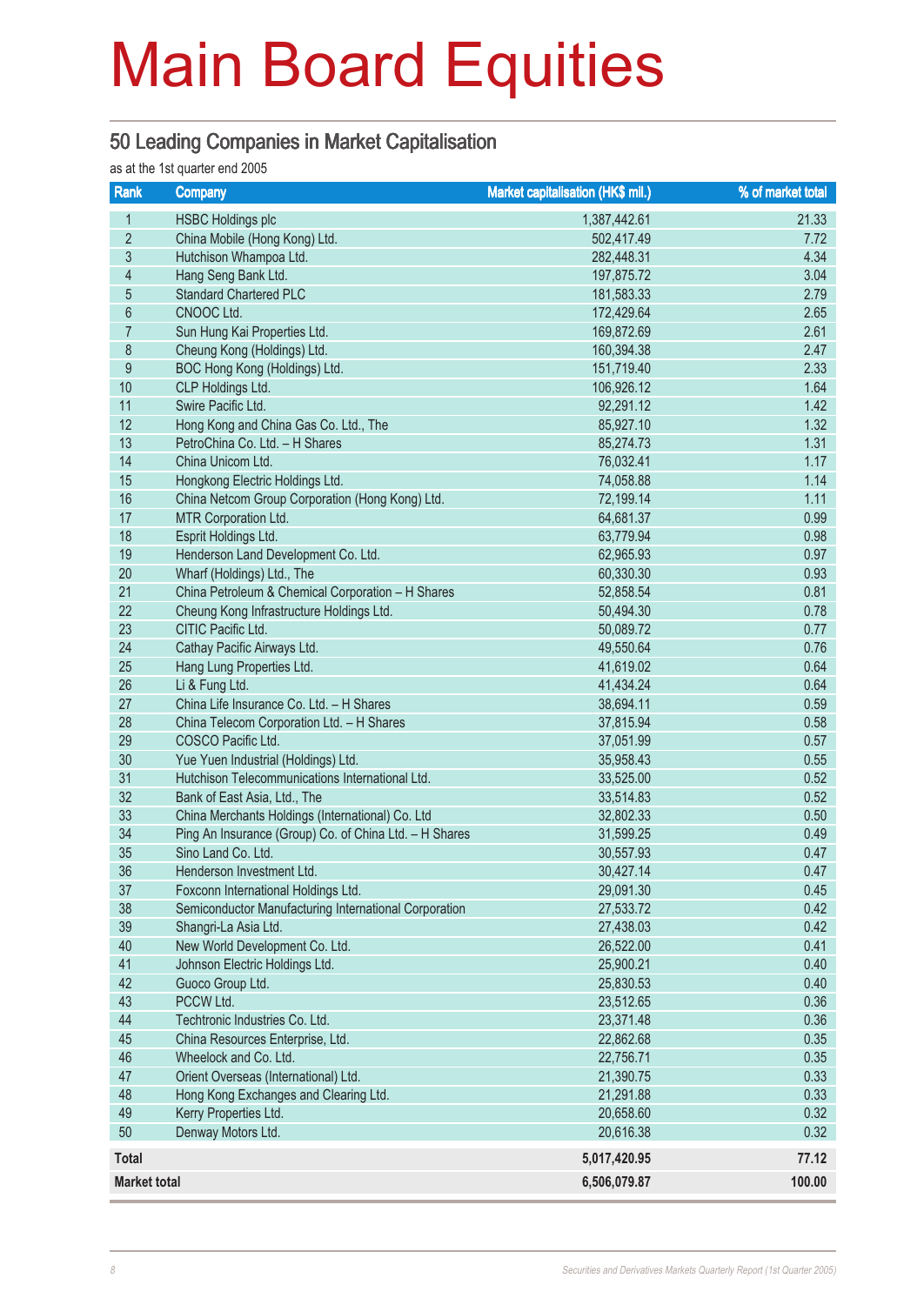### Short Selling (value)

|      |    | Short selling turnover (HK\$ mil.) | Equity turnover (HK\$ mil.) | % of equity total |
|------|----|------------------------------------|-----------------------------|-------------------|
| 2004 | Q1 | 42,541.13                          | 1,058,570.45                | 4.02              |
|      | Q2 | 31,918.42                          | 716,559.67                  | 4.45              |
|      | Q3 | 27,935.39                          | 668,434.29                  | 4.18              |
|      | Q4 | 28,392.25                          | 953,603.62                  | 2.98              |
| 2005 | Q1 | 31,201.00                          | 915,816.33                  | 3.41              |

### Short Selling (share)

|      |                | <b>Short selling turnover (Mil. shs)</b> | <b>Equity turnover (Mil. shs)</b> | <b>% of equity total</b> |
|------|----------------|------------------------------------------|-----------------------------------|--------------------------|
| 2004 | Q1             | 4,533.42                                 | 474,515.94                        | 0.96                     |
|      | Q <sub>2</sub> | 4.347.88                                 | 221,663.60                        | 1.96                     |
|      | Q3             | 3,475.05                                 | 211,844.53                        | 1.64                     |
|      | Q4             | 3,103.80                                 | 605,129.76                        | 0.51                     |
| 2005 | Q1             | 3.616.14                                 | 573,722.80                        | 0.63                     |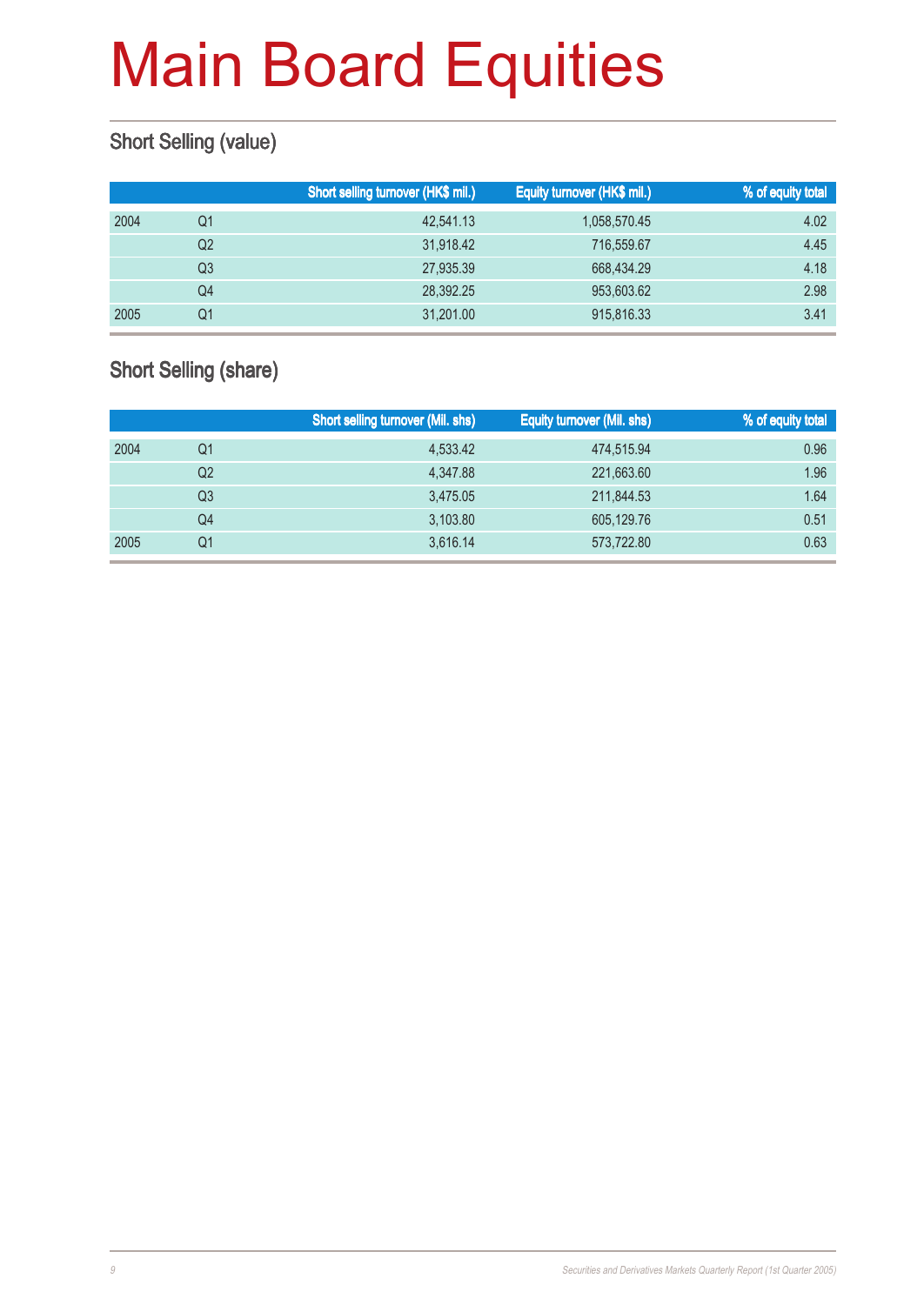### Newly Listed Companies

| Code         | Company name                        | <b>Listing date</b> | No. of issued shares | Funds raised (HK\$ mil.) |
|--------------|-------------------------------------|---------------------|----------------------|--------------------------|
| 00828        | Dynasty Fine Wines Group Ltd.       | 2005/01/26          | 1,245,000,000        | 776.25                   |
| 00868        | Xinyi Glass Holdings Ltd.           | 2005/02/03          | 1,542,944,000        | 835.89                   |
| 02038        | Foxconn International Holdings Ltd. | 2005/02/03          | 6,926,501,025        | 3,711.22                 |
| 00360        | New Focus Auto Tech Holdings Ltd.   | 2005/02/28          | 400,000,000          | 94.00                    |
| 00999        | I.T Ltd.                            | 2005/03/04          | 1,037,500,000        | 666.99                   |
| <b>Total</b> |                                     |                     |                      | 6,084.36                 |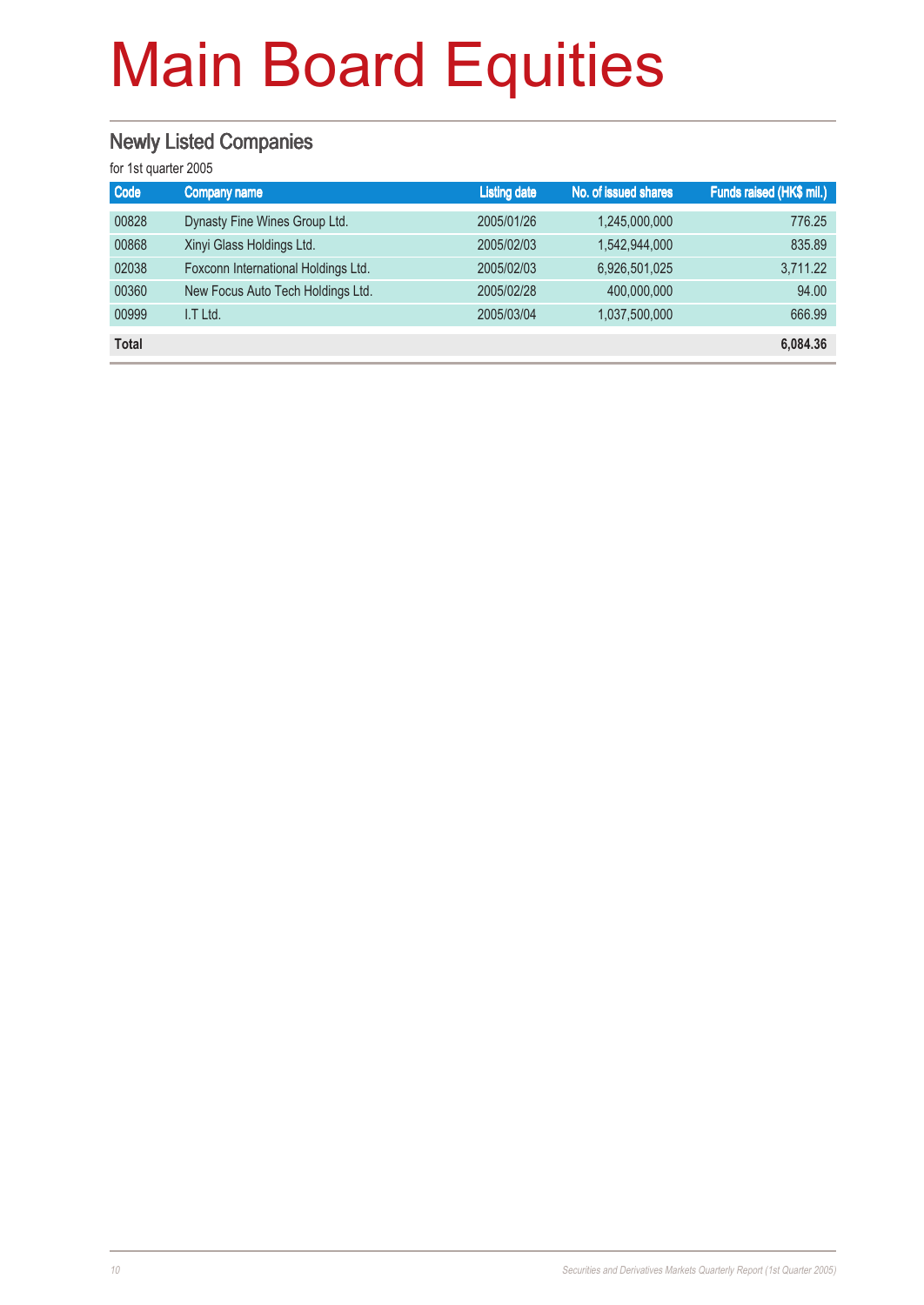### Company Name Changes

| Code  | Old name                                   | New name                                 | <b>Effective date</b> | <b>Adoption date</b> |
|-------|--------------------------------------------|------------------------------------------|-----------------------|----------------------|
| 00600 | Dah Hwa International (Holdings) Ltd.      | Pearl Oriental Enterprises Ltd.          | 2004/12/29            | 2005/1/3             |
| 00119 | Continental Mariner Investment Co. Ltd.    | Poly (Hong Kong) Investments Ltd.        | 2005/1/12             | 2005/1/18            |
| 00256 | China Everbright Technology Ltd.           | China Haidian Holdings Ltd.              | 2004/12/1             | 2005/1/19            |
| 00554 | Wisdom Venture Holdings Ltd.               | Hans Energy Co. Ltd.                     | 2005/1/10             | 2005/2/2             |
| 00351 | Central China Enterprises Ltd.             | China Sciences Conservational Power Ltd. | 2005/1/28             | 2005/2/8             |
| 00296 | Emperor (China Concept) Investments Ltd.   | Emperor Entertainment Hotel Ltd.         | 2005/1/4              | 2005/2/18            |
| 01169 | Haier-CCT Holdings Ltd.                    | Haier Electronics Group Co., Ltd.        | 2005/1/31             | 2005/3/4             |
| 01105 | Global China Group Holdings Ltd.           | Sing Tao News Corporation Ltd.           | 2005/2/4              | 2005/3/7             |
| 00577 | Skynet (International Group) Holdings Ltd. | Paul Y. Engineering Group Ltd.           | 2005/1/18             | 2005/3/7             |
| 00307 | Sun Sports Media Group Ltd.                | Tidetime Sun (Group) Ltd.                | 2005/2/8              | 2005/3/17            |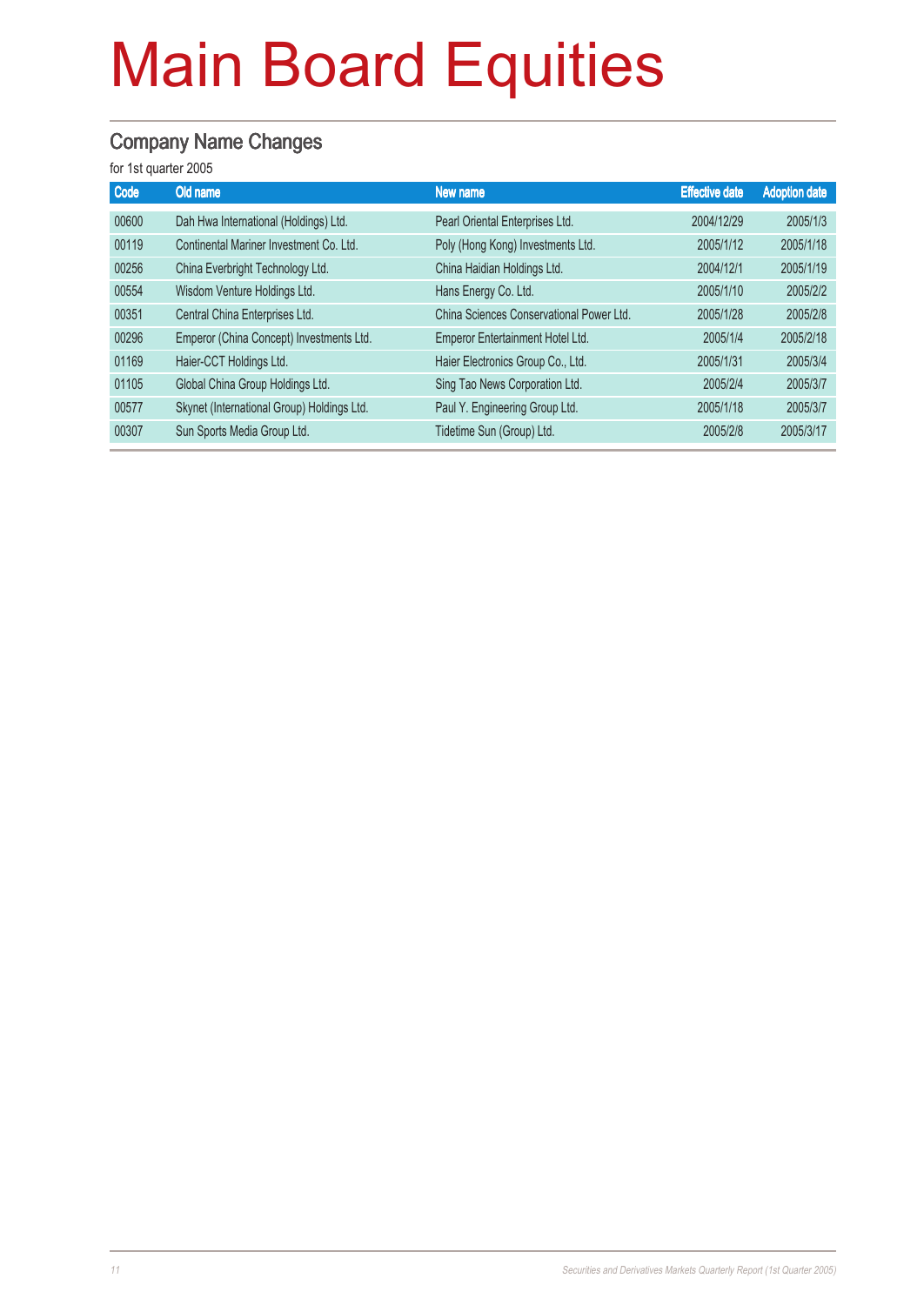#### Bonus Issues / Bonus Warrants

for 1st quarter 2005

| <b>Code</b> | Company                                   | <b>Particulars</b> | Ex-date  |
|-------------|-------------------------------------------|--------------------|----------|
| 01174       | Pacific Andes International Holdings Ltd. | 1 2006 wt for 5    | 2005/1/6 |
| 00876       | Wing Lee Holdings Ltd.                    | $2$ for 1          | 2005/2/1 |

### Share Split / Consolidation

| <b>Code</b> | <b>Company</b>                         | <b>Particulars</b>       | <b>Effective date</b> |
|-------------|----------------------------------------|--------------------------|-----------------------|
| 00296       | Emperor Entertainment Hotel Ltd.       | Split 1 into 10          | 2005/1/4              |
| 00163       | Emperor International Holdings Ltd.    | Split 1 into 10          | 2005/1/4              |
| 00764       | Riche Multi-Media Holdings Ltd.        | Split 1 into 10          | 2005/1/17             |
| 00036       | Far East Technology International Ltd. | Consolidation 5 into 1   | 2005/2/2              |
| 00985       | China Sci-Tech Holdings Ltd.           | Consolidation 10 into 1  | 2005/3/11             |
| 00353       | Jackley Holdings Ltd.                  | Consolidation 10 into 1  | 2005/3/11             |
| 01189       | Wing On Travel (Holdings) Ltd.         | Consolidation 100 into 1 | 2005/3/15             |
| 00905       | Haywood Investments Ltd.               | Consolidation 5 into 2   | 2005/3/18             |
| 00313       | Dickson Group Holdings Ltd.            | Consolidation 5 into 1   | 2005/3/22             |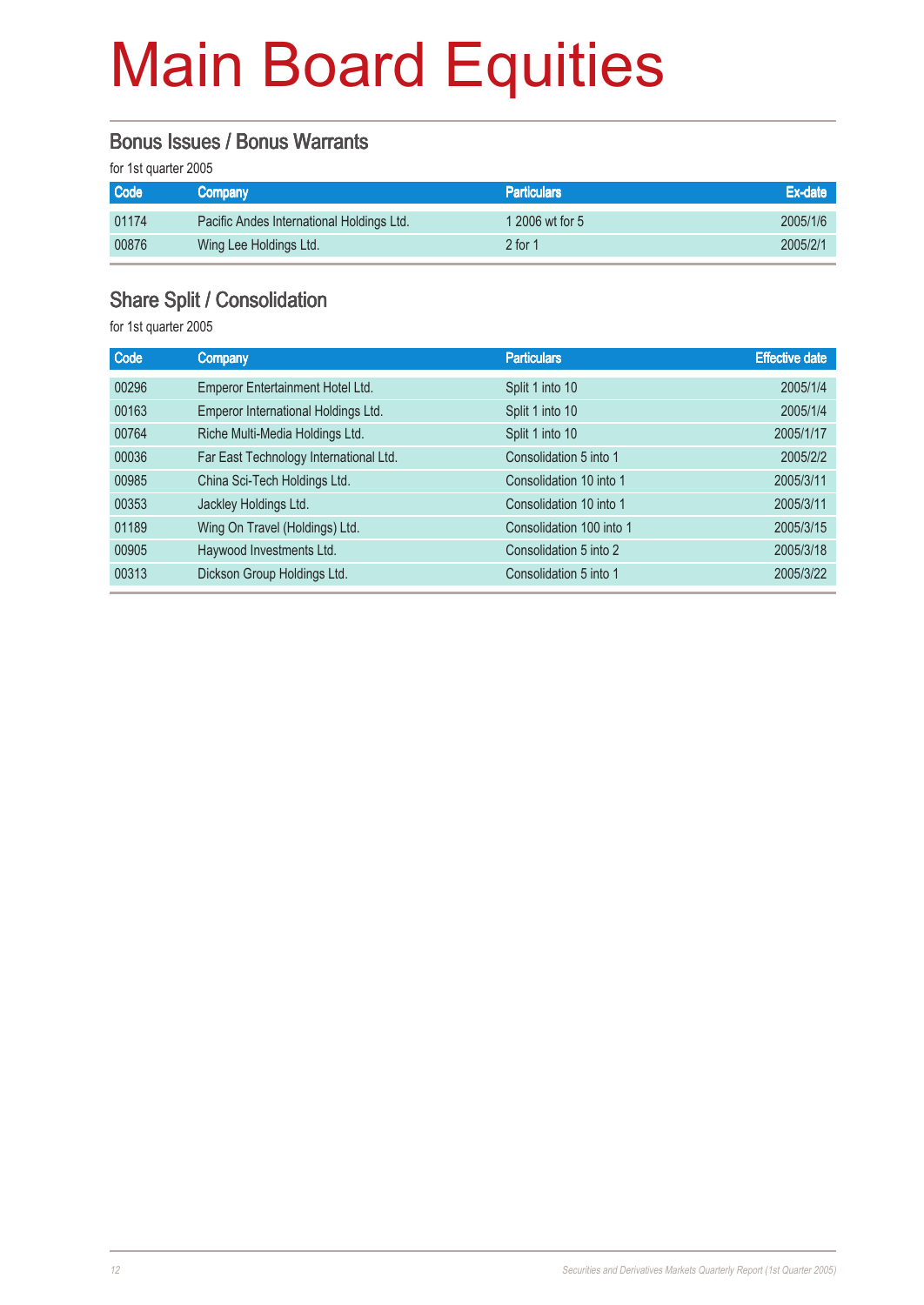### Rights Issues & Open Offers

| <b>Month</b> | Code  | Company                                      | <b>Ratio</b>               | Funds raised (HK\$ mil.) |
|--------------|-------|----------------------------------------------|----------------------------|--------------------------|
| Jan          | 00630 | Jackin International Holdings Ltd.           | Open offer 1 for 2 @\$0.10 | 22.92                    |
|              | 01132 | Golden Harvest Entertainment (Holdings) Ltd. | Rts 1 for 4 @\$0.25        | 64.96                    |
|              | 00577 | Paul Y. Engineering Group Ltd.               | Open offer 5 for 2 @\$1.00 | 45.07                    |
|              | 00296 | Emperor Entertainment Hotel Ltd.             | Rts 5 for 1 @\$0.68        | 449.03                   |
|              |       |                                              | (after split 1 into 10)    |                          |
|              | 00313 | Dickson Group Holdings Ltd.                  | Rts 1 for 2 @\$0.035       | 16.21                    |
| Feb          | 01141 | Xin Corporation Ltd.                         | Open offer 1 for 2 @\$0.04 | 22.05                    |
| Mar          | 00276 | New World CyberBase Ltd.                     | Rts 1 for 2 @\$0.20        | 29.12                    |
|              | 00512 | MAXX Bioscience Holdings Ltd.                | Open offer 2 for 1 @\$0.11 | 78.76                    |
|              | 00978 | Tonic Industries Holdings Ltd.               | Rts 1 for 2 @\$0.20        | 63.53                    |
|              | 00736 | Northern International Holdings Ltd.         | Open offer 1 for 1 @\$0.02 | 97.40                    |
| <b>Total</b> |       |                                              |                            | 889.05                   |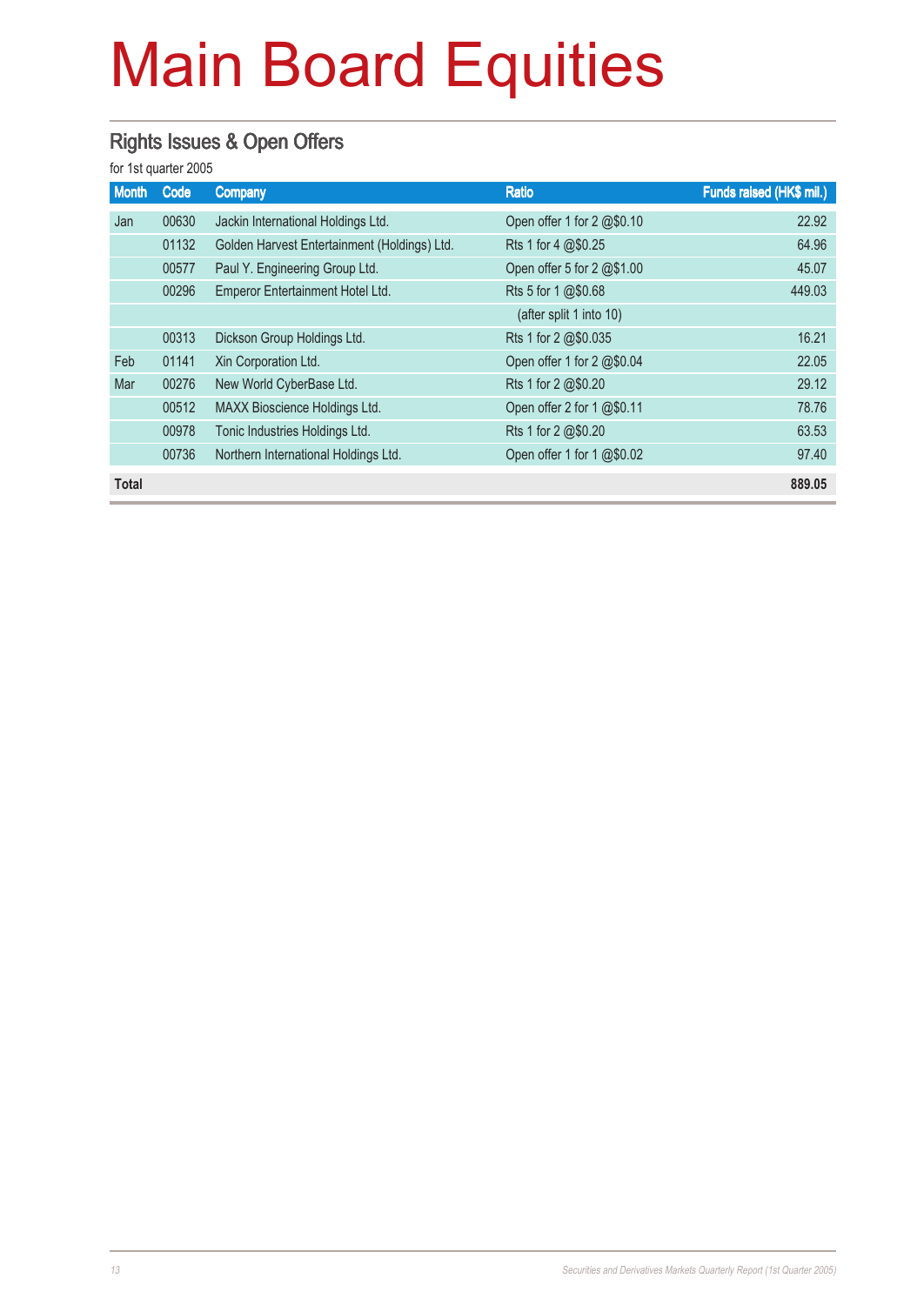### Placing\*

|              |       |                        | No. of new    | <b>Placing price</b> | <b>Funds raised</b> |
|--------------|-------|------------------------|---------------|----------------------|---------------------|
| <b>Month</b> | Code  | <b>Company</b>         | shares placed | (HK\$)               | (HK\$ mil.)         |
| 2004         |       |                        |               |                      |                     |
| Oct **       | 00980 | <b>LIANHUA</b>         | 34,500,000    | 8.800                | 303.60              |
| Dec**        | 01003 | <b>CAPITAL PROSPER</b> | 250,000,000   | 0.058                | 14.50               |
|              | 00290 | <b>CH CONSERVATION</b> | 64,454,000    | 0.230                | 14.82               |
|              | 00384 | <b>CHINA GAS HOLD</b>  | 210,000,000   | 0.610                | 128.10              |
|              | 00904 | <b>CHINA GREEN</b>     | 105,000,000   | 1.460                | 153.30              |
|              | 00326 | <b>CHINA STAR ENT</b>  | 60,765,000    | 0.600                | 36.46               |
|              | 00273 | <b>CHINA UNITED</b>    | 17,640,000    | 0.240                | 4.23                |
|              | 02324 | CN ENT INV FUND        | 10,600,000    | 0.470                | 4.98                |
|              | 00032 | CROSS-HAR(HOLD)        | 20,000,000    | 5.100                | 102.00              |
|              | 00530 | <b>FORTUNA INT'L</b>   | 1,170,000,000 | 0.015                | 17.55               |
|              | 01182 | <b>FOUNDATION GP</b>   | 72,800,000    | 0.095                | 6.92                |
|              | 00101 | <b>HANG LUNG PPT</b>   | 370,000,000   | 12.000               | 4,440.00            |
|              | 00275 | <b>HANNY HOLDINGS</b>  | 37,000,000    | 3.220                | 119.14              |
|              | 01062 | <b>ING BEIJING</b>     | 107,600,000   | 0.140                | 15.06               |
|              | 00738 | LE SAUNDA HOLD         | 50,000,000    | 1.040                | 52.00               |
|              | 01031 | <b>MEDTECH GROUP</b>   | 330,800,000   | 0.175                | 57.89               |
|              | 01031 | <b>MEDTECH GROUP</b>   | 1,587,700,000 | 0.340                | 539.82              |
|              | 00979 | <b>NAN FENG GROUP</b>  | 60,000,000    | 0.080                | 4.80                |
|              | 00617 | PALIBURG HOLD          | 300,000,000   | 0.183                | 54.90               |
|              | 00164 | <b>PREMIUM LAND</b>    | 902,280,000   | 0.020                | 18.05               |
|              | 00397 | <b>STARBOW</b>         | 147,140,000   | 0.045                | 6.62                |
|              | 00856 | <b>VST HOLDINGS</b>    | 140,000,000   | 0.139                | 19.46               |
|              | 01189 | <b>WING ON TRAVEL</b>  | 3,660,000,000 | 0.028                | 102.48              |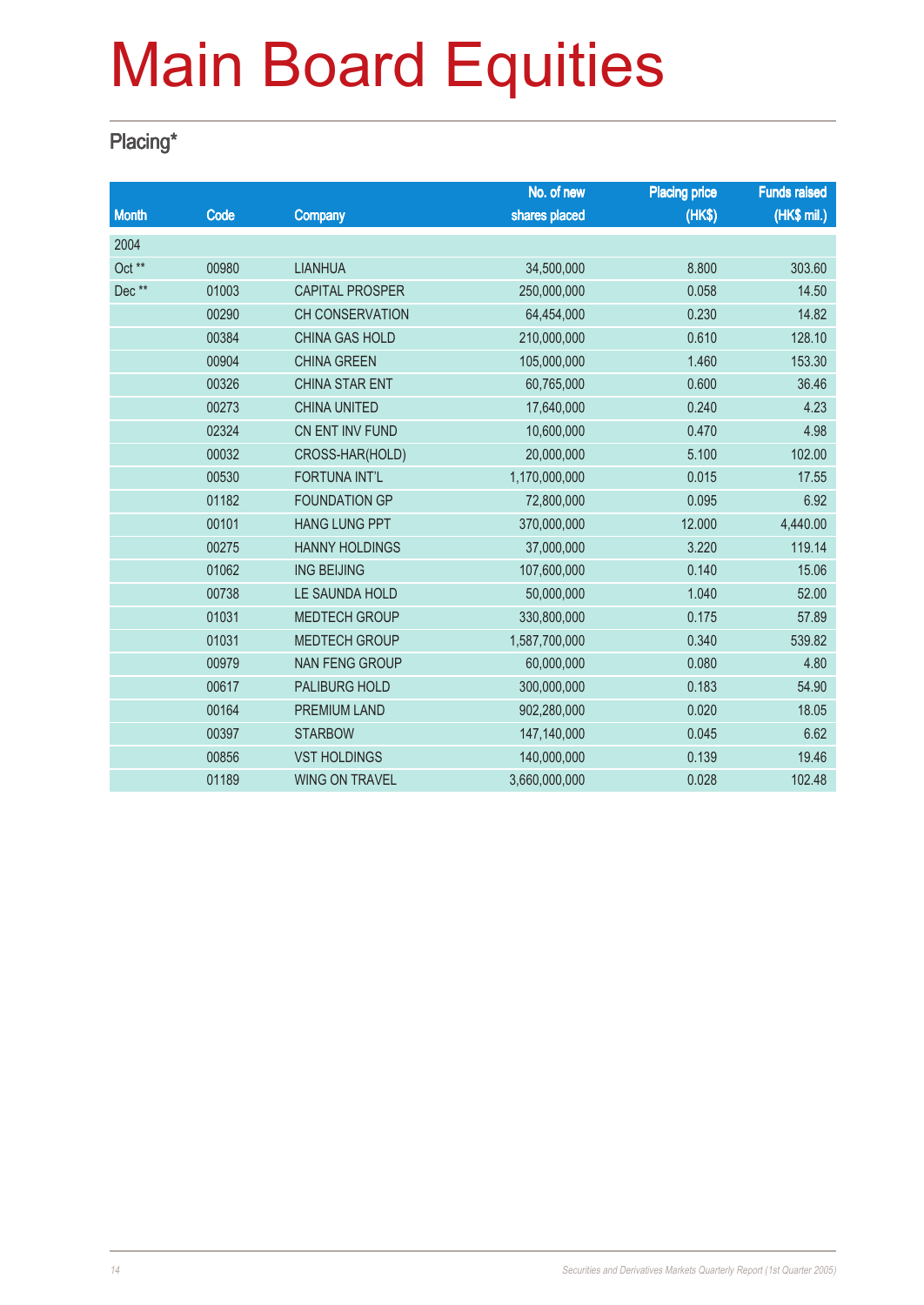|              |       |                        | No. of new    | <b>Placing price</b> | <b>Funds raised</b> |
|--------------|-------|------------------------|---------------|----------------------|---------------------|
| <b>Month</b> | Code  | <b>Company</b>         | shares placed | (HKS)                | (HK\$ mil.)         |
| 2005         |       |                        |               |                      |                     |
| Jan          | 02355 | <b>BAOYE GROUP</b>     | 36,136,800    | 4.050                | 146.35              |
|              | 02868 | <b>BJ CAPITAL LAND</b> | 112,926,000   | 2.160                | 243.92              |
|              | 00193 | <b>CAPITAL ESTATE</b>  | 650,000,000   | 0.027                | 17.23               |
|              | 00199 | <b>CHEUNG TAI HONG</b> | 25,000,000    | 0.810                | 20.25               |
|              | 00985 | CHINA SCI-TECH         | 2,437,474,000 | 0.040                | 97.50               |
|              | 00326 | <b>CHINA STAR ENT</b>  | 60,765,000    | 0.600                | 36.46               |
|              | 00351 | <b>CS CONSERVAT P</b>  | 50,000,000    | 0.540                | 27.00               |
|              | 00500 | DVN (HOLDINGS)         | 58,500,000    | 1.000                | 58.50               |
|              | 00163 | <b>EMPEROR IHL</b>     | 129,490,000   | 1.800                | 233.08              |
|              | 00064 | <b>GET NICE</b>        | 60,000,000    | 1.800                | 108.00              |
|              | 00910 | <b>GOOD FELLOW GP</b>  | 489,000,000   | 0.200                | 97.80               |
|              | 00729 | <b>GORIENT</b>         | 260,000,000   | 0.080                | 20.80               |
|              | 00279 | <b>HANSOM EASTERN</b>  | 300,000,000   | 0.040                | 12.00               |
|              | 00412 | <b>HERITAGE INT'L</b>  | 728,000,000   | 0.040                | 29.12               |
|              | 00733 | <b>HOPEFLUENT</b>      | 14,000,000    | 1.380                | 19.32               |
|              | 00851 | <b>MAE HOLDINGS</b>    | 130,640,000   | 0.016                | 2.09                |
|              | 00600 | PEARL ORIENTAL         | 237,600,000   | 0.270                | 64.15               |
|              | 00491 | <b>RUILI HOLD</b>      | 225,000,000   | 0.400                | 90.00               |
|              | 00766 | <b>SINO PROSPER</b>    | 115,000,000   | 0.400                | 46.00               |
|              | 00878 | SOUNDWILL HOLD         | 10,000,000    | 2.700                | 27.00               |
|              | 02888 | <b>STANCHART</b>       | 117,902,943   | 134.490              | 15,856.77           |
|              | 00913 | <b>UNITY INV HOLD</b>  | 15,998,000    | 0.140                | 2.24                |
|              | 02300 | <b>VISION GRANDE</b>   | 80,000,000    | 2.500                | 200.00              |
|              | 01178 | <b>VITOP BIOENERGY</b> | 1,727,348     | 0.310                | 0.54                |
|              | 01189 | <b>WING ON TRAVEL</b>  | 2,340,000,000 | 0.028                | 65.52               |
|              | 00651 | <b>WONSON INT'L</b>    | 1,367,484,000 | 0.052                | 71.11               |
| Feb          | 00129 | <b>ASIA STANDARD</b>   | 820,000,000   | 0.380                | 311.60              |
|              | 00199 | CHEUNG TAI HONG        | 150,000,000   | 0.400                | 60.00               |
|              | 00112 | <b>CHI CHEUNG</b>      | 56,460,000    | 0.950                | 53.64               |
|              | 00313 | <b>DICKSON GROUP</b>   | 185,000,000   | 0.036                | 6.66                |
|              | 00296 | <b>EMPEROR E HOTEL</b> | 31,950,000    | 2.880                | 92.02               |
|              | 00312 | <b>EZCOM HOLDINGS</b>  | 66,700,000    | 0.150                | 10.01               |
|              | 00286 | G-PROP (HOLD)          | 102,800,000   | 0.255                | 26.21               |
|              | 00228 | HON PO GROUP           | 126,000,000   | 0.062                | 7.86                |
|              | 00603 | <b>NIPPON ASIA INV</b> | 1,000,000,000 | 0.025                | 25.00               |
|              | 00094 | <b>OMNICORP</b>        | 9,000,000     | 0.960                | 8.64                |
|              | 00901 | RADFORD CAPITAL        | 452,958,000   | 0.022                | 9.97                |
|              | 00307 | <b>TIDETIME SUN</b>    | 250,000,000   | 0.018                | 4.50                |
|              | 00307 | <b>TIDETIME SUN</b>    | 305,555,556   | 0.018                | 5.50                |
|              | 00335 | <b>UPBEST GROUP</b>    | 108,754,000   | 1.420                | 154.43              |
|              | 00897 | <b>WAI YUEN TONG</b>   | 552,000,000   | 0.065                | 35.88               |
|              | 00876 | <b>WING LEE HOLD</b>   | 9,350,000     | 4.900                | 45.82               |
|              | 01189 | <b>WING ON TRAVEL</b>  | 6,400,000,000 | 0.022                | 140.80              |
| Mar          | 02337 | <b>FORTE</b>           | 146,602,687   | 2.820                | 413.42              |
| Total        |       |                        |               |                      | 25,221.37           |

\* Due to the reporting time-lag, placing figures for the quarter are provisional.

\*\* Supplementary information update for previous quarters.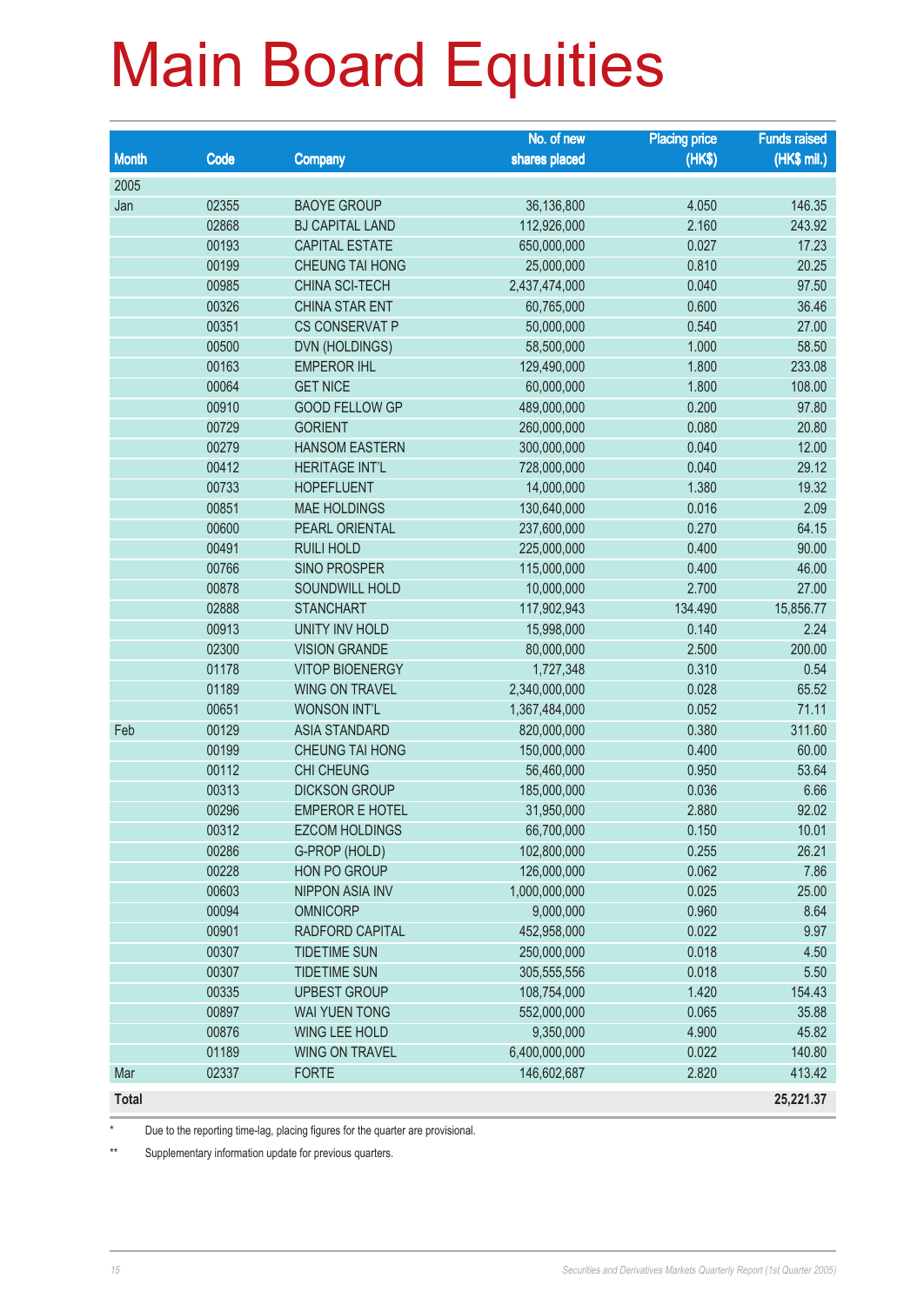#### Warrant Trading Statistics

|      |                | <b>Equity wts</b><br>(HK\$ mil.) | <b>Derivative wts</b><br>(HK\$ mil.) | <b>Total</b><br>(HK\$ mil.) |
|------|----------------|----------------------------------|--------------------------------------|-----------------------------|
| 2004 | Q1             | 954.64                           | 142,192.65                           | 143, 147. 28                |
|      | Q <sub>2</sub> | 197.32                           | 103,610.37                           | 103,807.69                  |
|      | Q <sub>3</sub> | 624.18                           | 108,500.64                           | 109,124.82                  |
|      | Q <sub>4</sub> | 1.144.56                         | 170,172.15                           | 171,316.70                  |
| 2005 | Q <sub>1</sub> | 1,045.79                         | 160,375.18                           | 161,420.97                  |

### Warrant Market Value

|      |                |               | <b>Equity wts</b> |               | <b>Derivative wts</b> |           | <b>Total</b> |
|------|----------------|---------------|-------------------|---------------|-----------------------|-----------|--------------|
|      |                | <b>Number</b> | (HK\$ mil.)       | <b>Number</b> | (HK\$ mil.)           | Total no. | (HK\$ mil.)  |
| 2004 | Q1             | 38            | 1.288.41          | 721           | 69.410.66             | 759       | 70,699.08    |
|      | Q <sub>2</sub> | 36            | 1.216.62          | 803           | 55.126.06             | 839       | 56,342.68    |
|      | Q3             | 33            | 1.558.01          | 789           | 61.674.64             | 822       | 63,232.65    |
|      | Q4             | 32            | 2.316.95          | 863           | 84.257.32             | 895       | 86,574.27    |
| 2005 | Q1             | 33            | 3.194.29          | 867           | 49.917.48             | 900       | 53,111.76    |

#### New Listing Statistics – Warrants

|      |                | No. of newly listed<br>equity wts | No. of newly listed<br>derivative wts | <b>Amount raised</b><br>(HK\$ mil.) |
|------|----------------|-----------------------------------|---------------------------------------|-------------------------------------|
| 2004 | Q1             | 3                                 | 311                                   | 37,795.35                           |
|      | Q <sub>2</sub> | 6                                 | 284                                   | 32,343.47                           |
|      | Q <sub>3</sub> |                                   | 274                                   | 27,666.69                           |
|      | Q <sub>4</sub> | 4                                 | 390                                   | 41,677.16                           |
| 2005 | Q1             | 4                                 | 303                                   | 33,141.96                           |

## Newly Listed Equity Warrants

|              |                                                        | <b>Initial issued</b> |                     |               | <b>Amount raised</b> |
|--------------|--------------------------------------------------------|-----------------------|---------------------|---------------|----------------------|
| Code         | <b>Equity warrants</b>                                 | amount (HK\$)         | <b>Listing date</b> | <b>Expiry</b> | (HK\$ mil.)          |
| 00117        | Pacific Andes International Holdings Ltd Warrants 2006 | 279,837,974           | 2005/2/1            | 2006/7/31     |                      |
| 00354        | Champion Technology Holdings Ltd Warrants 2006         | 232, 182, 661         | 2005/2/21           | 2006/2/16     |                      |
| 00442        | South China Brokerage Co Ltd Warrants 2006             | 98,164,000            | 2005/3/7            | 2006/3/2      | 25.22                |
| 00400        | CITIC 21CN Co Ltd Warrants 2006                        | 550,697,664           | 2005/3/22           | 2006/9/17     | 55.07                |
| <b>Total</b> |                                                        |                       |                     |               | 80.29                |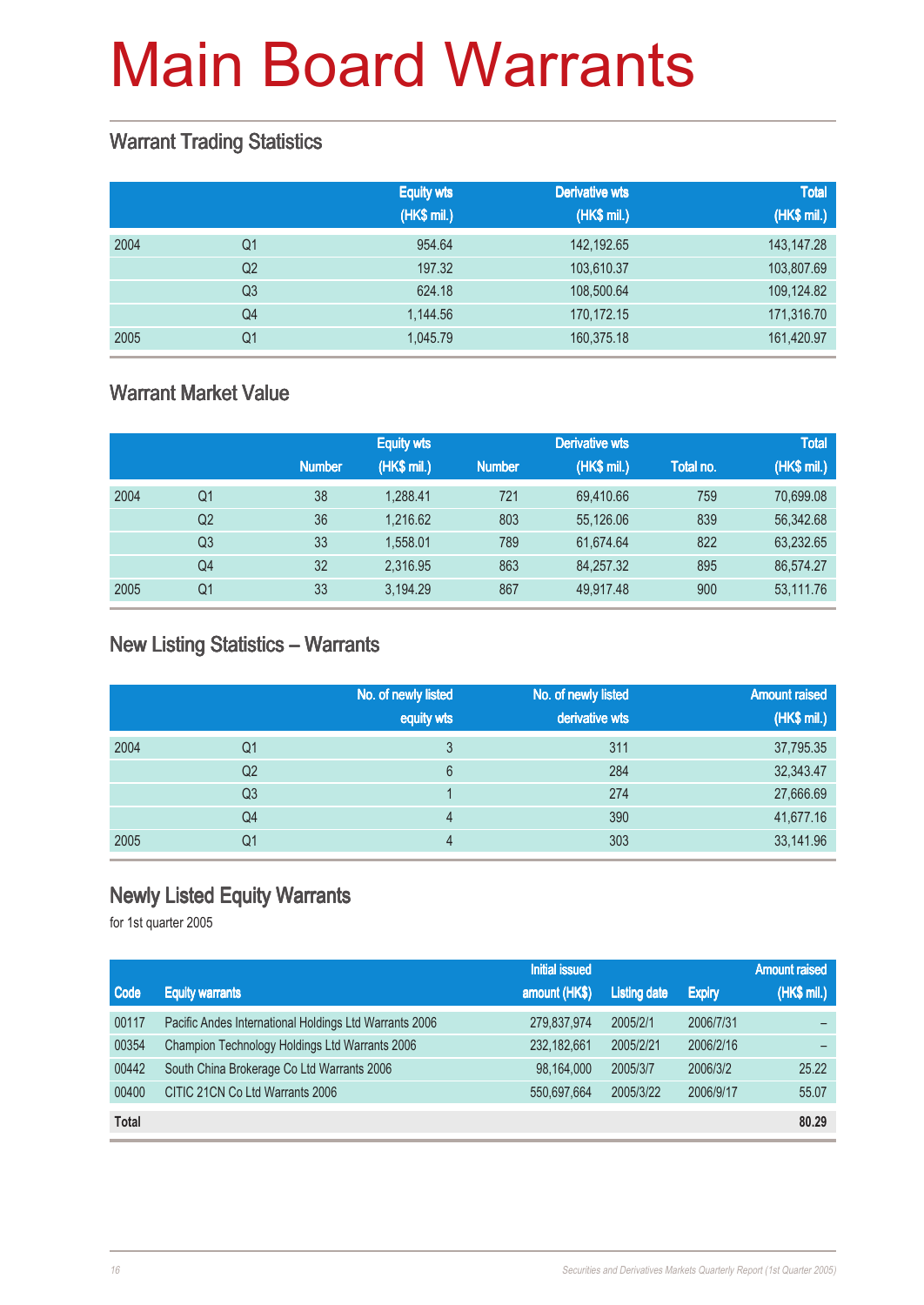### Newly Listed Derivative Warrants

|        |                                                              |                       |                     |               | <b>Amount</b> |
|--------|--------------------------------------------------------------|-----------------------|---------------------|---------------|---------------|
|        |                                                              | No. of                |                     |               | raised        |
| Code   | <b>Derivative warrants</b>                                   | issue (units)         | <b>Listing date</b> | <b>Expiry</b> | $(HK$$ mil.)  |
| 03744  | BNP Paribas Arbit Issu B.V. - HSI European Wts Jul 2005 A    | 888,000,000           | 2005/1/4            | 2005/7/28     | 222.89        |
| 03746  | BNP Paribas Arbit Issu B.V. - HSI European Wts Jul 2005 B    | 888,000,000           | 2005/1/4            | 2005/7/28     | 223.78        |
| 03748  | BNP Paribas Arbit Issu B.V. - HSI European Put Wts Jul 2005  | 888,000,000           | 2005/1/4            | 2005/7/28     | 222.00        |
| 09540# | Credit Suisse First Boston - China Mob Euro (AR) Wts Aug 05  | 800,000,000           | 2005/1/4            | 2005/8/18     | 16.00         |
| 03742  | Credit Suisse First Boston - Hutchison European Wts Jul 2005 | 100,000,000           | 2005/1/4            | 2005/7/8      | 40.40         |
| 03743  | Credit Suisse First Boston - Hutchison Euro Wts Sep 2005 B   | 100,000,000           | 2005/1/4            | 2005/9/28     | 39.30         |
| 03749  | KBC Fin Products Int'l Ltd. - PetroCh Euro Put Wts Jul 2005  | 288,000,000           | 2005/1/4            | 2005/7/5      | 76.61         |
| 03751  | KBC Fin Products Int'l Ltd. - HS Bank Euro Put Wts Dec 2005  | 168,000,000           | 2005/1/4            | 2005/12/1     | 94.08         |
| 03747  | KBC Fin Products Int'l Ltd. - HS Bank European Wts Jan 2006  | 108,000,000           | 2005/1/4            | 2006/1/3      | 77.22         |
| 03741  | Macquarie Bank Ltd. - Hutchison European Warrants Jul 2005   | 388,000,000           | 2005/1/4            | 2005/7/11     | 99.72         |
| 03745  | Macquarie Bank Ltd. - Hutchison European Put Wts Jul 2005    | 188,000,000           | 2005/1/4            | 2005/7/11     | 103.78        |
| 03752  | BNP Paribas Arbit Issu B.V. - China Mob Euro Wts Aug 2005 B  | 388,000,000           | 2005/1/5            | 2005/8/15     | 97.00         |
| 03750  | BNP Paribas Arbit Issu B.V. - China Mobile Euro Wts Jul 2005 | 388,000,000           | 2005/1/5            | 2005/7/11     | 141.62        |
| 03754  | J P Morgan Int'l Der. Ltd. - Datang Power Euro Wts Sep 2005  | 113,000,000           | 2005/1/5            | 2005/9/29     | 99.44         |
| 03757  | J P Morgan Int'l Der. Ltd. - Yanzhou Coal Euro Wts Sep 2005  | 400,000,000           | 2005/1/5            | 2005/9/29     | 100.00        |
| 03756  | J P Morgan Int'l Der. Ltd. - Ping An European Wts Nov 2005   | 395,000,000           | 2005/1/5            | 2005/11/29    | 98.75         |
| 03753  | J P Morgan Int'l Der. Ltd. - China Life Euro Wts Sep 2005    | 145,000,000           | 2005/1/5            | 2005/9/29     | 98.60         |
| 03755  | J P Morgan Int'l Der. Ltd. - HSCEI European Wts Aug 2005     | 180,000,000           | 2005/1/5            | 2005/8/30     | 99.00         |
| 03758  | BNP Paribas Arbit Issu B.V. - Cheung Kong Euro Wts Jul 2005  | 388,000,000           | 2005/1/6            | 2005/7/7      | 133.86        |
| 03759  | BNP Paribas Arbit Issu B.V. - Hutchison Euro Wts Jul 2005    | 388,000,000           | 2005/1/6            | 2005/7/7      | 116.40        |
| 03760  | Macquarie Bank Ltd. - Esprit European Warrants Aug 2005      | 200,000,000           | 2005/1/6            | 2005/8/1      | 87.20         |
| 09175# | Credit Suisse First Boston - PCCW Euro (LR) Wts Mar 2005 A   | 700,000,000           | 2005/1/7            | 2005/3/10     | 10.50         |
| 03761  | KBC Fin Products Int'l Ltd. - Ch Mob Euro Put Wts Jul 2005   | 308,000,000           | 2005/1/7            | 2005/7/8      | 77.00         |
| 09736# | Fortis Bank S.A./N.V. - BOC HK European Warrants Jun 2005    | 1,400,000,000         | 2005/1/10           | 2005/6/28     | 128.80        |
| 03762  | Macquarie Bank Ltd. - China Life European Warrants Aug 2005  | 200,000,000           | 2005/1/10           | 2005/8/1      | 91.80         |
| 03766  | Macquarie Bank Ltd. - China Life European Put Wts Aug 2005   | 200,000,000           | 2005/1/10           | 2005/8/1      | 83.20         |
| 03520# | KBC Fin Products Int'l Ltd. - SHK Ppt European Wts May 2005  | 200,000,000           | 2005/1/10           | 2005/5/19     | 61.00         |
| 03617# | KBC Fin Products Int'l Ltd. - HWL European Wts Jun 2005 C    | 200,000,000 2005/1/10 |                     | 2005/6/6      | 98.00         |
| 03763  | BNP Paribas Arbit Issu B.V. - HSI European Wts Jul 2005 C    | 888,000,000           | 2005/1/11           | 2005/7/28     | 224.66        |
| 03764  | BNP Paribas Arbit Issu B.V. - HSI European Wts Sep 2005 A    | 888,000,000           | 2005/1/11           | 2005/9/29     | 224.66        |
| 03765  | KBC Fin Products Int'l Ltd. - HWL European Wts Jul 2005 A    | 188,000,000           | 2005/1/11           | 2005/7/11     | 84.60         |
| 03767  | Calyon Fin P (G) Ltd. - CHALCO European Warrants Aug 2005    | 300,000,000           | 2005/1/12           | 2005/8/1      | 180.00        |
| 04552# | KBC Fin Products Int'l Ltd. - HSI European Wts Apr 2005 A    | 600,000,000           | 2005/1/12           | 2005/4/4      | 69.60         |
| 03781  | BNP Paribas Arbit Issu B.V. - HSCEI European Wts Jul 2005 A  | 388,000,000           | 2005/1/13           | 2005/7/28     | 97.00         |
| 03782  | BNP Paribas Arbit Issu B.V. - HSCEI European Wts Jul 2005 B  | 388,000,000           | 2005/1/13           | 2005/7/28     | 97.00         |
| 03785  | BNP Paribas Arbit Issu B.V. - HSCEI Euro Put Wts Jul 2005    | 388,000,000           | 2005/1/13           | 2005/7/28     | 97.00         |
| 03772  | J P Morgan Int'l Der. Ltd. - Hutchison European Wts Aug 2005 | 166,000,000           | 2005/1/13           | 2005/8/8      | 99.60         |
| 03773  | J P Morgan Int'l Der. Ltd. - Swire Pac A Euro Wts Aug 2005   | 255,000,000           | 2005/1/13           | 2005/8/5      | 99.45         |
| 03769  | J P Morgan Int'l Der. Ltd. - BOC HK European Wts Sep 2005    | 102,000,000           | 2005/1/13           | 2005/9/5      | 99.96         |
| 03771  | J P Morgan Int'l Der. Ltd. - COSCO Pac European Wts Dec 2005 | 400,000,000           | 2005/1/13           | 2005/12/30    | 100.00        |
| 03770  | J P Morgan Int'l Der. Ltd. - China Ship Euro Wts Aug 2005    | 113,000,000           | 2005/1/13           | 2005/8/5      | 99.44         |
| 03768  | J P Morgan Int'l Der. Ltd. - CHALCO European Wts Oct 2005    | 113,000,000           | 2005/1/13           | 2005/10/5     | 99.44         |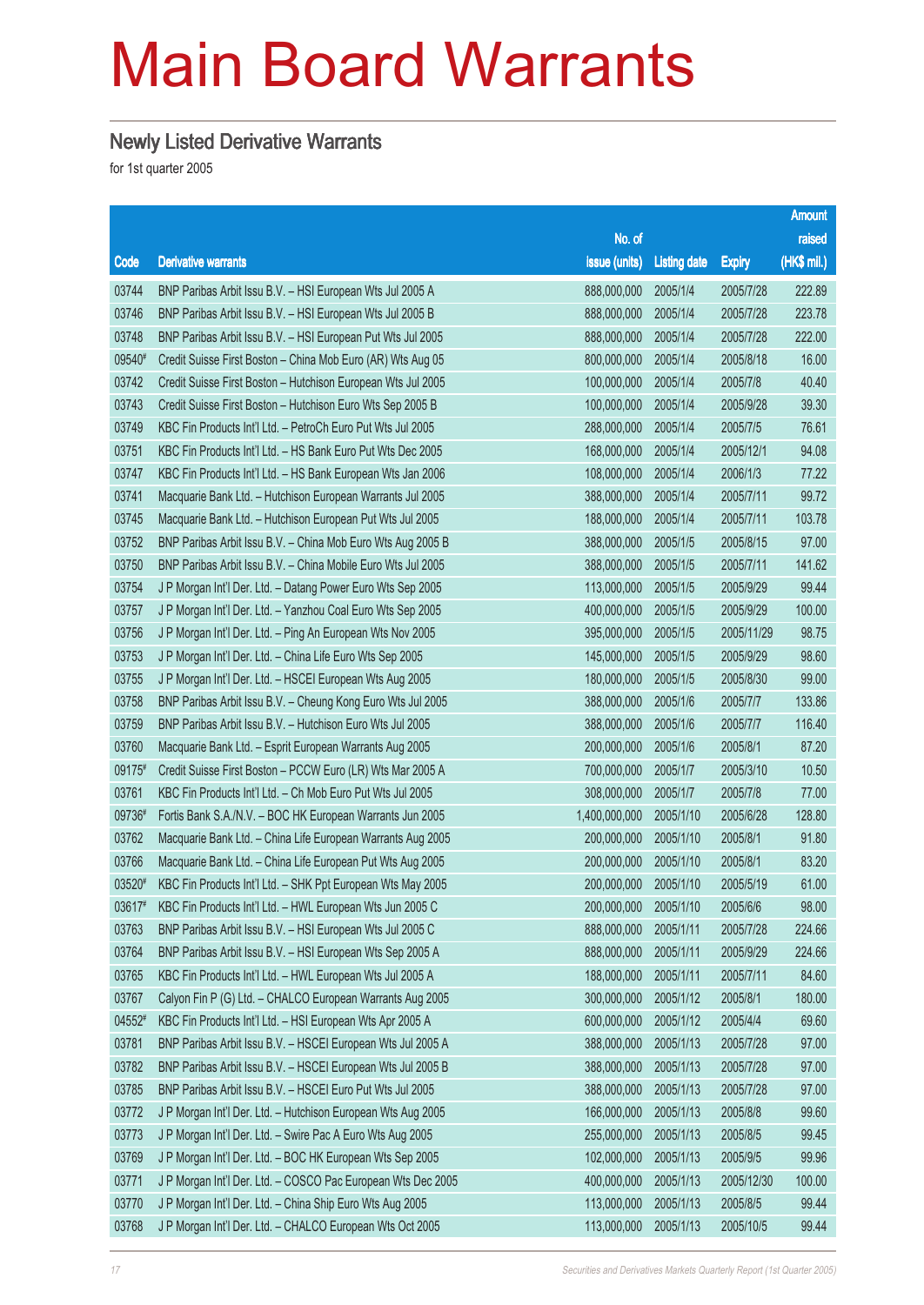|        |                                                              |               |                     |               | <b>Amount</b> |
|--------|--------------------------------------------------------------|---------------|---------------------|---------------|---------------|
|        |                                                              | No. of        |                     |               | raised        |
| Code   | <b>Derivative warrants</b>                                   | issue (units) | <b>Listing date</b> | <b>Expiry</b> | (HK\$ mil.)   |
| 03774  | SGA Societe Generale Acceptance N.V. - HSI Eur Wt Jul 2005 A | 295,000,000   | 2005/1/13           | 2005/7/28     | 100.30        |
| 03775  | SGA Societe Generale Acceptance N.V. - HSI Eur Wt Jul 2005 B | 370,000,000   | 2005/1/13           | 2005/7/28     | 99.90         |
| 03778  | SGA Societe Generale Acceptance N.V. - HSI Eur Put Wt Jul 05 | 400,000,000   | 2005/1/13           | 2005/7/28     | 100.00        |
| 03777  | SGA Societe Generale Acceptance N.V. - HSBC Eur Wt Oct 05 A  | 151,000,000   | 2005/1/13           | 2005/10/6     | 99.96         |
| 03779  | SGA Societe Generale Acceptance N.V. - HWL Eur Wt Oct 2005 A | 156,000,000   | 2005/1/13           | 2005/10/6     | 99.84         |
| 03776  | Macquarie Bank Ltd. - HSCEI European Warrants Sep 2005 A     | 388,000,000   | 2005/1/13           | 2005/9/29     | 97.00         |
| 03780  | Macquarie Bank Ltd. - HSCEI European Put Warrants Sep 2005 B | 388,000,000   | 2005/1/13           | 2005/9/29     | 97.00         |
| 03792  | KBC Fin Products Int'l Ltd. - HSI European Put Wts Jul 2005  | 400,000,000   | 2005/1/14           | 2005/7/28     | 100.00        |
| 03791  | KBC Fin Products Int'l Ltd. - HSBC European Wts Jul 2005 C   | 108,000,000   | 2005/1/14           | 2005/7/14     | 78.84         |
| 03788  | MSDW Asia Sec Products LLC - CK(H) European Wts Oct 2005     | 259,000,000   | 2005/1/14           | 2005/10/3     | 99.97         |
| 03789  | MSDW Asia Sec Products LLC - HWL European Warrants Jul 2005  | 400,000,000   | 2005/1/14           | 2005/7/15     | 100.00        |
| 03783  | BNP Paribas Arbit Issu B.V. - Sinopec European Wts Aug 2005  | 200,000,000   | 2005/1/14           | 2005/8/29     | 50.00         |
| 03784  | BNP Paribas Arbit Issu B.V. - HLand Dev Euro Wts Jul 2005    | 200,000,000   | 2005/1/14           | 2005/7/15     | 78.00         |
| 03786  | BNP Paribas Arbit Issu B.V. - PetroChina Euro Wts Jul 2005   | 200,000,000   | 2005/1/14           | 2005/7/15     | 58.00         |
| 03787  | BNP Paribas Arbit Issu B.V. - SHK Ppt European Wts Aug 2005  | 200,000,000   | 2005/1/14           | 2005/8/15     | 120.00        |
| 03790  | Calyon Fin P (G) Ltd. - SMIC European Warrants Aug 2005      | 300,000,000   | 2005/1/14           | 2005/8/1      | 75.00         |
| 03793  | Calyon Fin P (G) Ltd. - Cheung Kong European Wts Jul 2005    | 300,000,000   | 2005/1/17           | 2005/7/18     | 188.10        |
| 03794  | Calyon Fin P (G) Ltd. - China Life European Wts Jul 2005     | 300,000,000   | 2005/1/17           | 2005/7/18     | 168.00        |
| 03538# | BNP Paribas Arbit Issu B.V. - HSI European Wts May 2005 B    | 888,000,000   | 2005/1/18           | 2005/5/30     | 84.36         |
| 03804  | Calyon Fin P (G) Ltd. - Shun Tak European Warrants Nov 2005  | 300,000,000   | 2005/1/18           | 2005/11/30    | 75.00         |
| 03796  | Deutsche Bank AG - HSI European Warrants Jul 2005 B          | 400,000,000   | 2005/1/18           | 2005/7/28     | 100.00        |
| 03795  | Deutsche Bank AG - HSI European Warrants Jul 2005 A          | 400,000,000   | 2005/1/18           | 2005/7/28     | 102.00        |
| 03799  | Deutsche Bank AG - HSI European Put Warrants Jul 2005        | 400,000,000   | 2005/1/18           | 2005/7/28     | 100.00        |
| 03797  | Deutsche Bank AG - SHK Ppt European Warrants Jul 2005        | 250,000,000   | 2005/1/18           | 2005/7/25     | 121.25        |
| 03798  | SGA Societe Generale Acceptance N.V. - CK(H) Eur Wt Jul 2005 | 159,000,000   | 2005/1/18           | 2005/7/18     | 100.17        |
| 03800  | SGA Societe Generale Acceptance N.V. - HSBC Eur Wts Jul 2005 | 157,000,000   | 2005/1/18           | 2005/7/18     | 100.48        |
| 03801  | SGA Societe Generale Acceptance N.V. - HWL Eur Wts Jul 2005  | 345,000,000   | 2005/1/18           | 2005/7/18     | 100.05        |
| 03802  | SGA Societe Generale Acceptance N.V. - SHK P Eur Wt Jul 05 A | 159,000,000   | 2005/1/18           | 2005/7/18     | 100.17        |
| 03803  | SGA Societe Generale Acceptance N.V. - SHK P Eur Wt Jul 05 B | 223,000,000   | 2005/1/18           | 2005/7/18     | 100.35        |
| 03807  | Calyon Fin P (G) Ltd. - HSBC European Warrants Sep 2005 B    | 300,000,000   | 2005/1/19           | 2005/9/16     | 237.00        |
| 03808  | Calyon Fin P (G) Ltd. - Hutchison European Warrants Jul 2005 | 300,000,000   | 2005/1/19           | 2005/7/19     | 159.00        |
| 03805  | Macquarie Bank Ltd. - CHALCO European Warrants Sep 2005 B    | 188,000,000   | 2005/1/19           | 2005/9/30     | 122.76        |
| 03806  | Macquarie Bank Ltd. - HSI European Warrants Jul 2005         | 800,000,000   | 2005/1/19           | 2005/7/28     | 200.00        |
| 04445# | KBC Fin Products Int'l Ltd. - HSBC European Wts Jun 2005 A   | 300,000,000   | 2005/1/19           | 2005/6/1      | 132.00        |
| 03809  | Calyon Fin P (G) Ltd. - HSBC European Warrants Jul 2005      | 300,000,000   | 2005/1/20           | 2005/7/20     | 182.10        |
| 03810  | Calyon Fin P (G) Ltd. - SHK Ppt European Warrants Jul 2005   | 300,000,000   | 2005/1/20           | 2005/7/20     | 146.40        |
| 04470# | Deutsche Bank AG - Hutchison European Put Wts Mar 2005 D     | 250,000,000   | 2005/1/20           | 2005/3/14     | 4.25          |
| 03811  | BNP Paribas Arbit Issu B.V. - HSBC European Wts Aug 2005 A   | 288,000,000   | 2005/1/21           | 2005/8/1      | 184.32        |
| 03815  | BNP Paribas Arbit Issu B.V. - HSBC European Put Wts Aug 2005 | 288,000,000   | 2005/1/21           | 2005/8/1      | 175.68        |
| 03812  | Deutsche Bank AG - Hutchison European Warrants Aug 2005      | 250,000,000   | 2005/1/21           | 2005/8/22     | 143.25        |
| 03814  | J P Morgan Int'l Der. Ltd. - PetroChina Euro Wts Aug 2005    | 400,000,000   | 2005/1/21           | 2005/8/30     | 100.00        |
| 03813  | J P Morgan Int'l Der. Ltd. - Sinopec European Wts Aug 2005   | 400,000,000   | 2005/1/21           | 2005/8/30     | 100.00        |
| 03816  | Credit Suisse First Boston - China Res European Wts Dec 2006 | 200,000,000   | 2005/1/24           | 2006/12/18    | 50.20         |
| 03817  | Credit Suisse First Boston - CITIC Pac European Wts Sep 2005 | 100,000,000   | 2005/1/24           | 2005/9/28     | 25.10         |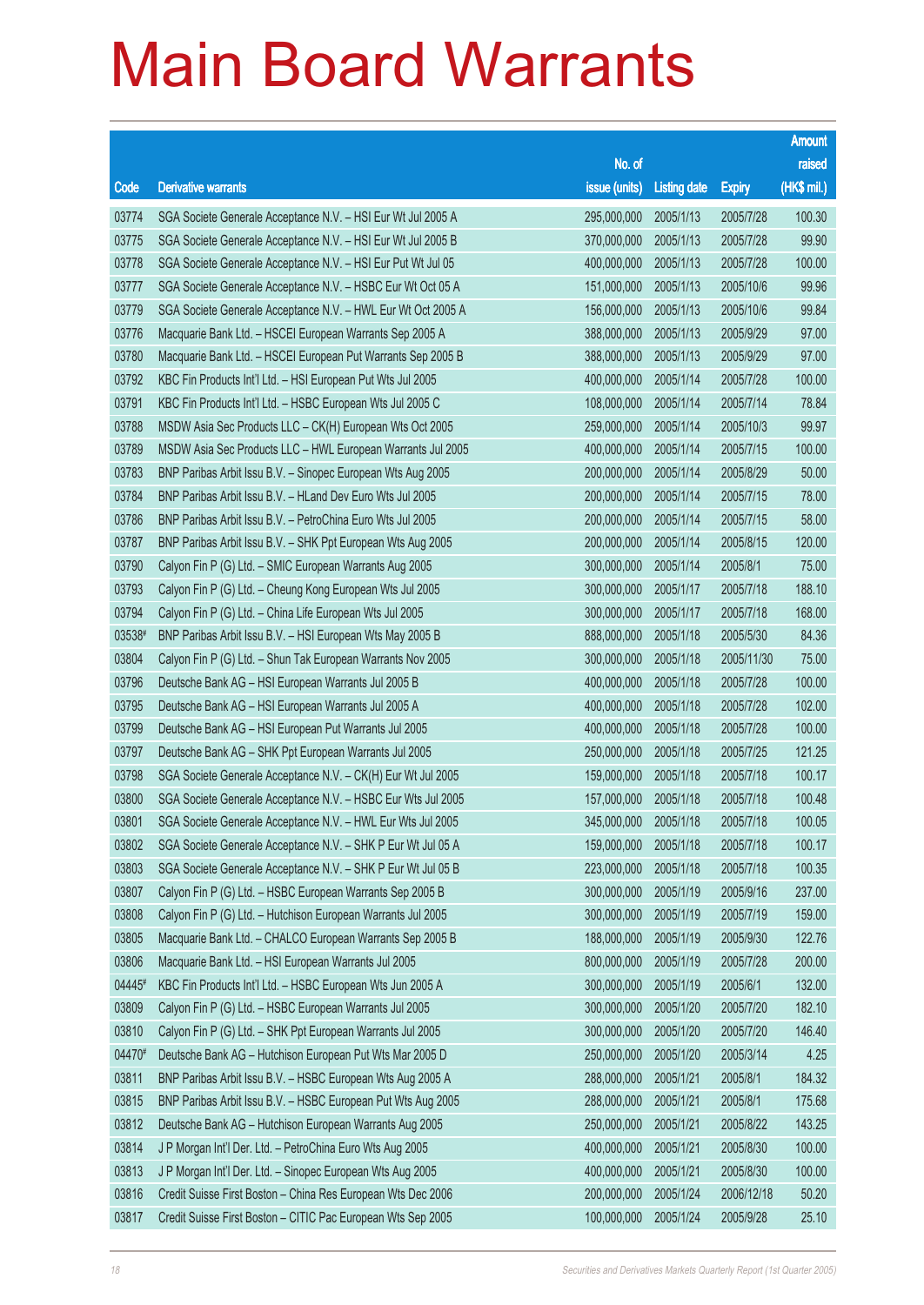|        |                                                                 |                       |                     |               | <b>Amount</b> |
|--------|-----------------------------------------------------------------|-----------------------|---------------------|---------------|---------------|
|        |                                                                 | No. of                |                     |               | raised        |
| Code   | <b>Derivative warrants</b>                                      | issue (units)         | <b>Listing date</b> | <b>Expiry</b> | (HK\$ mil.)   |
| 03818  | Credit Suisse First Boston - Shun Tak European Wts Mar 2006     | 200,000,000           | 2005/1/24           | 2006/3/10     | 50.20         |
| 03819  | Credit Suisse First Boston - Shun Tak European Wts Jun 2006     | 200,000,000           | 2005/1/24           | 2006/6/28     | 50.20         |
| 03820  | Macquarie Bank Ltd. - CK(H) European Warrants Jul 2005          | 200,000,000           | 2005/1/24           | 2005/7/29     | 119.80        |
| 03821  | Macquarie Bank Ltd. - HSBC European Warrants Aug 2005 A         | 200,000,000           | 2005/1/24           | 2005/8/31     | 112.40        |
| 03822  | Macquarie Bank Ltd. - SHK Ppt European Warrants Jul 2005        | 250,000,000           | 2005/1/24           | 2005/7/29     | 95.50         |
| 03823  | Macquarie Bank Ltd. - Ch Mobile European Warrants Oct 2005 C    | 388,000,000           | 2005/1/24           | 2005/10/17    | 103.60        |
| 03824  | SGA Societe Generale Acceptance N.V. - BOCHK Eur Wt Dec 2006    | 400,000,000           | 2005/1/25           | 2006/12/28    | 100.00        |
| 03825  | SGA Societe Generale Acceptance N.V. - Ch Life Eur Wt Jul 05    | 182,000,000           | 2005/1/25           | 2005/7/25     | 100.10        |
| 03826  | SGA Societe Generale Acceptance N.V. - Ch Mob Eur Wt Jul 05 C   | 400,000,000           | 2005/1/25           | 2005/7/25     | 100.00        |
| 03827  | SGA Societe Generale Acceptance N.V. - Ping An Eur Wt Jun 06    | 400,000,000           | 2005/1/25           | 2006/6/19     | 100.00        |
| 03829  | SGA Societe Generale Acceptance N.V. - HSCEI Eur Wt Nov 05 A    | 400,000,000           | 2005/1/25           | 2005/11/29    | 100.00        |
| 03828  | SGA Societe Generale Acceptance N.V. - HSCEI Eur Wt Jul 2005    | 400,000,000           | 2005/1/25           | 2005/7/28     | 100.00        |
| 03830  | SGA Societe Generale Acceptance N.V. - HSCEI Eur Wt Nov 05 B    | 400,000,000           | 2005/1/25           | 2005/11/29    | 100.00        |
| 03833  | SGA Societe Generale Acceptance N.V. - HSCEI Eu Put Wt Nov 05 C | 400,000,000           | 2005/1/25           | 2005/11/29    | 100.00        |
| 03832  | SGA Societe Generale Acceptance N.V. - HSCEI Eu Put Wt Jul 05   | 400,000,000           | 2005/1/25           | 2005/7/28     | 100.00        |
| 03834  | SGA Societe Generale Acceptance N.V. - HSCEI Eu Put Wt Nov 05 D | 400,000,000           | 2005/1/25           | 2005/11/29    | 100.00        |
| 03561# | KBC Fin Products Int'l Ltd. - HWL European Wts Jun 2005 B       | 168,000,000           | 2005/1/25           | 2005/6/14     | 95.76         |
| 03831  | Calyon Fin P (G) Ltd. - PetroChina European Wts Oct 2005        | 300,000,000           | 2005/1/26           | 2005/10/3     | 136.20        |
| 03838  | KBC Fin Products Int'l Ltd. - HSI European Warrants Jul 2005    | 400,000,000           | 2005/1/26           | 2005/7/28     | 100.00        |
| 03836  | KBC Fin Products Int'l Ltd. - HWL European Wts Jul 2005 B       | 168,000,000           | 2005/1/26           | 2005/7/26     | 95.42         |
| 03837  | KBC Fin Products Int'l Ltd. - Ping An European Wts Jul 2005 B   | 88,000,000            | 2005/1/26           | 2005/7/26     | 70.40         |
| 03835  | KBC Fin Products Int'l Ltd. - BOCHK European Wts Oct 2006       | 400,000,000           | 2005/1/26           | 2006/10/3     | 100.00        |
| 03839  | Calyon Fin P (G) Ltd. - Ping An European Warrants May 2006      | 300,000,000           | 2005/1/27           | 2006/5/2      | 76.50         |
| 04441# | Credit Suisse First Boston - HSBC European Wts Jun 2005 B       | 1,000,000,000         | 2005/1/28           | 2005/6/28     | 380.00        |
| 03841  | J P Morgan Int'l Der. Ltd. - Huaneng Power Euro Wts Dec 2005    | 145,000,000           | 2005/1/28           | 2005/12/28    | 98.60         |
| 03840  | J P Morgan Int'l Der. Ltd. - HSBC European Warrants Mar 2006    | 165,000,000           | 2005/1/28           | 2006/3/8      | 99.00         |
| 03842  | Credit Suisse First Boston - China Mobile Euro Wts Jan 2006     | 300,000,000 2005/1/31 |                     | 2006/1/18     | 75.30         |
| 03843  | Credit Suisse First Boston - HSBC European Wts Jan 2006         | 100,000,000           | 2005/1/31           | 2006/1/18     | 47.20         |
| 03844  | Credit Suisse First Boston - Huaneng Power Euro Wts Jan 2006    | 200,000,000           | 2005/1/31           | 2006/1/18     | 98.80         |
| 03847  | BOCI Asia Ltd. - China Life European Warrants Sep 2005          | 50,000,000            | 2005/2/1            | 2005/9/23     | 18.35         |
| 03848  | BOCI Asia Ltd. - Techtronic European Warrants Sep 2005          | 200,000,000           | 2005/2/1            | 2005/9/23     | 70.80         |
| 03846  | Macquarie Bank Ltd. - Wharf European Warrants Oct 2005          | 250,000,000           | 2005/2/1            | 2005/10/31    | 63.00         |
| 03845  | Macquarie Bank Ltd. - SHK Ppt European Warrants Aug 2005        | 250,000,000           | 2005/2/1            | 2005/8/31     | 142.75        |
| 03849  | Macquarie Bank Ltd. - SHK Ppt European Put Warrants Aug 2005    | 250,000,000           | 2005/2/1            | 2005/8/31     | 79.00         |
| 03852  | Deutsche Bank AG - HSBC European Warrants Aug 2005              | 200,000,000           | 2005/2/2            | 2005/8/8      | 118.00        |
| 03853  | Deutsche Bank AG - SHK Ppt European Warrants Aug 2005           | 200,000,000           | 2005/2/2            | 2005/8/8      | 86.00         |
| 03854  | SGA Societe Generale Acceptance N.V. - Ch Mob Eur Wts Jan 06    | 385,000,000           | 2005/2/2            | 2006/1/23     | 100.10        |
| 03855  | SGA Societe Generale Acceptance N.V. - CNOOC Eur Wts Dec 05     | 263,000,000           | 2005/2/2            | 2005/12/19    | 99.94         |
| 03856  | SGA Societe Generale Acceptance N.V. - PetCh Eur Wts Nov 05     | 294,000,000           | 2005/2/2            | 2005/11/7     | 99.96         |
| 03850  | Macquarie Bank Ltd. - HS Bank European Warrants Aug 2005        | 200,000,000           | 2005/2/2            | 2005/8/31     | 70.80         |
| 03851  | Macquarie Bank Ltd. - Henderson European Warrants Aug 2005      | 200,000,000           | 2005/2/2            | 2005/8/2      | 50.40         |
| 03857  | Macquarie Bank Ltd. - PCCW European Warrants Sep 2005           | 200,000,000           | 2005/2/2            | 2005/9/30     | 100.20        |
| 04471# | Credit Suisse First Boston - Cheung Kong Euro Wts Aug 2005      | 500,000,000           | 2005/2/4            | 2005/8/8      | 145.00        |
| 03858  | BNP Paribas Arbit Issu B.V. - China Life Euro Wts Sep 2005      | 288,000,000           | 2005/2/4            | 2005/9/23     | 108.00        |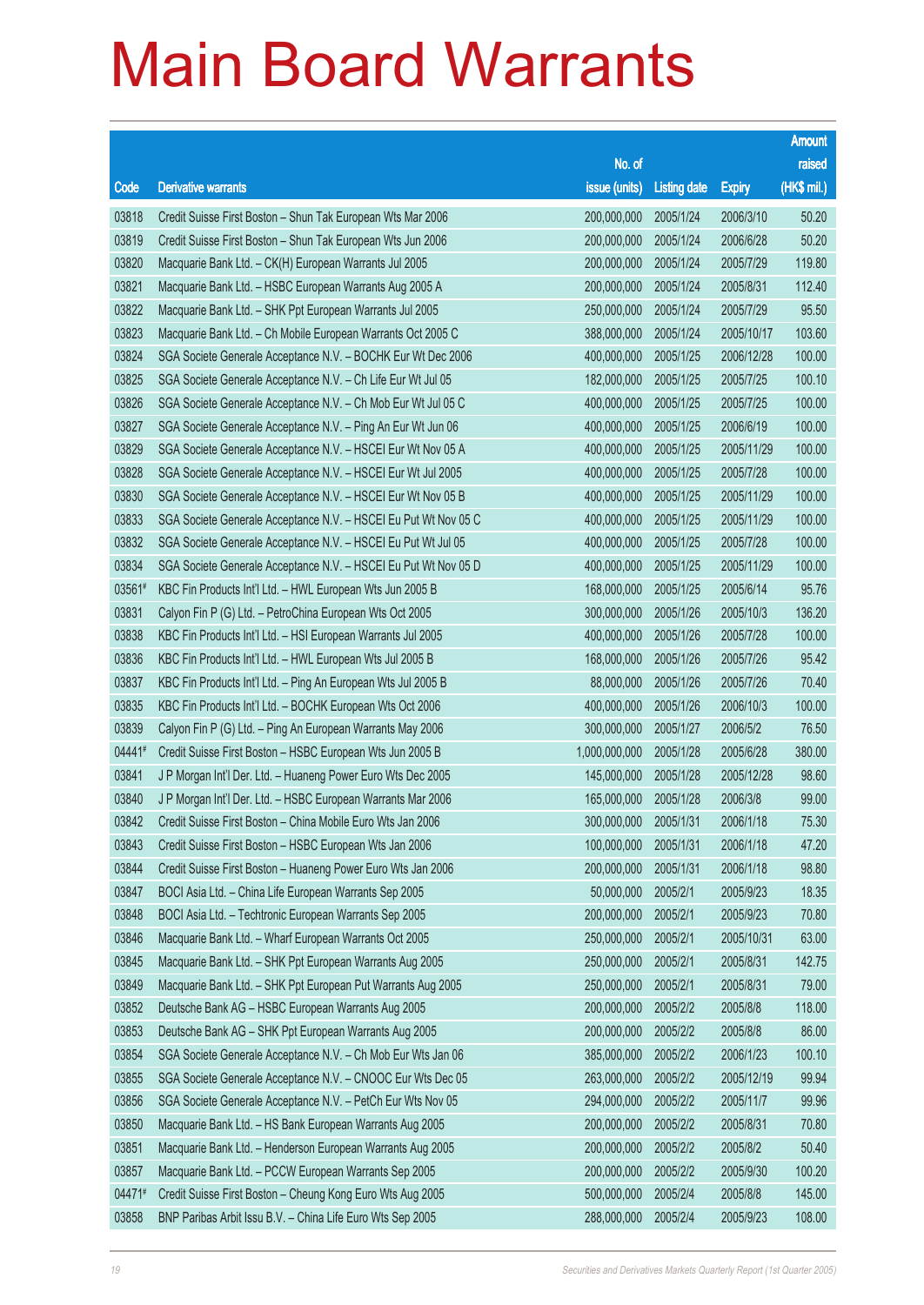|        |                                                               |                       |                     |               | <b>Amount</b> |
|--------|---------------------------------------------------------------|-----------------------|---------------------|---------------|---------------|
|        |                                                               | No. of                |                     |               | raised        |
| Code   | <b>Derivative warrants</b>                                    | issue (units)         | <b>Listing date</b> | <b>Expiry</b> | (HK\$ mil.)   |
| 03859  | BNP Paribas Arbit Issu B.V. - China Tel Euro Wts Jan 2006     | 288,000,000           | 2005/2/4            | 2006/1/13     | 72.00         |
| 03860  | BNP Paribas Arbit Issu B.V. - PetroChina Euro Wts Jan 2006    | 288,000,000           | 2005/2/4            | 2006/1/26     | 72.00         |
| 03861  | BNP Paribas Arbit Issu B.V. - Ping An European Wts Aug 2005   | 288,000,000           | 2005/2/4            | 2005/8/26     | 253.44        |
| 03864  | KBC Fin Products Int'l Ltd. - CNOOC European Wts Oct 2005     | 288,000,000           | 2005/2/4            | 2005/10/3     | 76.03         |
| 03862  | KBC Fin Products Int'l Ltd. - Sinopec European Wts Sep 2005   | 288,000,000           | 2005/2/4            | 2005/9/30     | 83.52         |
| 03865  | KBC Fin Products Int'l Ltd. - Huaneng European Wts Sep 2005   | 308,000,000           | 2005/2/4            | 2005/9/1      | 77.62         |
| 03863  | KBC Fin Products Int'l Ltd. - CITIC P European Wts Sep 2005   | 388,000,000           | 2005/2/4            | 2005/9/20     | 100.10        |
| 03869  | Credit Suisse First Boston - Cheung Kong Euro Wts Mar 2006    | 100,000,000           | 2005/2/7            | 2006/3/28     | 53.60         |
| 03870  | Credit Suisse First Boston - China Mobile Euro Wts Mar 2006   | 300,000,000           | 2005/2/7            | 2006/3/28     | 75.30         |
| 03871  | Credit Suisse First Boston - HSBC European Wts Mar 2006 B     | 100,000,000           | 2005/2/7            | 2006/3/28     | 43.30         |
| 03868  | Deutsche Bank AG - SMIC European Warrants Oct 2005            | 100,000,000           | 2005/2/7            | 2005/10/10    | 25.50         |
| 03867  | Macquarie Bank Ltd. - HSI European Warrants Sep 2005 B        | 800,000,000           | 2005/2/7            | 2005/9/29     | 201.60        |
| 03866  | Macquarie Bank Ltd. - HSI European Warrants Sep 2005 A        | 800,000,000           | 2005/2/7            | 2005/9/29     | 200.80        |
| 03872  | KBC Fin Products Int'l Ltd. - Ch Tel European Wts Oct 2005    | 308,000,000           | 2005/2/7            | 2005/10/3     | 77.00         |
| 03873  | Macquarie Bank Ltd. - CNOOC European Warrants Sep 2005        | 200,000,000           | 2005/2/8            | 2005/9/30     | 67.80         |
| 03874  | Macquarie Bank Ltd. - SMIC European Warrants Oct 2005         | 288,000,000           | 2005/2/8            | 2005/10/31    | 72.58         |
| 03876  | KBC Fin Products Int'l Ltd. - YZ Coal European Wts Feb 2006   | 288,000,000           | 2005/2/14           | 2006/2/2      | 72.00         |
| 03875  | KBC Fin Products Int'l Ltd. - ALUCO European Wts Oct 2005     | 128,000,000           | 2005/2/14           | 2005/10/3     | 78.08         |
| 03505# | SGA Societe Generale Acceptance N.V. - HSI Eur Wts May 05 A   | 600,000,000           | 2005/2/14           | 2005/5/30     | 49.80         |
| 03877  | Macquarie Bank Ltd. - PetroChina European Warrants Oct 2005   | 200,000,000           | 2005/2/15           | 2005/10/19    | 50.00         |
| 03878  | BNP Paribas Arbit Issu B.V. - HKEx European Wts Aug 2005      | 50,000,000            | 2005/2/15           | 2005/8/15     | 48.50         |
| 04473# | Credit Suisse First Boston - Hutchison European Wts Aug 2005  | 300,000,000           | 2005/2/15           | 2005/8/8      | 91.50         |
| 09199# | Credit Suisse First Boston - Hutchison Euro (LR) Wts Jun 05   | 500,000,000           | 2005/2/15           | 2005/6/28     | 13.00         |
| 09882# | Credit Suisse First Boston - Chi Life Euro (AR) Wts Aug 2005  | 500,000,000           | 2005/2/15           | 2005/8/17     | 17.50         |
| 03581# | KBC Fin Products Int'l Ltd. - HSI Euro Put Wts May 2005 D     | 600,000,000           | 2005/2/15           | 2005/5/30     | 70.20         |
| 03880  | SGA Societe Generale Acceptance N.V. - HSI Eur Wt Aug 2005 A  | 400,000,000           | 2005/2/16           | 2005/8/30     | 100.00        |
| 03884  | SGA Societe Generale Acceptance N.V. - HSI Eu Put Wt Aug 05 B | 385,000,000 2005/2/16 |                     | 2005/8/30     | 100.10        |
| 03879  | KBC Fin Products Int'l Ltd. - COSCO Pac Euro Wts Jan 2006     | 268,000,000           | 2005/2/16           | 2006/1/4      | 67.00         |
| 04662# | SGA Societe Generale Acceptance N.V. - HSI Eur Put Wt May 05  | 600,000,000           | 2005/2/16           | 2005/5/30     | 61.20         |
| 03881  | Calyon Fin P (G) Ltd. - CHALCO European Warrants Sep 2005     | 300,000,000           | 2005/2/17           | 2005/9/30     | 228.00        |
| 03882  | Citigroup Global Mkt H Inc. - Huaneng Power Eur Wts Sep 2005  | 50,000,000            | 2005/2/21           | 2005/9/29     | 24.50         |
| 03883  | Citigroup Global Mkt H Inc. - Hutchison Euro Wts Sep 2005     | 50,000,000            | 2005/2/21           | 2005/9/29     | 23.50         |
| 03885  | Citigroup Global Mkt H Inc. - SHK Ppt European Wts Sep 2005   | 50,000,000            | 2005/2/21           | 2005/9/29     | 26.00         |
| 04692# | Deutsche Bank AG - HSBC Holdings European Wts May 2005 B      | 250,000,000           | 2005/2/21           | 2005/5/30     | 41.25         |
| 03886  | Macquarie Bank Ltd. - HSBC European Warrants Aug 2005 B       | 388,000,000           | 2005/2/21           | 2005/8/31     | 114.85        |
| 03887  | Macquarie Bank Ltd. - HSBC European Warrants Sep 2005 A       | 388,000,000           | 2005/2/21           | 2005/9/30     | 106.31        |
| 03561# | KBC Fin Products Int'l Ltd. - HWL European Wts Jun 2005 B     | 200,000,000           | 2005/2/21           | 2005/6/14     | 91.00         |
| 03888  | KBC Fin Products Int'l Ltd. - PetroChina Euro Wts Sep 2005 B  | 288,000,000           | 2005/2/22           | 2005/9/22     | 97.63         |
| 03889  | SGA Societe Generale Acceptance N.V. - ChTel Eur Wt Oct 05 A  | 227,000,000           | 2005/2/22           | 2005/10/31    | 99.88         |
| 03890  | SGA Societe Generale Acceptance N.V. - ChTel Eur Wt Oct 05 B  | 385,000,000           | 2005/2/22           | 2005/10/31    | 100.10        |
| 03891  | SGA Societe Generale Acceptance N.V. - PetCh Eur Wt Oct 05 A  | 250,000,000           | 2005/2/22           | 2005/10/31    | 100.00        |
| 03892  | SGA Societe Generale Acceptance N.V. - PetCh Eur Wt Oct 05 B  | 370,000,000           | 2005/2/22           | 2005/10/31    | 99.90         |
| 03905  | KBC Fin Products Int'l Ltd. - Sinopec European Wts Oct 2005   | 288,000,000           | 2005/2/23           | 2005/10/3     | 72.00         |
| 03893  | Macquarie Bank Ltd. - CK(H) European Warrants Oct 2005 A      | 288,000,000           | 2005/2/23           | 2005/10/31    | 109.15        |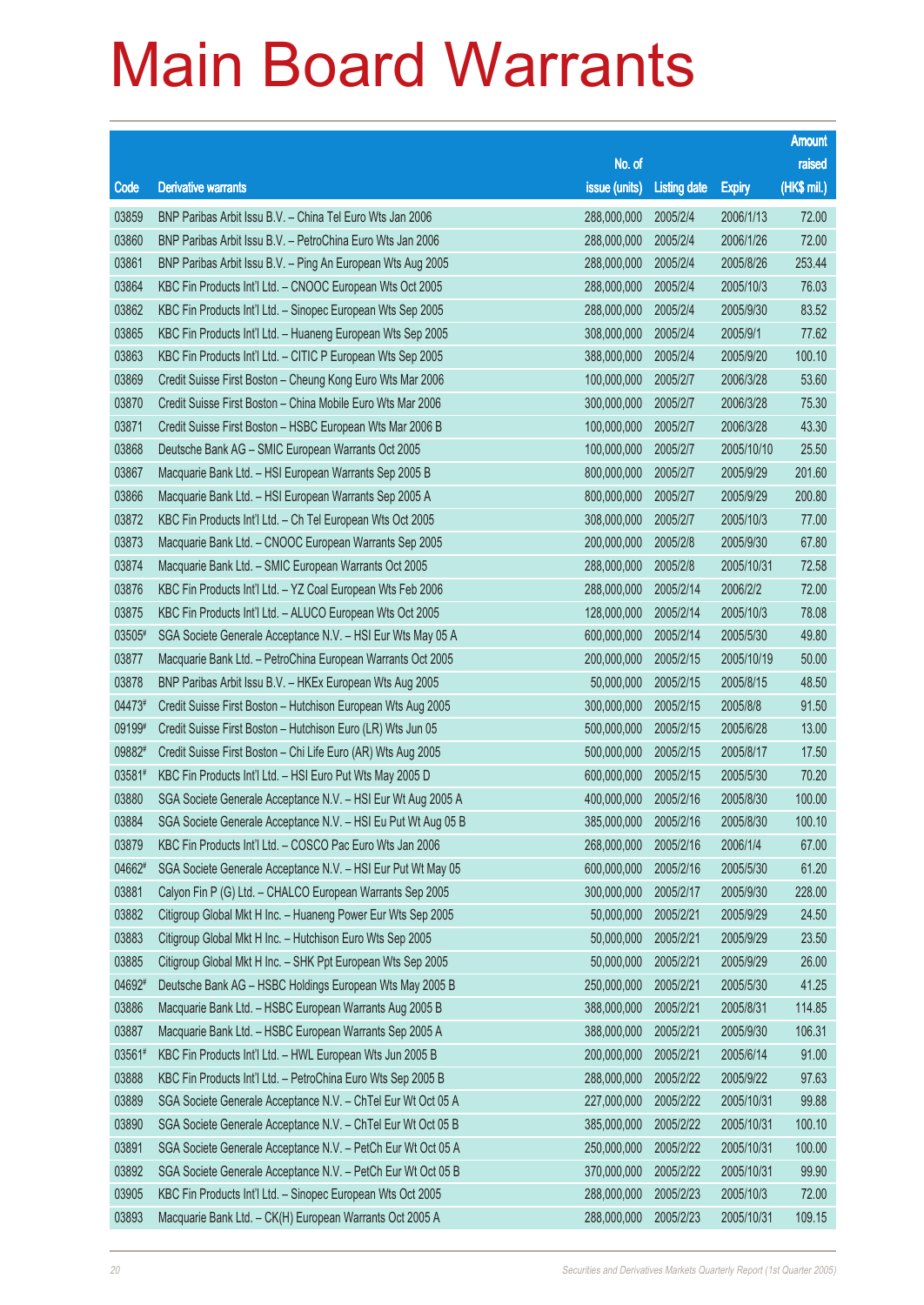|        |                                                               |                       |                     |               | <b>Amount</b> |
|--------|---------------------------------------------------------------|-----------------------|---------------------|---------------|---------------|
|        |                                                               | No. of                |                     |               | raised        |
| Code   | <b>Derivative warrants</b>                                    | issue (units)         | <b>Listing date</b> | <b>Expiry</b> | (HK\$ mil.)   |
| 03897  | Macquarie Bank Ltd. - CK(H) European Put Warrants Oct 2005    | 288,000,000           | 2005/2/23           | 2005/10/31    | 114.34        |
| 03894  | Macquarie Bank Ltd. - Hutchison European Warrants Oct 2005 A  | 288,000,000           | 2005/2/23           | 2005/10/31    | 100.80        |
| 03898  | Macquarie Bank Ltd. - Hutchison European Put Wts Oct 2005     | 288,000,000           | 2005/2/23           | 2005/10/31    | 109.44        |
| 03896  | Macquarie Bank Ltd. - Sinopec European Warrants Sep 2005      | 388,000,000           | 2005/2/23           | 2005/9/30     | 97.78         |
| 03895  | Macquarie Bank Ltd. - China Mobile European Wts Dec 2005      | 388,000,000           | 2005/2/23           | 2005/12/30    | 97.00         |
| 03899  | SGA Societe Generale Acceptance N.V. - CK(H) Eur Wt Aug 2005  | 209,000,000           | 2005/2/23           | 2005/8/29     | 100.32        |
| 03902  | SGA Societe Generale Acceptance N.V. - HSBC Eur Wts Feb 2006  | 139,000,000           | 2005/2/23           | 2006/2/13     | 100.08        |
| 03901  | SGA Societe Generale Acceptance N.V. - HSBC Eur Wts Jan 2006  | 162,000,000           | 2005/2/23           | 2006/1/23     | 100.44        |
| 03903  | SGA Societe Generale Acceptance N.V. - HWL Euro Wts Aug 2005  | 233,000,000           | 2005/2/23           | 2005/8/29     | 100.19        |
| 03900  | SGA Societe Generale Acceptance N.V. - HSI Eur Wt Aug 2005 C  | 400,000,000           | 2005/2/23           | 2005/8/30     | 100.00        |
| 03904  | SGA Societe Generale Acceptance N.V. - HSI Eu Put Wt Aug 05 D | 385,000,000           | 2005/2/23           | 2005/8/30     | 100.10        |
| 03914  | BNP Paribas Arbit Issu B.V. - HSBC European Wts Aug 2005 B    | 400,000,000           | 2005/2/24           | 2005/8/30     | 111.20        |
| 03915  | BNP Paribas Arbit Issu B.V. - HSBC European Wts Dec 2005      | 300,000,000           | 2005/2/24           | 2005/12/30    | 146.10        |
| 03916  | Calyon Fin P (G) Ltd. - Hutchison European Warrants Aug 2005  | 300,000,000           | 2005/2/24           | 2005/8/24     | 99.90         |
| 03907  | Deutsche Bank AG - HSBC European Put Warrants Sep 2005        | 200,000,000           | 2005/2/24           | 2005/9/5      | 114.00        |
| 03908  | Deutsche Bank AG - SHK Ppt European Put Warrants Aug 2005     | 200,000,000           | 2005/2/24           | 2005/8/29     | 71.00         |
| 03906  | Macquarie Bank Ltd. - SHK Ppt European Warrants Dec 2005      | 250,000,000           | 2005/2/24           | 2005/12/30    | 99.50         |
| 03909  | SGA Societe Generale Acceptance N.V. - C Mob Eur Wt Feb 2006  | 313,000,000           | 2005/2/24           | 2006/2/13     | 100.16        |
| 03911  | SGA Societe Generale Acceptance N.V. - PetCh Eur Wt Feb 2006  | 233,000,000           | 2005/2/24           | 2006/2/13     | 100.19        |
| 03910  | SGA Societe Generale Acceptance N.V. - PetCh Eur Wt Jan 2006  | 303,000,000           | 2005/2/24           | 2006/1/16     | 99.99         |
| 03912  | SGA Societe Generale Acceptance N.V. - SHK P Eur Wt Aug 05 A  | 176,000,000           | 2005/2/24           | 2005/8/29     | 100.32        |
| 03913  | SGA Societe Generale Acceptance N.V. - SHK P Eur Wt Aug 05 B  | 286,000,000           | 2005/2/24           | 2005/8/29     | 100.10        |
| 03682# | KBC Fin Products Int'l Ltd. - HSBC European Wts Sep 2005 A    | 400,000,000           | 2005/2/24           | 2005/9/1      | 196.00        |
| 03917  | Macquarie Bank Ltd. - China Telecom European Wts Dec 2005     | 388,000,000           | 2005/2/25           | 2005/12/30    | 97.78         |
| 03918  | Macquarie Bank Ltd. - CITIC Pacific European Wts Dec 2005     | 388,000,000           | 2005/2/25           | 2005/12/30    | 97.78         |
| 03919  | Macquarie Bank Ltd. - HSI European Warrants Aug 2005 A        | 800,000,000           | 2005/2/25           | 2005/8/30     | 200.00        |
| 03920  | Macquarie Bank Ltd. - HSI European Warrants Aug 2005 B        | 800,000,000 2005/2/25 |                     | 2005/8/30     | 200.00        |
| 03923  | Macquarie Bank Ltd. - HSI European Put Warrants Aug 2005 C    | 800,000,000           | 2005/2/25           | 2005/8/30     | 200,00        |
| 03924  | Macquarie Bank Ltd. - HSI European Put Warrants Aug 2005 D    | 800,000,000           | 2005/2/25           | 2005/8/30     | 201.60        |
| 03922  | KBC Fin Products Int'l Ltd. - HSI European Wts Aug 2005 B     | 400,000,000           | 2005/2/28           | 2005/8/30     | 100.00        |
| 03921  | KBC Fin Products Int'l Ltd. - HSI European Wts Aug 2005 A     | 388,000,000           | 2005/2/28           | 2005/8/30     | 98.55         |
| 03925  | KBC Fin Products Int'l Ltd. - HSI Euro Put Wts Aug 2005 C     | 400,000,000           | 2005/2/28           | 2005/8/30     | 100.00        |
| 03927  | KBC Fin Products Int'l Ltd. - HSI Euro Put Wts Aug 2005 E     | 388,000,000           | 2005/2/28           | 2005/8/30     | 98.16         |
| 03926  | KBC Fin Products Int'l Ltd. - HSI Euro Put Wts Aug 2005 D     | 388,000,000           | 2005/2/28           | 2005/8/30     | 97.39         |
| 03928  | Calyon Fin P (G) Ltd. - China Life European Wts Sep 2005      | 300,000,000           | 2005/3/1            | 2005/9/30     | 165.00        |
| 03929  | SGA Societe Generale Acceptance N.V. - CK(H) Eur Wt Apr 2006  | 134,000,000           | 2005/3/1            | 2006/4/3      | 100.50        |
| 03930  | SGA Societe Generale Acceptance N.V. - HLand Eur Wt Jan 2006  | 334,000,000           | 2005/3/1            | 2006/1/23     | 100.20        |
| 03931  | SGA Societe Generale Acceptance N.V. - Huaneng Eur Wt Feb 06  | 130,000,000           | 2005/3/1            | 2006/1/20     | 100.10        |
| 03932  | SGA Societe Generale Acceptance N.V. - SPA Euro Wts Dec 2005  | 200,000,000           | 2005/3/1            | 2005/12/12    | 100.00        |
| 03933  | Calyon Fin P (G) Ltd. - China Mobile European Wts Dec 2005    | 300,000,000           | 2005/3/2            | 2005/12/28    | 75.30         |
| 03934  | Calyon Fin P (G) Ltd. - Huaneng Power European Wts Jan 2006   | 300,000,000           | 2005/3/2            | 2006/1/2      | 178.20        |
| 03936  | KBC Fin Products Int'l Ltd. - HWL European Wts Oct 2005 B     | 168,000,000           | 2005/3/2            | 2005/10/12    | 90.38         |
| 03935  | KBC Fin Products Int'l Ltd. - CK(H) European Wts Oct 2005     | 188,000,000           | 2005/3/2            | 2005/10/17    | 95.88         |
| 03649# | SGA Societe Generale Acceptance N.V. - HWL Eur Wt Jun 2005 B  | 200,000,000           | 2005/3/2            | 2005/6/10     | 28.80         |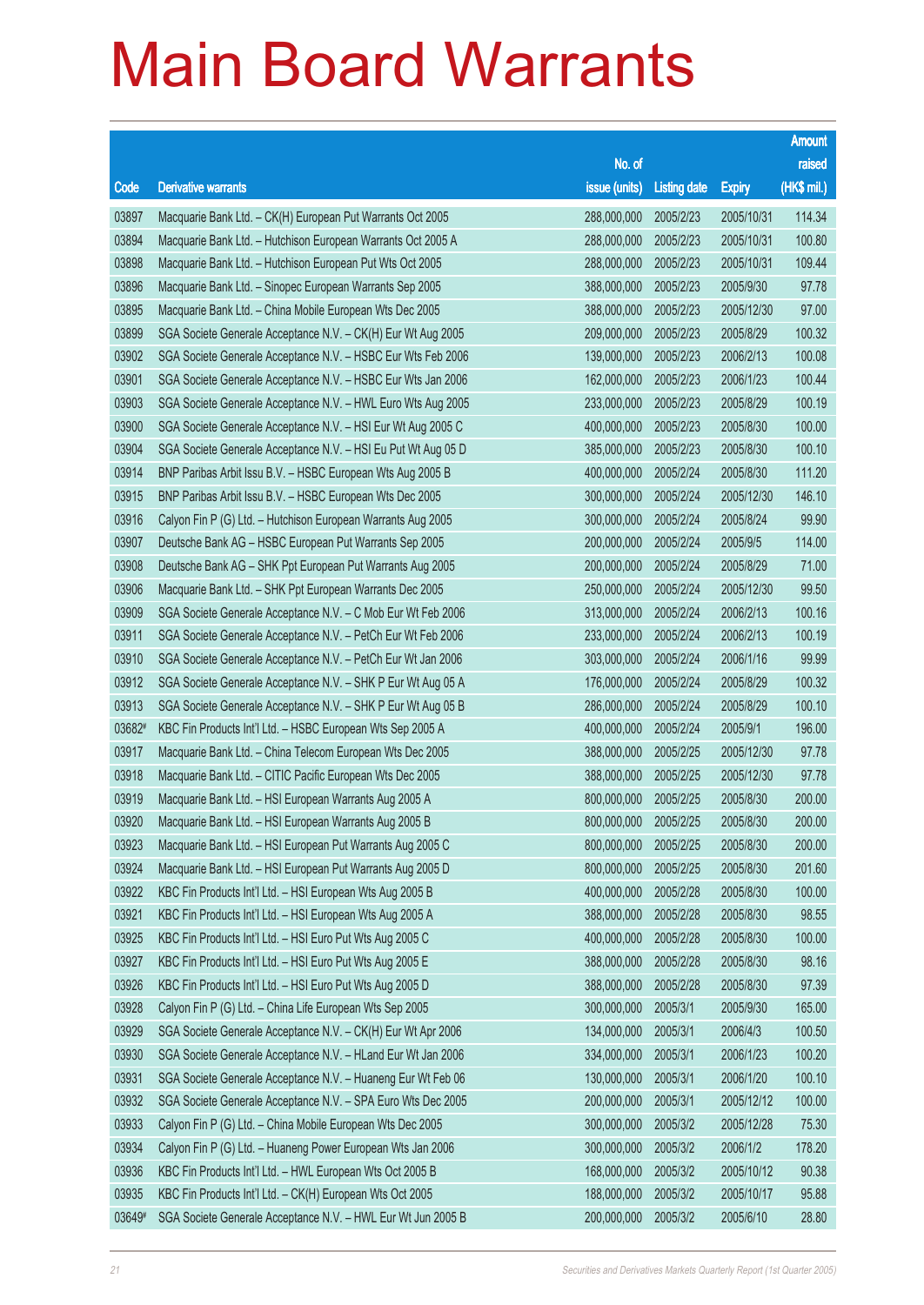|        |                                                              |                      |                     |               | <b>Amount</b> |
|--------|--------------------------------------------------------------|----------------------|---------------------|---------------|---------------|
|        |                                                              | No. of               |                     |               | raised        |
| Code   | <b>Derivative warrants</b>                                   | issue (units)        | <b>Listing date</b> | <b>Expiry</b> | (HK\$ mil.)   |
| 03937  | Macquarie Bank Ltd. - COSCO Pacific European Wts Feb 2006    | 100,000,000          | 2005/3/3            | 2006/2/28     | 25.00         |
| 03938  | BNP Paribas Arbit Issu B.V. - HSI European Wts Sep 2005 B    | 600,000,000          | 2005/3/4            | 2005/9/29     | 151.80        |
| 03939  | BNP Paribas Arbit Issu B.V. - HSI European Wts Sep 2005 C    | 600,000,000          | 2005/3/4            | 2005/9/29     | 153.00        |
| 03942  | BNP Paribas Arbit Issu B.V. - HSI Euro Put Wts Sep 2005 D    | 600,000,000          | 2005/3/4            | 2005/9/29     | 150.60        |
| 03943  | BNP Paribas Arbit Issu B.V. - HSI Euro Put Wts Sep 2005 E    | 600,000,000          | 2005/3/4            | 2005/9/29     | 150.60        |
| 03565# | KBC Fin Products Int'l Ltd. - HSBC Euro Put Wts Jun 2005 F   | 380,000,000          | 2005/3/4            | 2005/6/6      | 93.48         |
| 03940  | Macquarie Bank Ltd. - Huaneng European Warrants Sep 2005     | 200,000,000          | 2005/3/7            | 2005/9/30     | 50.60         |
| 03941  | BNP Paribas Arbit Issu B.V. - CHALCO European Wts Sep 2005   | 188,000,000          | 2005/3/7            | 2005/9/23     | 101.52        |
| 03944  | BNP Paribas Arbit Issu B.V. - Esprit European Wts Sep 2005   | 188,000,000          | 2005/3/7            | 2005/9/23     | 141.00        |
| 03945  | BNP Paribas Arbit Issu B.V. - HS Bank European Wts Nov 2005  | 188,000,000          | 2005/3/7            | 2005/11/25    | 72.38         |
| 03946  | BNP Paribas Arbit Issu B.V. - Sh Petro European Wts Nov 2005 | 188,000,000          | 2005/3/7            | 2005/11/25    | 71.44         |
| 03947  | Calyon Fin P (G) Ltd. - Jiangxi Copper European Wts Sep 2005 | 300,000,000          | 2005/3/7            | 2005/9/7      | 199.80        |
| 03954  | BNP Paribas Arbit Issu B.V. - HSCEI European Wts Sep 2005 A  | 320,000,000          | 2005/3/8            | 2005/9/29     | 80.32         |
| 03955  | BNP Paribas Arbit Issu B.V. - HSCEI European Wts Sep 2005 B  | 320,000,000          | 2005/3/8            | 2005/9/29     | 80.32         |
| 03958  | BNP Paribas Arbit Issu B.V. - HSCEI Euro Put Wts Sep 2005    | 320,000,000          | 2005/3/8            | 2005/9/29     | 80.32         |
| 03956  | BNP Paribas Arbit Issu B.V. - PCCW European Wts Dec 2005     | 100,000,000          | 2005/3/8            | 2005/12/29    | 97.00         |
| 03957  | Calyon Fin P (G) Ltd. - Weiqiao Textile Euro Wts Nov 2005    | 300,000,000          | 2005/3/8            | 2005/11/28    | 81.00         |
| 03948  | SGA Societe Generale Acceptance N.V. - HSCEI Eur Wt Sep 2005 | 400,000,000          | 2005/3/8            | 2005/9/29     | 100.00        |
| 03949  | SGA Societe Generale Acceptance N.V. - HSCEI Eur Wt Nov 05 E | 400,000,000          | 2005/3/8            | 2005/11/29    | 100.00        |
| 03953  | SGA Societe Generale Acceptance N.V.-HSCEI Eu Put Wt Nov 05F | 400,000,000          | 2005/3/8            | 2005/11/29    | 100.00        |
| 03952  | SGA Societe Generale Acceptance N.V. - HSCEI Eu Put Wt Sep05 | 400,000,000          | 2005/3/8            | 2005/9/29     | 100.00        |
| 03950  | Macquarie Bank Ltd. - Sinopec European Warrants Dec 2005     | 388,000,000          | 2005/3/8            | 2005/12/30    | 97.00         |
| 03951  | Macquarie Bank Ltd. - PetroChina European Warrants Dec 2005  | 388,000,000          | 2005/3/8            | 2005/12/30    | 97.78         |
| 03777# | SGA Societe Generale Acceptance N.V. - HSBC Eur Wt Oct 05 A  | 100,000,000          | 2005/3/8            | 2005/10/6     | 33.50         |
| 03959  | Credit Suisse First Boston - China Telecom Euro Wts Aug 2006 | 300,000,000          | 2005/3/9            | 2006/8/28     | 84.90         |
| 03960  | Credit Suisse First Boston - HSBC European Wts Aug 2006      | 300,000,000          | 2005/3/9            | 2006/8/28     | 92.10         |
| 03961  | Credit Suisse First Boston - PetroChina Euro Wts Aug 2006    | 300,000,000 2005/3/9 |                     | 2006/8/28     | 127.20        |
| 03962  | Credit Suisse First Boston - Weigiao European Wts Dec 2006   | 300,000,000          | 2005/3/9            | 2006/12/28    | 75.30         |
| 03963  | SGA Societe Generale Acceptance N.V. - HSI Euro Wts Sep 2005 | 400,000,000          | 2005/3/9            | 2005/9/29     | 100.00        |
| 03964  | SGA Societe Generale Acceptance N.V. - HSBC Eu Put Wt Sep 05 | 154,000,000          | 2005/3/9            | 2005/9/28     | 100.10        |
| 03969  | BNP Paribas Arbit Issu B.V. - HSBC Euro Straddle Wts Sep 05  | 88,000,000           | 2005/3/10           | 2005/9/26     | 89.76         |
| 03970  | BNP Paribas Arbit Issu B.V. - HSBC Euro Straddle Wts Dec 06  | 388,000,000          | 2005/3/10           | 2006/12/21    | 100.88        |
| 03966  | Deutsche Bank AG - China Life European Warrants Sep 2005     | 150,000,000          | 2005/3/10           | 2005/9/12     | 61.50         |
| 03967  | Deutsche Bank AG - China Life European Warrants Nov 2005     | 150,000,000          | 2005/3/10           | 2005/11/7     | 39.00         |
| 03968  | Deutsche Bank AG - PetroChina European Warrants Sep 2005     | 150,000,000          | 2005/3/10           | 2005/9/26     | 39.00         |
| 03972  | Deutsche Bank AG - PetroChina European Put Warrants Sep 2005 | 150,000,000          | 2005/3/10           | 2005/9/26     | 67.50         |
| 03965  | Macquarie Bank Ltd. - HSBC European Warrants Sep 2005 B      | 250,000,000          | 2005/3/10           | 2005/9/30     | 90.25         |
| 04674# | Credit Suisse First Boston - SMIC European Warrants Feb 2006 | 800,000,000          | 2005/3/11           | 2006/2/8      | 105.60        |
| 03976  | KBC Fin Products Int'l Ltd. - HSBC European Wts Jan 2006 B   | 138,000,000          | 2005/3/14           | 2006/1/3      | 93.84         |
| 03977  | KBC Fin Products Int'l Ltd. - HSBC European Wts Jan 2006 C   | 268,000,000          | 2005/3/14           | 2006/1/3      | 97.28         |
| 03971  | Credit Suisse First Boston - HSBC European Warrants Jun 2006 | 100,000,000          | 2005/3/14           | 2006/6/28     | 41.10         |
| 03973  | Credit Suisse First Boston - HSBC European Warrants Sep 2006 | 100,000,000          | 2005/3/14           | 2006/9/28     | 42.80         |
| 03974  | Credit Suisse First Boston - PetroChina Euro Wts Sep 2006    | 200,000,000          | 2005/3/14           | 2006/9/28     | 56.60         |
| 03975  | Credit Suisse First Boston - PetroChina Euro Wts Dec 2006    | 200,000,000          | 2005/3/14           | 2006/12/28    | 55.00         |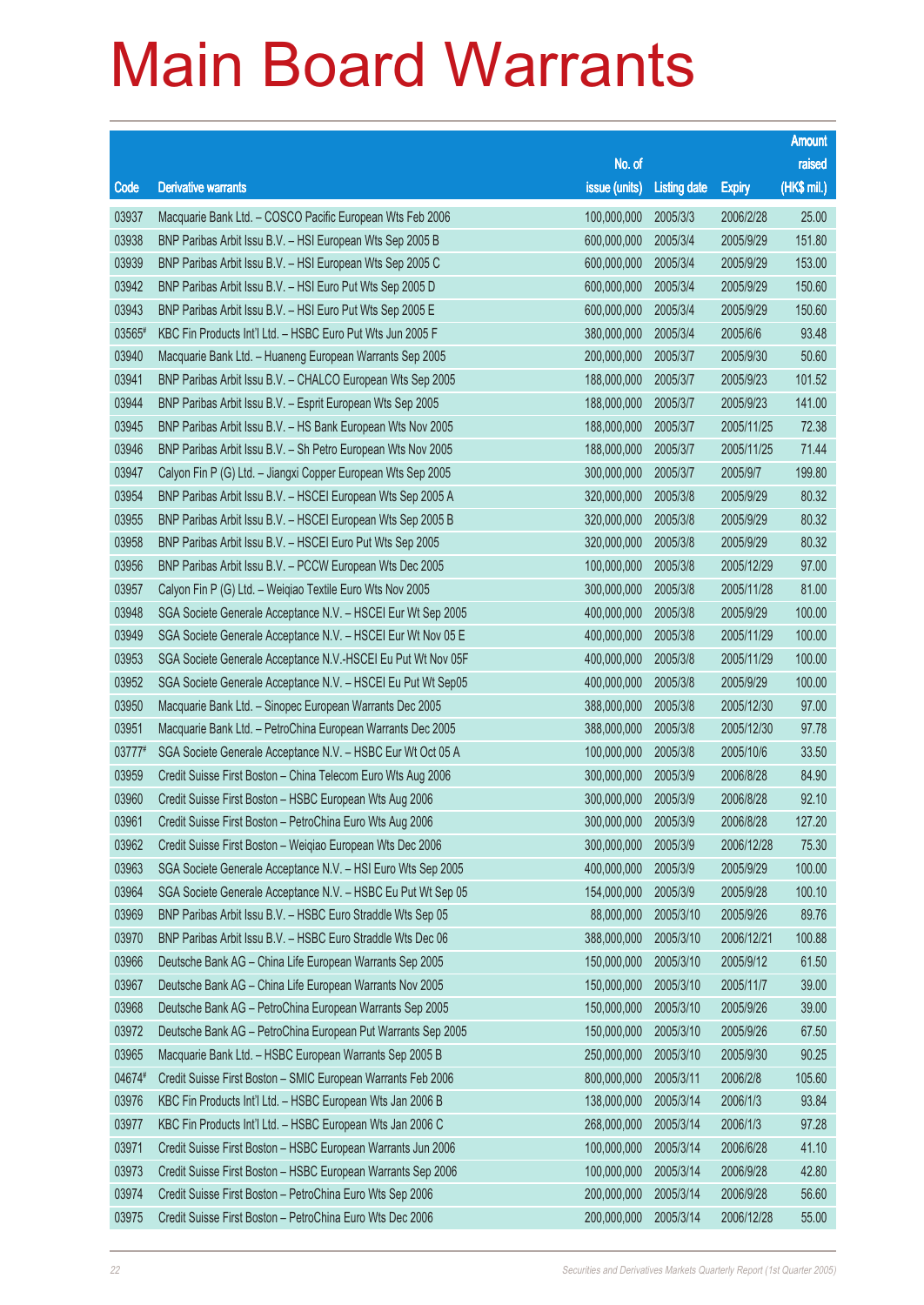|        |                                                               |                       |                     |               | <b>Amount</b> |
|--------|---------------------------------------------------------------|-----------------------|---------------------|---------------|---------------|
|        |                                                               | No. of                |                     |               | raised        |
| Code   | <b>Derivative warrants</b>                                    | issue (units)         | <b>Listing date</b> | <b>Expiry</b> | (HK\$ mil.)   |
| 03987  | Calyon Fin P (G) Ltd. - Silver Grant European Wts Sep 2005    | 300,000,000           | 2005/3/15           | 2005/9/20     | 312.00        |
| 03978  | Deutsche Bank AG - HSCEI European Warrants Sep 2005           | 200,000,000           | 2005/3/15           | 2005/9/29     | 50.00         |
| 03979  | Deutsche Bank AG - HSI European Put Warrants Sep 2005         | 400,000,000           | 2005/3/15           | 2005/9/29     | 102.00        |
| 03982  | Deutsche Bank AG - HSCEI European Put Warrants Sep 2005       | 200,000,000           | 2005/3/15           | 2005/9/29     | 50.00         |
| 03980  | J P Morgan Int'l Der. Ltd. - CHALCO Euro Wts Sep 2005         | 120,000,000           | 2005/3/15           | 2005/9/30     | 92.40         |
| 03986  | J P Morgan Int'l Der. Ltd. - Yanzhou Coal Euro Wts Oct 2005   | 55,000,000            | 2005/3/15           | 2005/10/31    | 99.55         |
| 03981  | J P Morgan Int'l Der. Ltd. - China Telecom Euro Wts Oct 2005  | 280,000,000           | 2005/3/15           | 2005/10/28    | 96.60         |
| 03984  | J P Morgan Int'l Der. Ltd. - Jiangxi Copper Euro Wts Sep 05   | 260,000,000           | 2005/3/15           | 2005/9/21     | 98.80         |
| 03985  | J P Morgan Int'l Der. Ltd. - Swire Pacific A Euro Wts Dec 05  | 230,000,000           | 2005/3/15           | 2005/12/1     | 97.75         |
| 03983  | J P Morgan Int'l Der. Ltd. - CITIC Pacific Euro Wts Oct 2005  | 400,000,000           | 2005/3/15           | 2005/10/18    | 100.00        |
| 03989  | SGA Societe Generale Acceptance N.V. - EUR/USD Eur Wt Nov 05  | 193,000,000           | 2005/3/16           | 2005/11/14    | 50.18         |
| 03993  | SGA Societe Generale Acceptance N.V.-EUR/USD Eu Put Wt Nov05  | 193,000,000           | 2005/3/16           | 2005/11/14    | 50.18         |
| 03988  | SGA Societe Generale Acceptance N.V. - AUD/USD Eur Wt Nov 05  | 193,000,000           | 2005/3/16           | 2005/11/14    | 50.18         |
| 03992  | SGA Societe Generale Acceptance N.V.-AUD/USD Eu Put Wt Nov 05 | 193,000,000           | 2005/3/16           | 2005/11/14    | 50.18         |
| 03997  | Calyon Fin P (G) Ltd. - Hutchison European Warrants Sep 2006  | 300,000,000           | 2005/3/17           | 2006/9/26     | 187.50        |
| 03996  | Calyon Fin P (G) Ltd. - China Ship Cont Euro Wts Jan 2006     | 300,000,000           | 2005/3/17           | 2006/1/10     | 201.00        |
| 03990  | Calyon Fin P (G) Ltd. - Tencent European Warrants Dec 2005    | 300,000,000           | 2005/3/17           | 2005/12/19    | 435.00        |
| 03991  | Deutsche Bank AG - Cheung Kong European Warrants Sep 2005     | 200,000,000           | 2005/3/17           | 2005/9/26     | 92.00         |
| 03994  | Deutsche Bank AG - China Mobile European Warrants Nov 2005    | 200,000,000           | 2005/3/17           | 2005/11/29    | 50.00         |
| 03995  | Deutsche Bank AG - China Ship Container Euro Wts Sep 2005     | 100,000,000           | 2005/3/17           | 2005/9/26     | 42.00         |
| 04681# | KBC Fin Products Int'l Ltd. - ChLife European Wts Jul 2005    | 280,000,000           | 2005/3/18           | 2005/7/4      | 99.40         |
| 03998  | Credit Suisse First Boston - HSBC European Warrants Jul 2006  | 100,000,000           | 2005/3/21           | 2006/7/28     | 45.10         |
| 04701  | Credit Suisse First Boston - SH Petrochem Euro WTs Jul 2006   | 200,000,000           | 2005/3/21           | 2006/7/28     | 121.60        |
| 03999  | Credit Suisse First Boston - PetroChina Euro Wts Jul 2006     | 280,000,000           | 2005/3/21           | 2006/7/28     | 110.32        |
| 04704  | KBC Fin Products Int'l Ltd. - HSCEI Euro Put Wts Sep 2005     | 400,000,000           | 2005/3/21           | 2005/9/29     | 100.00        |
| 04700  | KBC Fin Products Int'l Ltd. - HSCEI European Wts Sep 2005     | 400,000,000           | 2005/3/21           | 2005/9/29     | 100.00        |
| 04702  | KBC Fin Products Int'l Ltd. - Ch Life European Wts Jan 2006   | 288,000,000 2005/3/21 |                     | 2006/1/17     | 84.67         |
| 04703  | KBC Fin Products Int'l Ltd. - PetroChina Euro Wts Jan 2006 B  | 288,000,000           | 2005/3/21           | 2006/1/3      | 73.44         |
| 04707  | Calyon Fin P (G) Ltd. - Shanghai Petrochem Euro Wts Nov 2005  | 300,000,000           | 2005/3/22           | 2005/11/7     | 158.10        |
| 04711  | KBC Fin Products Int'l Ltd. - PetChina Euro Put Wts Sep 2005  | 288,000,000           | 2005/3/22           | 2005/9/22     | 72.00         |
| 04708  | KBC Fin Products Int'l Ltd. - CK(H) European Wts Nov 2005     | 168,000,000           | 2005/3/22           | 2005/11/1     | 98.28         |
| 04710  | KBC Fin Products Int'l Ltd. - HWL European Warrants Nov 2005  | 168,000,000           | 2005/3/22           | 2005/11/1     | 99.12         |
| 04705  | SGA Societe Generale Acceptance N.V. - ChMob Eur Wt Oct 2005  | 400,000,000           | 2005/3/22           | 2005/10/31    | 100.00        |
| 04706  | SGA Societe Generale Acceptance N.V. - HSBC Eur Wt Oct 05 B   | 196,000,000           | 2005/3/22           | 2005/10/24    | 99.96         |
| 04709  | SGA Societe Generale Acceptance N.V. - ChMob Eu Put Wt Oct 05 | 400,000,000           | 2005/3/22           | 2005/10/31    | 100.00        |
| 03530# | SGA Societe Generale Acceptance N.V. - HSI Eur Wts May 05 B   | 400,000,000           | 2005/3/22           | 2005/5/30     | 10.80         |
| 04715  | Deutsche Bank AG - HSI European Warrants Sep 2005             | 400,000,000           | 2005/3/23           | 2005/9/29     | 100.00        |
| 09736# | Fortis Bank S.A./N.V. - BOC HK European Warrants Jun 2005     | 1,000,000,000         | 2005/3/23           | 2005/6/28     | 24.00         |
| 04712  | SGA Societe Generale Acceptance N.V. - CK(H) Eur Wt Sep 2005  | 173,000,000           | 2005/3/23           | 2005/9/26     | 100.34        |
| 04713  | SGA Societe Generale Acceptance N.V. - HWL Eur Wt Oct 2005 B  | 263,000,000           | 2005/3/23           | 2005/10/10    | 99.94         |
| 04714  | SGA Societe Generale Acceptance N.V. - HWL Eur Wt Oct 2005 C  | 196,000,000           | 2005/3/23           | 2005/10/31    | 99.96         |
| 03560# | KBC Fin Products Int'l Ltd. - CK(H) European Wts Jun 2005 A   | 300,000,000           | 2005/3/23           | 2005/6/14     | 75.00         |
| 04717  | Macquarie Bank Ltd. - Hutchison European Warrants Oct 2005 B  | 300,000,000           | 2005/3/24           | 2005/10/31    | 93.60         |
| 04716  | Macquarie Bank Ltd. - HSBC European Warrants Sep 2005 C       | 288,000,000           | 2005/3/24           | 2005/9/30     | 116.64        |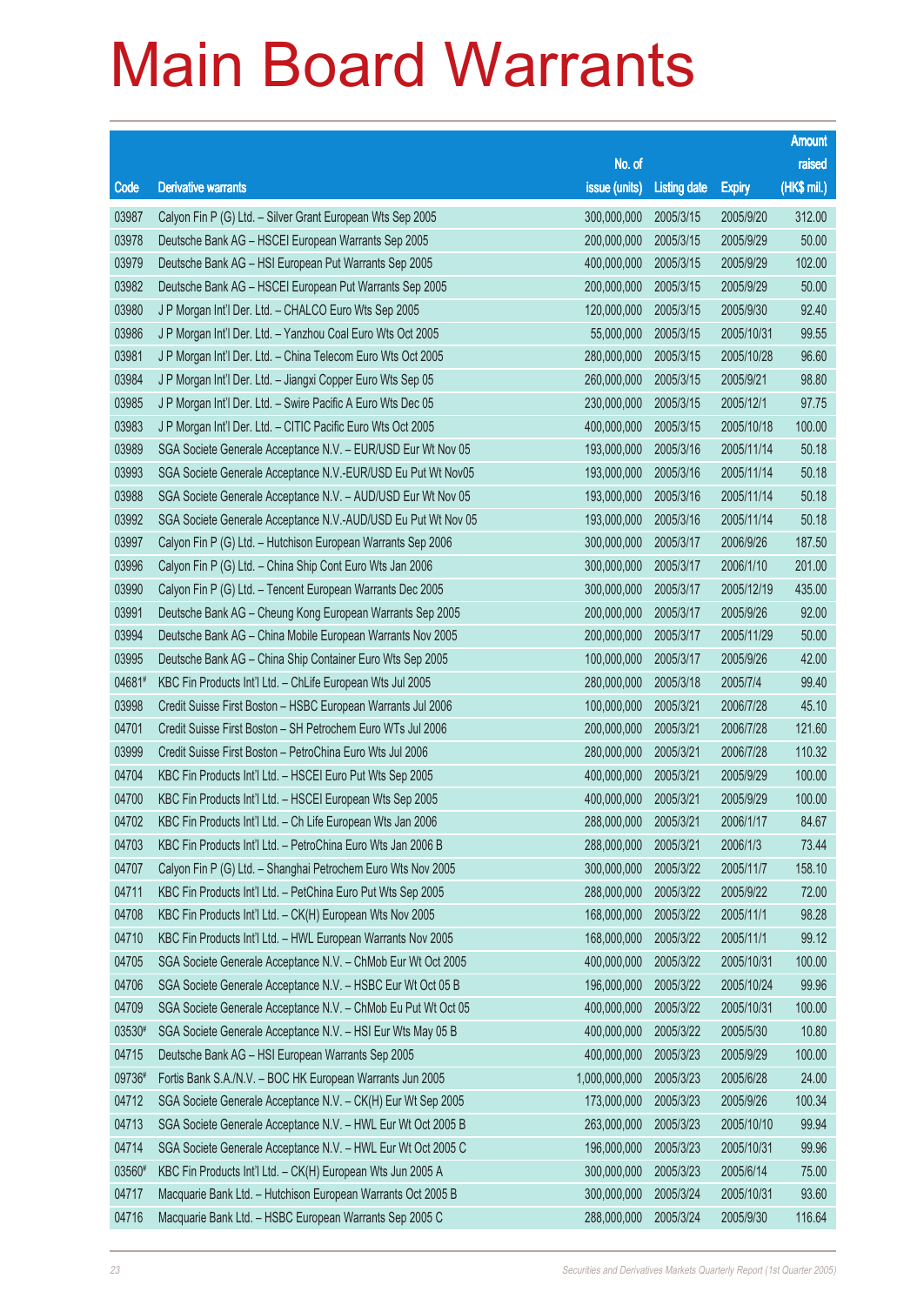|              |                                                              |               |                     |               | <b>Amount</b> |
|--------------|--------------------------------------------------------------|---------------|---------------------|---------------|---------------|
|              |                                                              | No. of        |                     |               | raised        |
| Code         | <b>Derivative warrants</b>                                   | issue (units) | <b>Listing date</b> | <b>Expiry</b> | (HK\$ mil.)   |
| 04720        | Macquarie Bank Ltd. - HSBC European Put Warrants Sep 2005    | 250,000,000   | 2005/3/24           | 2005/9/30     | 121.25        |
| 04718        | KBC Fin Products Int'l Ltd. - Esprit European Wts Feb 2006   | 88,000,000    | 2005/3/24           | 2006/2/6      | 88.88         |
| 04721        | Calyon Fin P (G) Ltd. - Hutchison European Warrants Oct 2005 | 300,000,000   | 2005/3/29           | 2005/10/24    | 171.00        |
| 09345#       | Credit Suisse First Boston - BOC HK Euro (LR) Wts Mar 2006   | 800,000,000   | 2005/3/29           | 2006/3/10     | 10.40         |
| 09199#       | Credit Suisse First Boston - Hutchison Euro (LR) Wts Jun 05  | 600,000,000   | 2005/3/29           | 2005/6/28     | 10.20         |
| 04719        | SGA Societe Generale Acceptance N.V. - HSI Eur Put Wt Sep 05 | 400,000,000   | 2005/3/29           | 2005/9/29     | 100.00        |
| 04723        | Macquarie Bank Ltd. - HSI European Warrants Sep 2005 C       | 300,000,000   | 2005/3/30           | 2005/9/29     | 75.00         |
| 04729        | Macquarie Bank Ltd. - HSI European Put Warrants Sep 2005 F   | 300,000,000   | 2005/3/30           | 2005/9/29     | 75.00         |
| 04727        | Macquarie Bank Ltd. - HSI European Put Warrants Sep 2005 E   | 300,000,000   | 2005/3/30           | 2005/9/29     | 75.00         |
| 04725        | Macquarie Bank Ltd. - HSI European Put Warrants Sep 2005 D   | 300,000,000   | 2005/3/30           | 2005/9/29     | 75.00         |
| 04724        | Macquarie Bank Ltd. - HSCEI European Warrants Sep 2005 D     | 300,000,000   | 2005/3/30           | 2005/9/29     | 75.30         |
| 04722        | Macquarie Bank Ltd. - HSCEI European Warrants Sep 2005 C     | 300,000,000   | 2005/3/30           | 2005/9/29     | 75.00         |
| 04728        | Macquarie Bank Ltd. - HSCEI European Put Warrants Sep 2005 F | 300,000,000   | 2005/3/30           | 2005/9/29     | 75.00         |
| 04726        | Macquarie Bank Ltd. - HSCEI European Put Warrants Sep 2005 E | 300,000,000   | 2005/3/30           | 2005/9/29     | 75.00         |
| 04730        | Fortis Bank S.A./N.V. – CKI European Warrants Oct 2005       | 366,000,000   | 2005/3/30           | 2005/10/6     | 95.16         |
| 04731        | Fortis Bank S.A./N.V. - CKI European Warrants Oct 2006       | 335,000,000   | 2005/3/30           | 2006/10/6     | 87.10         |
| 04732        | Fortis Bank S.A./N.V. - CLP European Warrants Oct 2005       | 186,000,000   | 2005/3/30           | 2005/10/6     | 50.22         |
| 04733        | Fortis Bank S.A./N.V. - CLP European Warrants Jun 2006       | 181,000,000   | 2005/3/30           | 2006/6/6      | 54.30         |
| 04734        | Fortis Bank S.A./N.V. - HKEx European Warrants Nov 2005      | 462,000,000   | 2005/3/30           | 2005/11/16    | 143.22        |
| 04735        | Fortis Bank S.A./N.V. - HKEx European Warrants Dec 2006      | 441,000,000   | 2005/3/30           | 2006/12/6     | 141.12        |
| 04736        | Fortis Bank S.A./N.V. - HK Electric European Wts Oct 2005    | 246,000,000   | 2005/3/30           | 2005/10/6     | 68.88         |
| 04737        | Fortis Bank S.A./N.V. – HK Electric European Wts Oct 2006    | 241,000,000   | 2005/3/30           | 2006/10/6     | 74.71         |
| 04738        | Fortis Bank S.A./N.V. - SHK Ppt European Warrants Oct 2005   | 108,000,000   | 2005/3/30           | 2005/10/6     | 64.80         |
| 04739        | Fortis Bank S.A./N.V. – SHK Ppt European Warrants Mar 2006   | 107,000,000   | 2005/3/30           | 2006/3/6      | 72.76         |
| 04740        | Macquarie Bank Ltd. - CK(H) European Warrants Oct 2005 B     | 300,000,000   | 2005/3/31           | 2005/10/31    | 90.60         |
| 04741        | Macquarie Bank Ltd. - Ch Ship Con European Warrants Dec 2005 | 150,000,000   | 2005/3/31           | 2005/12/30    | 77.85         |
| 04742        | Macquarie Bank Ltd. - JX Copper European Warrants Dec 2005   | 150,000,000   | 2005/3/31           | 2005/12/30    | 58.20         |
| 04743        | Macquarie Bank Ltd. - Sh Petro European Warrants Dec 2005    | 150,000,000   | 2005/3/31           | 2005/12/30    | 64.50         |
| 04662#       | SGA Societe Generale Acceptance N.V. - HSI Eur Put Wt May 05 | 400,000,000   | 2005/3/31           | 2005/5/30     | 25.60         |
| <b>Total</b> |                                                              |               |                     |               | 33,141.96     |

# Further issue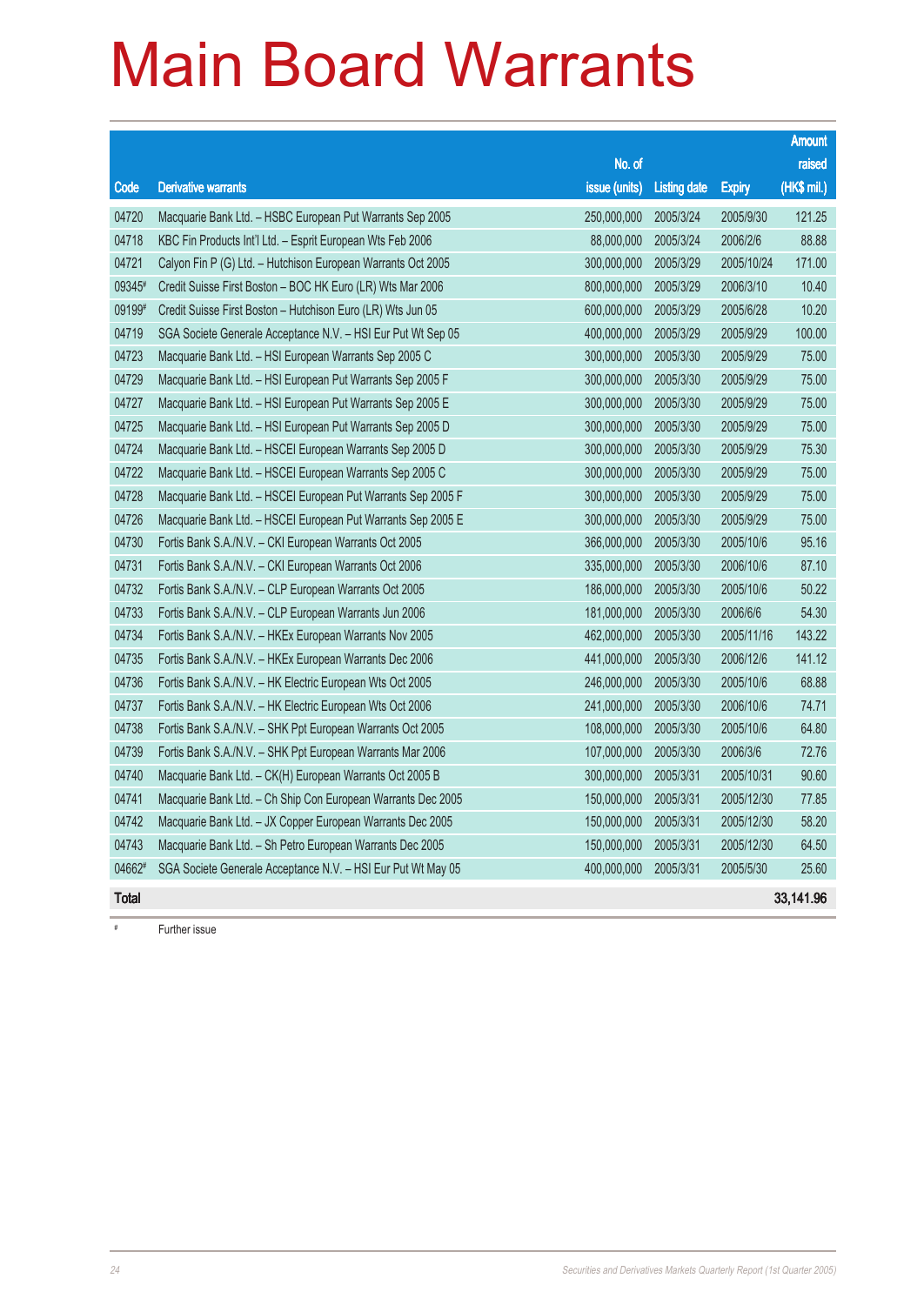# Main Board Equity Linked Instrument

#### Equity Linked Instrument Trading Statistics

|      |                |               | <b>Market value</b> | <b>Turnover</b> |
|------|----------------|---------------|---------------------|-----------------|
|      |                | <b>Number</b> | (HK\$mil)           | (HK\$mil)       |
| 2004 | Q <sub>1</sub> | 33            | 1,310.70            | 93.52           |
|      | Q2             | 33            | 1,049.46            | 75.15           |
|      | Q3             | 19            | 539.59              | 62.17           |
|      | Q4             | 9             | 279.20              | 13.43           |
| 2005 | Q <sub>1</sub> | 4             | 126.89              | 1.02            |

#### New Listing Statistics – Equity Linked Instrument (ELI)

|      |                |                         | <b>Amount raised</b> |
|------|----------------|-------------------------|----------------------|
|      |                | No. of newly listed ELI | (HK\$ mil.)          |
| 2004 | Q <sub>1</sub> | 28                      | 1,102.58             |
|      | Q2             | 9                       | 149.87               |
|      | Q <sub>3</sub> | 9                       | 270.01               |
|      | Q4             | -                       |                      |
| 2005 | Q <sub>1</sub> |                         |                      |

#### Newly Listed Equity Linked Instrument (ELI)

|              |                                       | Initial issued |                     | <b>Amount raised</b> |             |
|--------------|---------------------------------------|----------------|---------------------|----------------------|-------------|
| <b>Code</b>  | <b>Equity Linked Instrument (ELI)</b> | (units)        | <b>Listing date</b> | <b>Expiry</b>        | (HK\$ mil.) |
| Nil          |                                       |                |                     |                      |             |
| <b>Total</b> |                                       |                |                     |                      | 0.00        |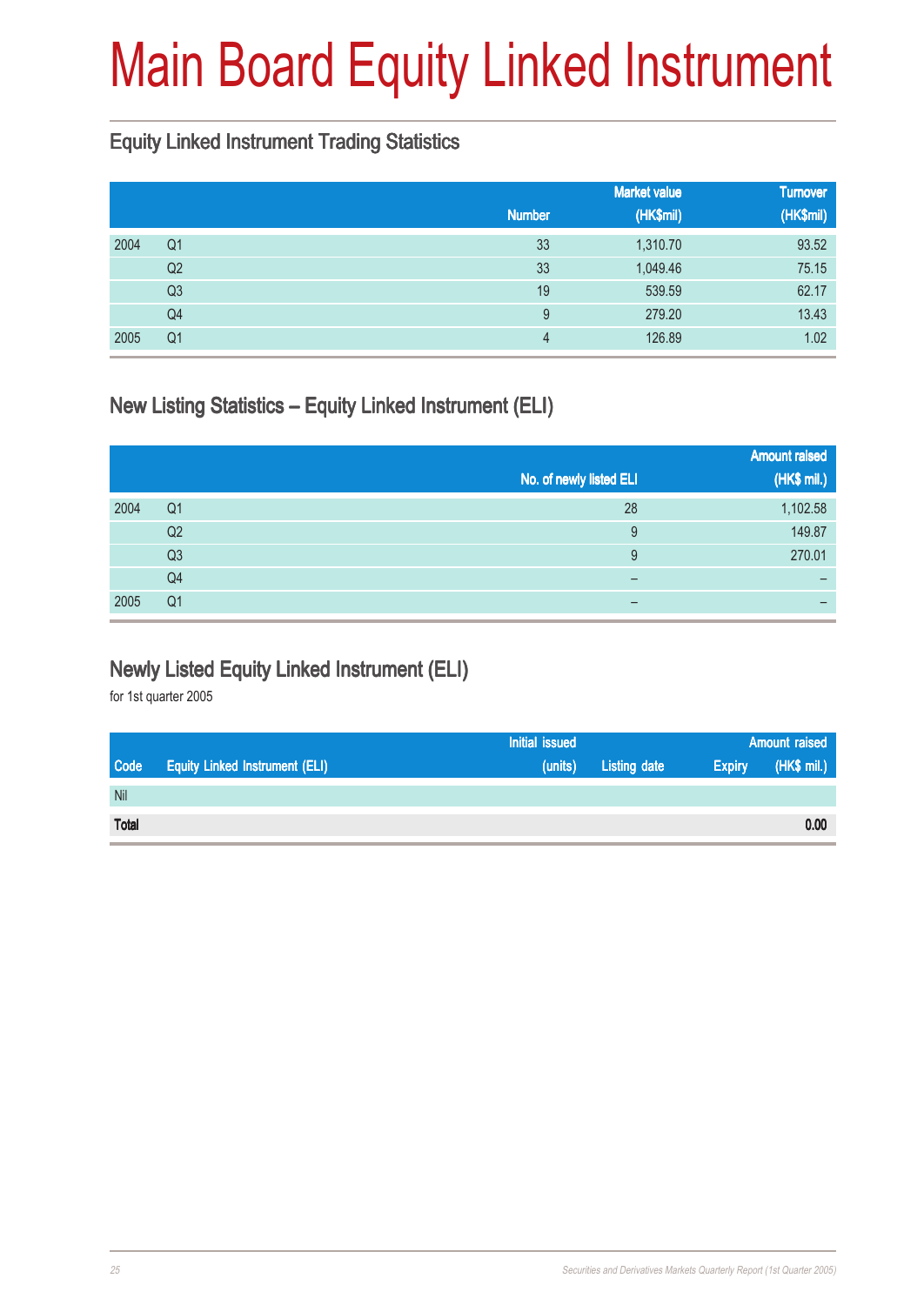# Main Board Debt Securities

#### Debt Securities Trading Statistics

|      |                |                                | <b>Turnover value</b>   |  |  |
|------|----------------|--------------------------------|-------------------------|--|--|
|      |                | Exchange fund notes (HK\$ mil) | Market total (HK\$ mil) |  |  |
| 2004 | Q1             | 0.60                           | 2.68                    |  |  |
|      | Q <sub>2</sub> | $\overline{\phantom{m}}$       | 20.91                   |  |  |
|      | Q <sub>3</sub> | $\overline{\phantom{m}}$       | 9.01                    |  |  |
|      | Q <sub>4</sub> | 0.41                           | 8.93                    |  |  |
| 2005 | Q1             | 0.25                           | 4.48                    |  |  |

### Debt Securities Nominal Value

|      |    | No. of issues | Nominal value (HK\$ mil.) |
|------|----|---------------|---------------------------|
| 2004 | Q1 | 148           | 413,054.42                |
|      | Q2 | 151           | 407,182.40                |
|      | Q3 | 151           | 416,344.33                |
|      | Q4 | 161           | 447,260.63                |
| 2005 | Q1 | 162           | 451,338.75                |

#### New Listing Statistics – Debt Securities

|      |    | No. of newly listed debt securities | Amount raised (HK\$ mil.) |
|------|----|-------------------------------------|---------------------------|
| 2004 | Q1 | 6                                   | 13,470.44                 |
|      | Q2 | 14                                  | 14,209.82                 |
|      | Q3 | 10                                  | 32,353.32                 |
|      | Q4 | 19                                  | 45,368.53                 |
| 2005 | Q1 | 6                                   | 8,372.59                  |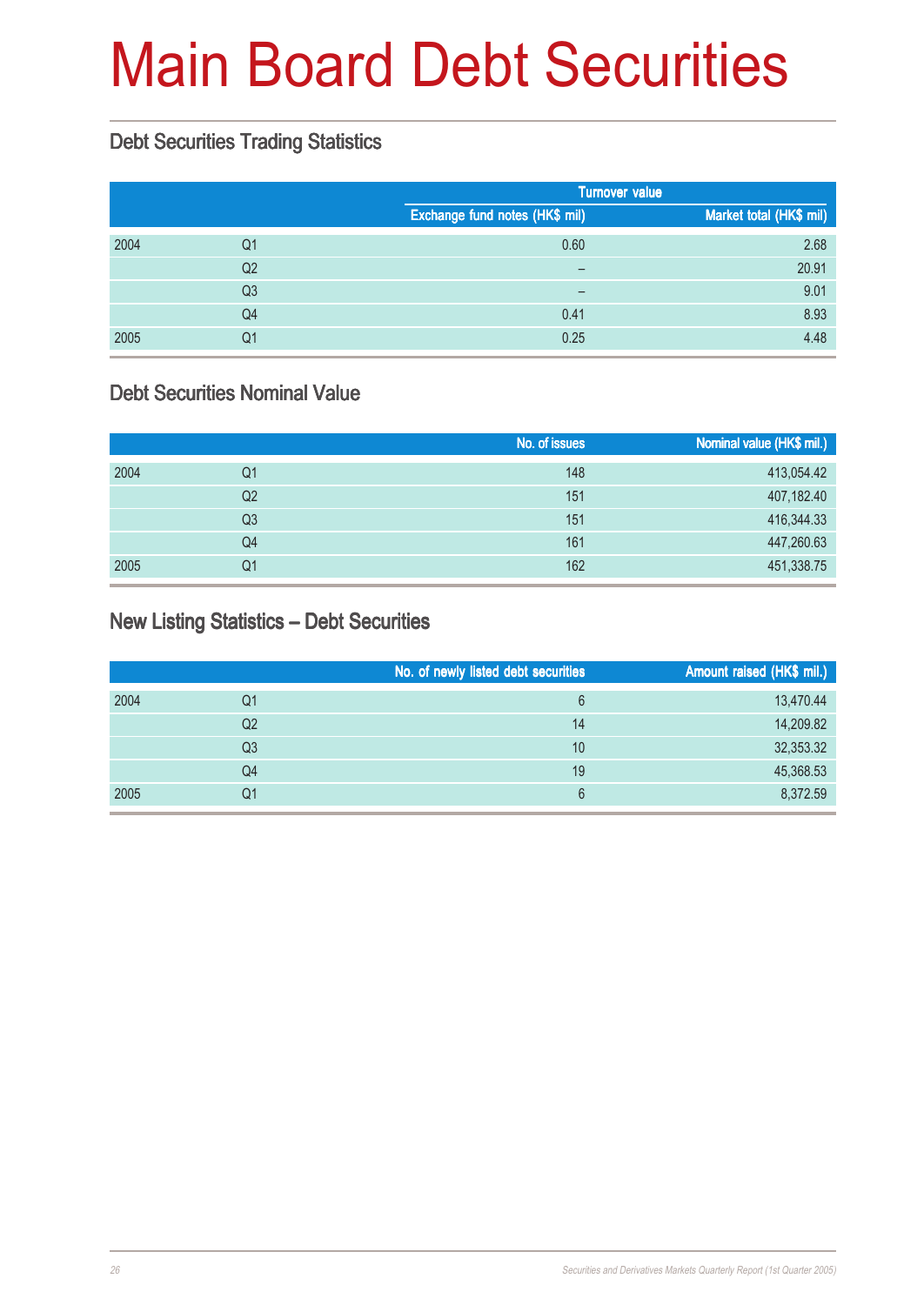# Main Board Debt Securities

#### Newly Listed Debt Securities

for 1st quarter 2005

|         |                                          |                  |                     |                 | <b>Amount raised</b> |
|---------|------------------------------------------|------------------|---------------------|-----------------|----------------------|
| Code    | <b>Debt securities</b>                   | <b>Principal</b> | <b>Listing date</b> | <b>Maturity</b> | (HK\$ mil.)          |
| 02511   | The Hongkong and Shanghai Banking        | USD8,450,000     | 2005/1/20           | 2012/1/13       | 65.91                |
|         | Corporation Ltd. Callable CMS Spread     |                  |                     |                 |                      |
|         | Daily Range Fixed Accrual Notes due 2012 |                  |                     |                 |                      |
| 04107 # | Hong Kong Monetary Authority 2.98%       | HKD1,200,000,000 | 2005/1/25           | 2008/3/17       | 1,233.96             |
|         | Exchange Fund Notes due 2008             |                  |                     |                 |                      |
| 04133   | Hong Kong Monetary Authority 1.70%       | HKD1,200,000,000 | 2005/2/15           | 2007/2/14       | 1,197.96             |
|         | Exchange Fund Notes due 2007             |                  |                     |                 |                      |
| 04134   | Hong Kong Monetary Authority 3.14%       | HKD600,000,000   | 2005/2/25           | 2012/2/24       | 586.20               |
|         | Exchange Fund Notes due 2012             |                  |                     |                 |                      |
| 02512   | China Resources Cement Finance Ltd.      | HKD800,000,000   | 2005/3/2            | 2010/1/14       | 800.00               |
|         | Zero Coupon Guaranteed Convertible       |                  |                     |                 |                      |
|         | Bonds due 2010                           |                  |                     |                 |                      |
| 02513   | CMHI Finance (Cayman) Inc 5.375%         | USD500,000,000   | 2005/3/8            | 2015/3/9        | 3,895.52             |
|         | Guaranteed Notes due 2015                |                  |                     |                 |                      |
| 04135   | Hong Kong Monetary Authority 3.52%       | HKD600,000,000   | 2005/3/22           | 2010/3/22       | 593.04               |
|         | Exchange Fund Notes due 2010             |                  |                     |                 |                      |
|         |                                          |                  |                     |                 | 8,372.59             |

Further issue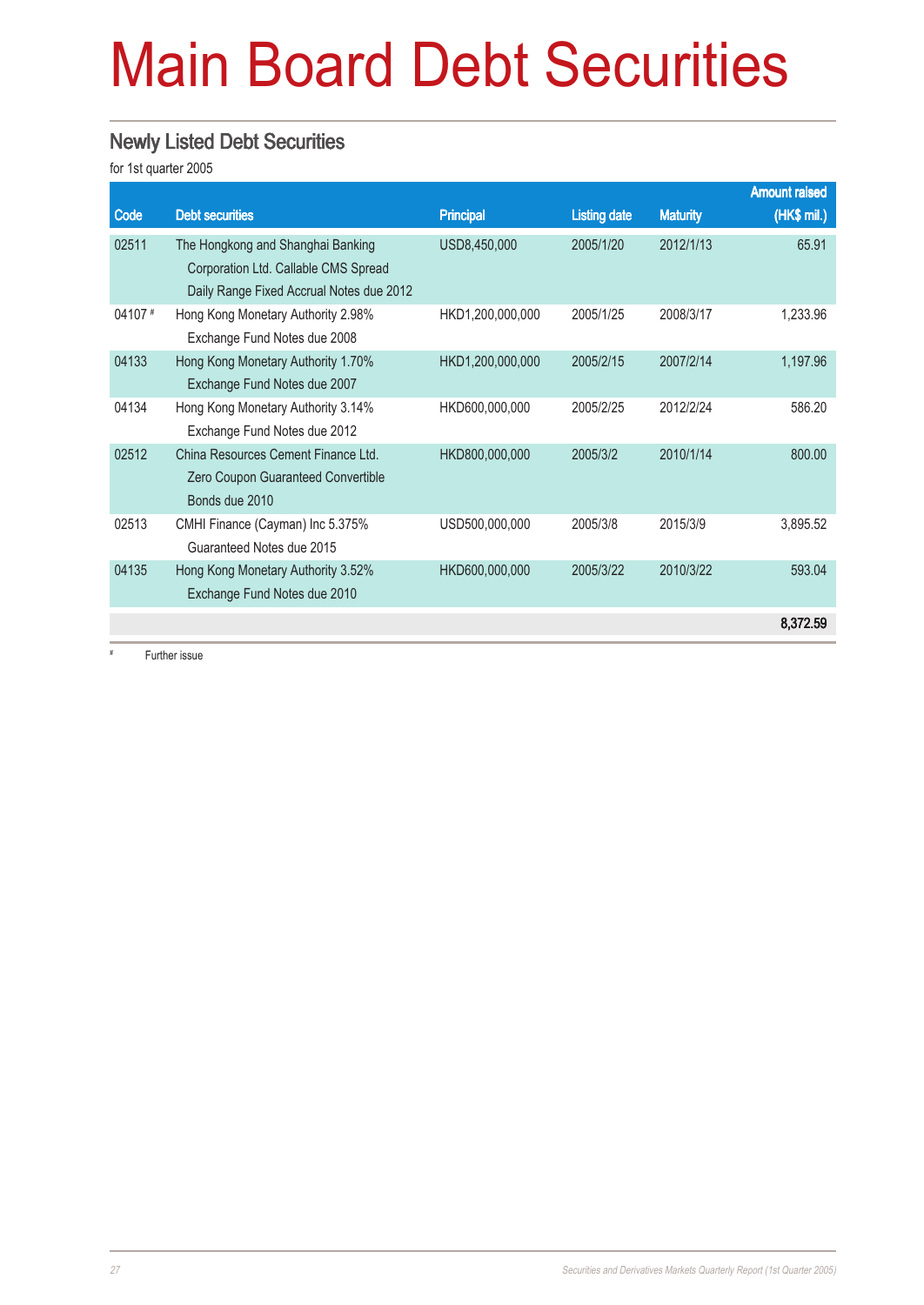# Main Board Unit Trusts and Mutual Funds

### Unit Trusts Trading Statistics

|    | No. of issues | Turnover value (HK\$ mil.) |
|----|---------------|----------------------------|
| Q1 | 8             | 7,881.70                   |
| Q2 | 8             | 5,773.44                   |
| Q3 | 9             | 4,273.31                   |
| Q4 | 10            | 5,552.56                   |
| Q1 | 8             | 3,704.41                   |
|    |               |                            |

### New Listing Unit Trust and Mutual Funds Statistics

|      |                | No. of newly listed<br>unit trust and mutual funds | <b>Funds raised</b><br>(HK\$ mil.) |
|------|----------------|----------------------------------------------------|------------------------------------|
| 2004 | Q1             |                                                    |                                    |
|      | Q <sub>2</sub> |                                                    |                                    |
|      | Q <sub>3</sub> |                                                    |                                    |
|      | Q4             |                                                    |                                    |
| 2005 | Q1             |                                                    |                                    |

#### Newly Listed Unit Trust and Mutual Funds

| <b>Code</b> | Unit trust and Mutual funds | Fund manager | Issue price (HK\$) | <b>Listing date</b> |
|-------------|-----------------------------|--------------|--------------------|---------------------|
| <b>Nil</b>  |                             |              |                    |                     |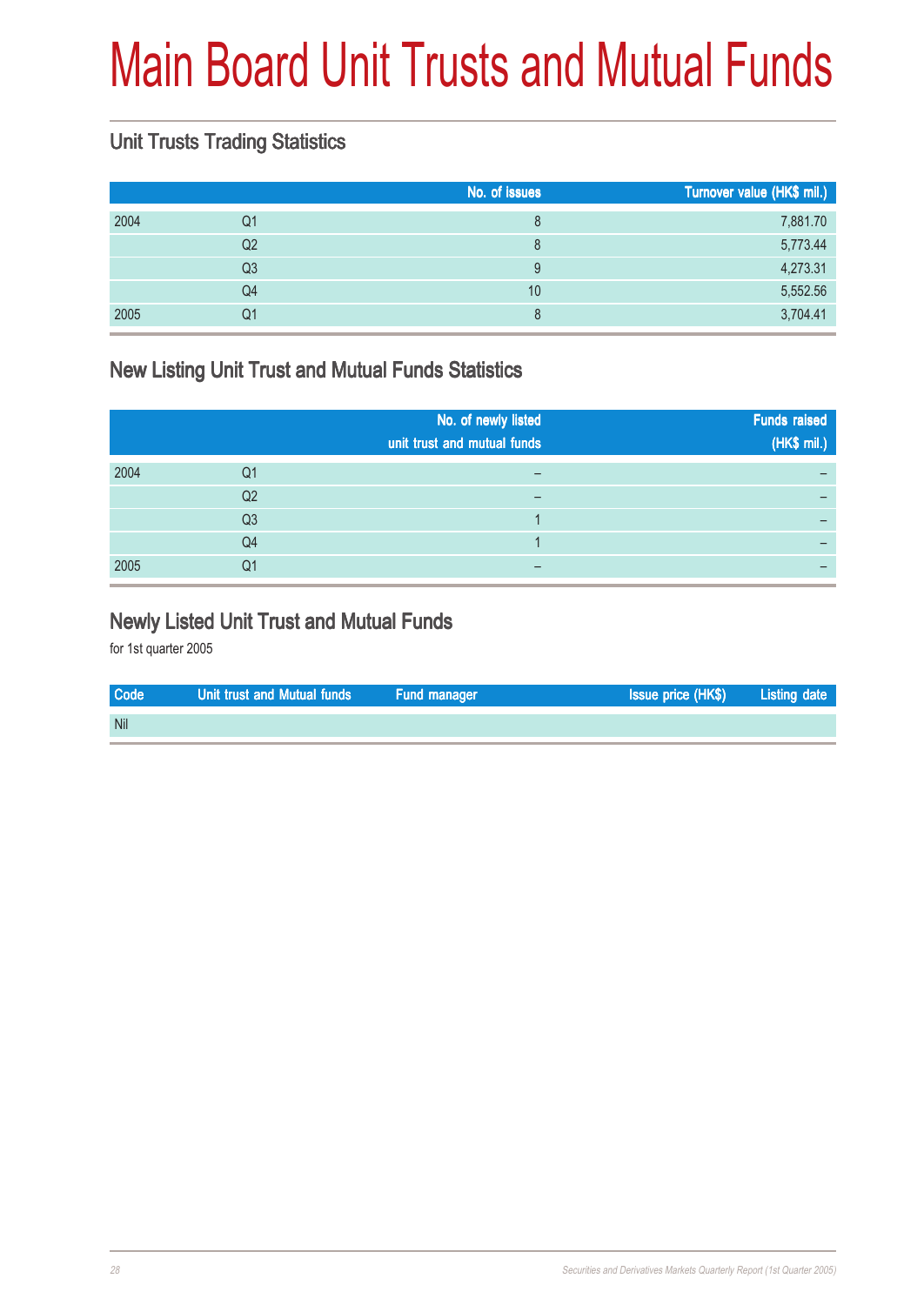# Trading Only Stocks Trading Statistics

### NASDAQ Stocks

|      |                | No. of issues | Turnover value (HK\$ mil.) |
|------|----------------|---------------|----------------------------|
| 2004 | Q1             |               | 5.80                       |
|      | Q <sub>2</sub> |               | 2.07                       |
|      | Q <sub>3</sub> |               | 2.37                       |
|      | Q4             |               | 3.09                       |
| 2005 | Q1             |               | 1.61                       |

#### iShares

|      |                | No. of issues | Turnover value (HK\$ mil.) |
|------|----------------|---------------|----------------------------|
| 2004 | Q1             |               | 5.95                       |
|      | Q2             |               | 0.90                       |
|      | Q <sub>3</sub> |               | -                          |
|      | Q4             |               | 12.65                      |
| 2005 | Q1             |               | 5.25                       |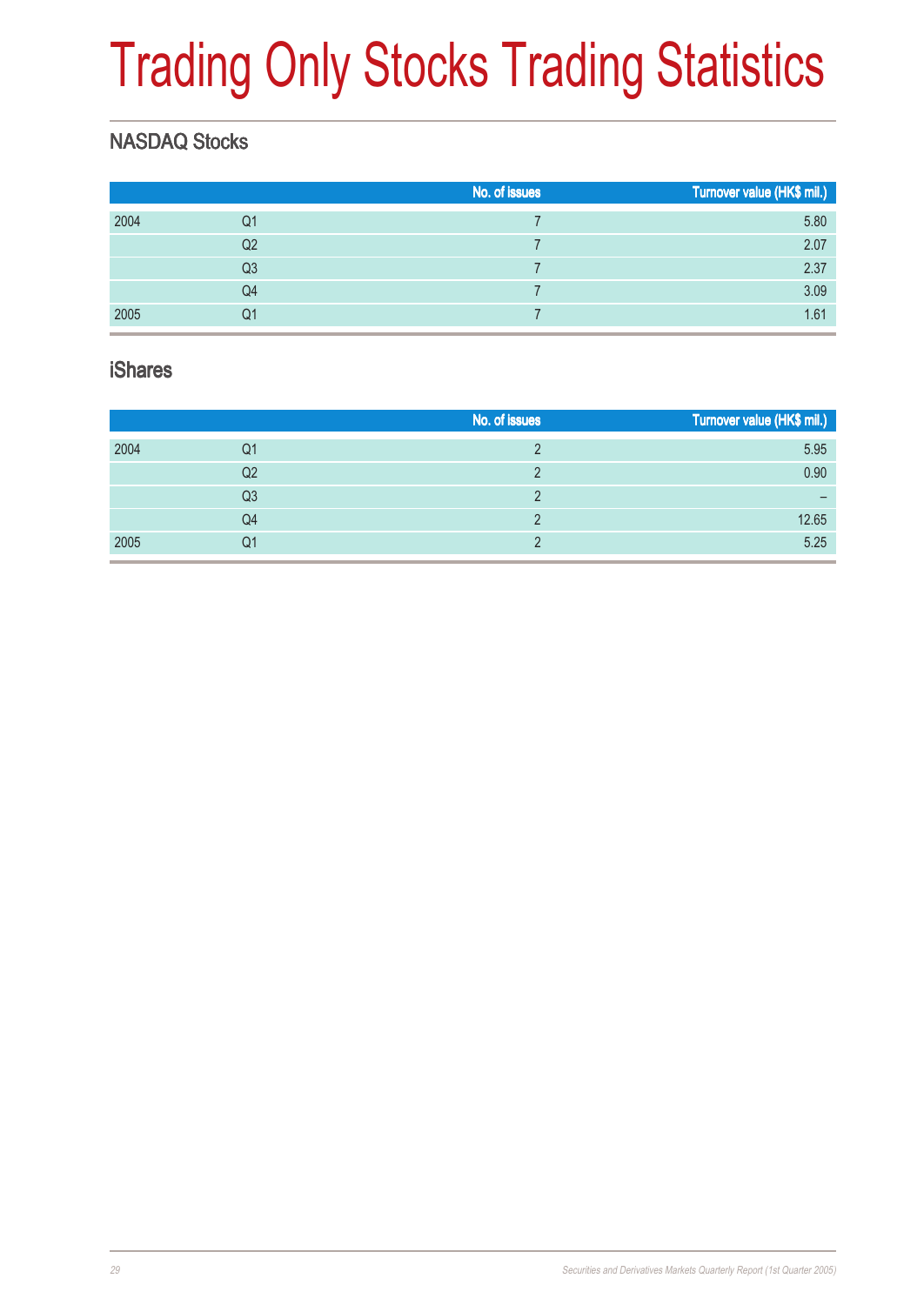# Stock Market Indices

### Hong Kong Stock Market Indices

|                                               | End of Mar 2005 | End of Dec 2004 |                                   |
|-----------------------------------------------|-----------------|-----------------|-----------------------------------|
| Index                                         | <b>Close</b>    | <b>Close</b>    | Change %                          |
| S&P/HKEx LargeCap Index                       | 15134.88        | 15740.43        | 3.85%<br>$\equiv$                 |
|                                               |                 |                 |                                   |
| S&P/HKEx GEM Index                            | 936.01          | 988.60          | 5.32%<br>$\overline{\phantom{0}}$ |
|                                               |                 |                 |                                   |
| <b>HANG SENG INDEX</b>                        | 13516.88        | 14230.14        | 5.01%<br>$\equiv$                 |
| <b>SECTORIAL INDICES</b>                      |                 |                 |                                   |
| Finance                                       | 26485.62        | 28237.74        | 6.20%<br>$\equiv$                 |
| <b>Utilities</b>                              | 30058.59        | 30773.43        | 2.32%<br>$\overline{\phantom{0}}$ |
| Properties                                    | 16372.43        | 18177.59        | 9.93%<br>$\overline{\phantom{0}}$ |
| Commerce & Industry                           | 5918.31         | 6076.78         | 2.61%<br>$\overline{\phantom{0}}$ |
|                                               |                 |                 |                                   |
| HANG SENG COMPOSITE INDEX                     | 1759.39         | 1831.99         | 3.96%<br>$\overline{\phantom{0}}$ |
| HANG SENG CHINA-AFFILIATED CORPORATIONS INDEX | 1528.42         | 1556.88         | 1.83%<br>$\overline{\phantom{0}}$ |
| HANG SENG CHINA ENTERPRISES INDEX             | 4792.77         | 4741.32         | 1.09%<br>$\ddot{}$                |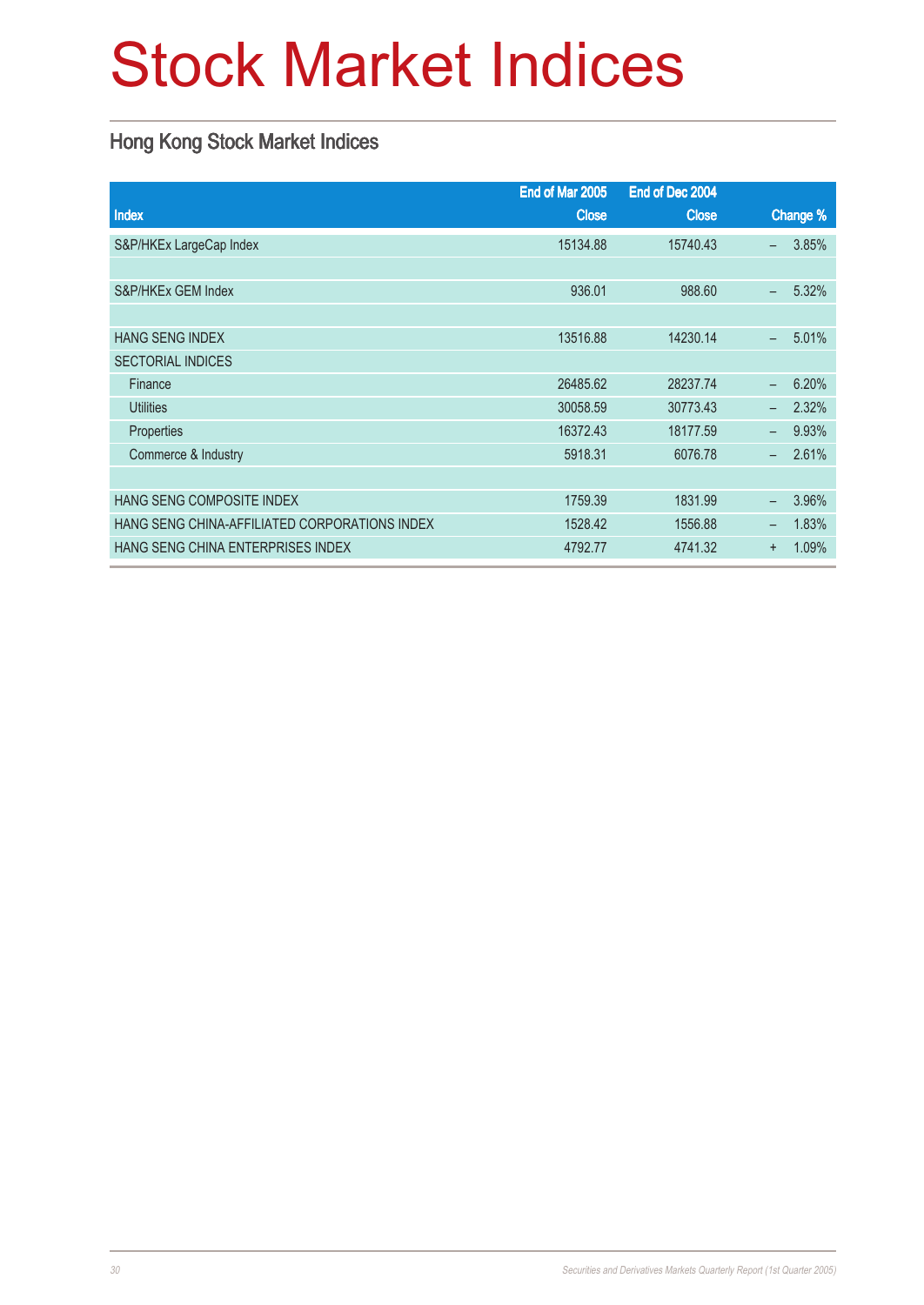## Stock Market Indices

### Hang Seng Index (2004/01/02– 2005/03/31) Hang Seng (2004/01/02– 2005/03/31)



#### S&P/HKEx Large Cap Index (2004/01/02– 2005/03/31) Large Cap Index (2004/01/02– 2005/03/31)



#### S&P/HKEx GEM Index (2004/01/02– 2005/03/31)

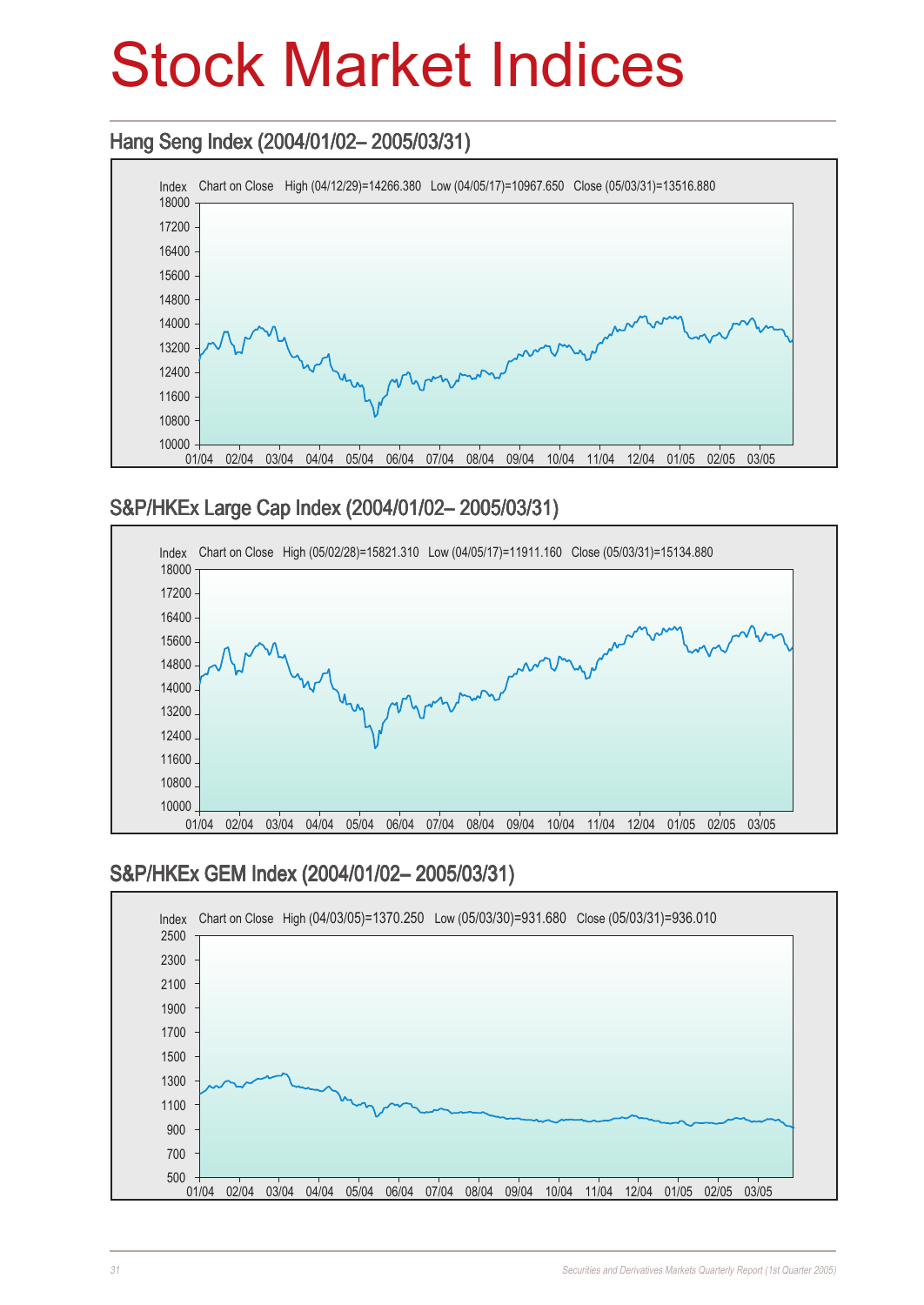# Stock Market Indices

### WORLD INDICES

|                             | End of Mar 2005 | End of Dec 2004 |                          |          |
|-----------------------------|-----------------|-----------------|--------------------------|----------|
| Index                       | <b>Close</b>    | <b>Close</b>    |                          | Change % |
| <b>HONG KONG</b>            |                 |                 |                          |          |
| S&P/HKEx LargeCap Index     | 15134.88        | 15740.43        | $\overline{\phantom{m}}$ | 3.85%    |
| Hang Seng Index             | 13516.88        | 14230.14        | -                        | 5.01%    |
| <b>AUSTRALIA</b>            |                 |                 |                          |          |
| All Ordinaries Index        | 4100.60         | 4053.10         | $\ddot{}$                | 1.17%    |
| <b>JAKARTA</b>              |                 |                 |                          |          |
| Composite Index             | 1080.17         | 1000.23         | $\ddot{}$                | 7.99%    |
| <b>JAPAN</b>                |                 |                 |                          |          |
| Nikkei (225)                | 11668.95        | 11488.76        | $\ddot{}$                | 1.57%    |
| <b>KOREA</b>                |                 |                 |                          |          |
| Composite Index             | 965.68          | 895.92          | $\ddot{}$                | 7.79%    |
| <b>KUALA LUMPUR</b>         |                 |                 |                          |          |
| Composite Index             | 871.35          | 907.43          | -                        | 3.98%    |
| <b>MANILA</b>               |                 |                 |                          |          |
| Composite Index             | 1954.69         | 1822.83         | $\ddot{}$                | 7.23%    |
| <b>NEW ZEALAND</b>          |                 |                 |                          |          |
| <b>NZSE (40)</b>            | 3039.08         | 3064.44         | $\qquad \qquad -$        | 0.83%    |
| <b>SHANGHAI</b>             |                 |                 |                          |          |
| A Shares Index              | 1239.27         | 1330.19         | $\qquad \qquad -$        | 6.84%    |
| <b>B Shares Index</b>       | 77.22           | 75.65           | $\ddot{}$                | 2.08%    |
| <b>SHENZHEN</b>             |                 |                 |                          |          |
| A Shares Index              | 305.64          | 328.69          | $\overline{\phantom{m}}$ | 7.01%    |
| <b>B</b> Shares Index       | 257.73          | 219.80          |                          | + 17.26% |
| <b>SINGAPORE</b>            |                 |                 |                          |          |
| <b>Straits Times Index</b>  | 2141.43         | 2066.14         | $\ddot{}$                | 3.64%    |
| <b>TAIWAN</b>               |                 |                 |                          |          |
| Taipei Weighted Stock Index | 6005.88         | 6139.69         | $\qquad \qquad -$        | 2.18%    |
| <b>THAILAND</b>             |                 |                 |                          |          |
| <b>SET Index</b>            | 681.49          | 668.10          | $\ddot{}$                | 2.00%    |
| <b>NEW YORK</b>             |                 |                 |                          |          |
| <b>DJIA</b>                 | 10503.76        | 10783.01        | -                        | 2.59%    |
| Nasdaq Composite Index      | 1999.23         | 2175.44         | -                        | 8.10%    |
| <b>TORONTO</b>              |                 |                 |                          |          |
| S&P/TSX Composite Index     | 9612.38         | 9246.65         | $\ddagger$               | 3.96%    |
| <b>GERMANY</b>              |                 |                 |                          |          |
| DAX Capital Value Index     | 3061.74         | 3004.65         | $\ddot{}$                | 1.90%    |
| <b>LONDON</b>               |                 |                 |                          |          |
| <b>FTSE (100)</b>           | 4894.40         | 4814.30         | $^{\mathrm{+}}$          | 1.66%    |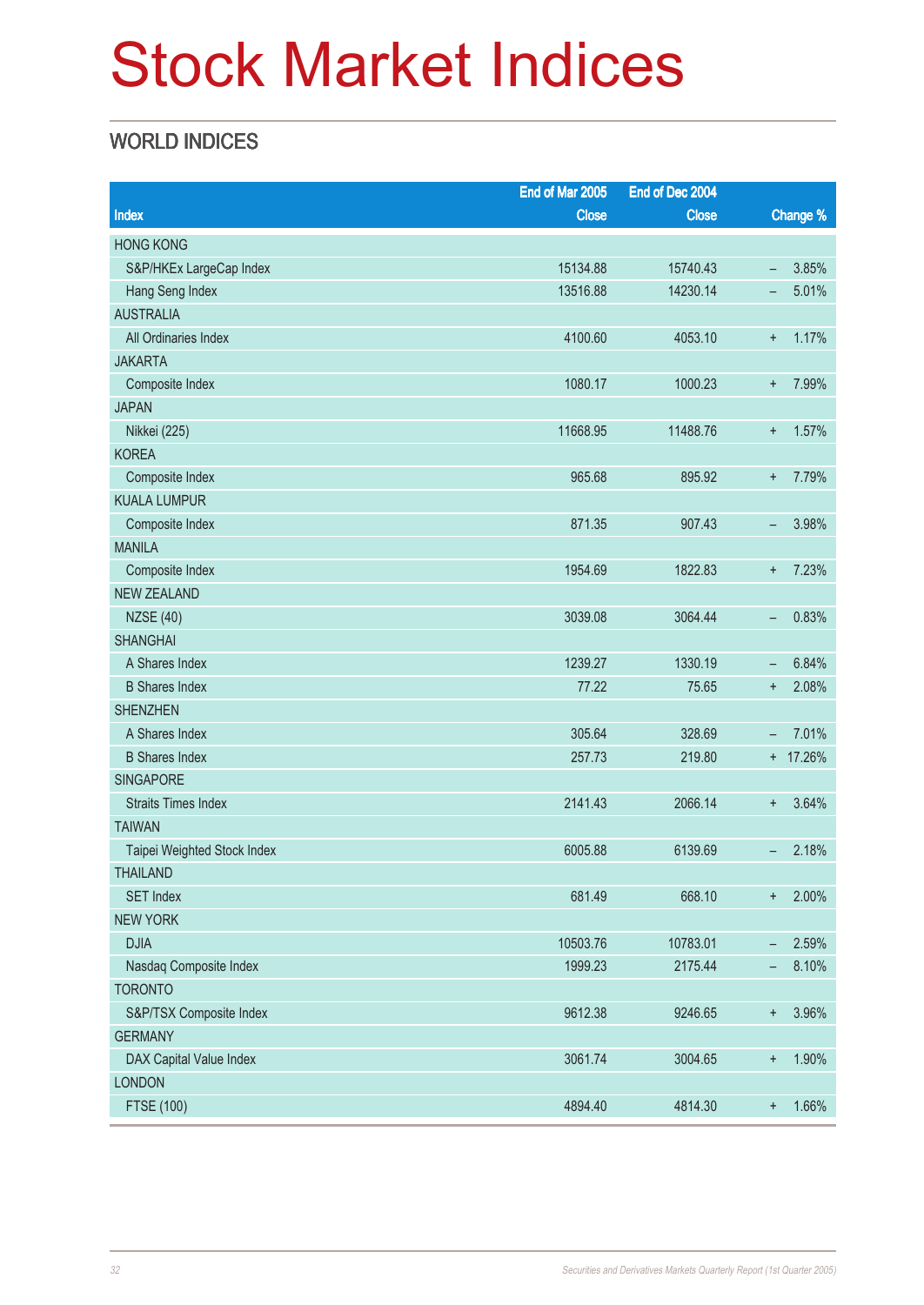### Equity Turnover – GEM

|      |    | Share (Mil. shs) | Value (HK\$ mil.) | No. of deals |
|------|----|------------------|-------------------|--------------|
| 2004 | Q1 | 18,871.20        | 13,991.65         | 300,078      |
|      | Q2 | 6,200.24         | 4,164.81          | 112,661      |
|      | Q3 | 5,233.37         | 3,063.85          | 86,209       |
|      | Q4 | 8,511.84         | 4,540.04          | 113,415      |
| 2005 | Q1 | 9,238.12         | 4,372.50          | 100,714      |

### Equity Trading Statistics – GEM

|      |                | No. of<br>trading days | Average daily turnover<br>(HK\$ mil.) | <b>Average value</b><br>per deal |
|------|----------------|------------------------|---------------------------------------|----------------------------------|
| 2004 | Q1             | 62                     | 225.67                                | 46,627                           |
|      | Q <sub>2</sub> | 60                     | 69.41                                 | 36,968                           |
|      | Q <sub>3</sub> | 64                     | 47.87                                 | 35,540                           |
|      | Q <sub>4</sub> | 63                     | 72.06                                 | 40,030                           |
| 2005 | Q <sub>1</sub> | 59                     | 74.11                                 | 43,415                           |

#### 20 Most Advanced GEM Stocks

for 1st quarter 2005

|                 |       |                        | <b>Closing price</b> |                 |        |  |
|-----------------|-------|------------------------|----------------------|-----------------|--------|--|
| Rank            | Code  | <b>Stock</b>           | End of Mar 2005      | End of Dec 2004 | $%$ up |  |
| $\mathbf{1}$    | 08228 | <b>VERTEX GROUP</b>    | 0.990                | 0.111           | 791.89 |  |
| $\overline{2}$  | 08161 | <b>WORLDMETAL</b>      | 0.172                | 0.028           | 514.29 |  |
| 3               | 08088 | <b>TECHPACIFIC CAP</b> | 0.117                | 0.035           | 234.29 |  |
| 4               | 08073 | <b>RECRUIT</b>         | 1.300                | 0.450           | 188.89 |  |
| 5               | 08021 | <b>WLS HOLDINGS</b>    | 0.090                | 0.032           | 181.25 |  |
| $6\phantom{.}6$ | 08075 | <b>ROJAM</b>           | 0.275                | 0.099           | 177.78 |  |
| $\overline{7}$  | 08271 | <b>GDC</b>             | 0.330                | 0.123           | 168.29 |  |
| 8               | 08091 | UNIVERSAL TECH         | 0.215                | 0.098           | 119.39 |  |
| 9               | 08160 | <b>MEDIANATION</b>     | 0.275                | 0.132           | 108.33 |  |
| 10              | 08163 | <b>TRADEEASY</b>       | 0.079                | 0.042           | 88.10  |  |
| 11              | 08010 | <b>SMI PUBLISHING</b>  | 0.054                | 0.030           | 80.00  |  |
| 12              | 08060 | <b>GLOBAL LINK</b>     | 0.064                | 0.038           | 68.42  |  |
| 13              | 08090 | <b>EVI EDUCATION</b>   | 0.066                | 0.040           | 65.00  |  |
| 14              | 08141 | <b>LANG CHAO INTL</b>  | 0.450                | 0.280           | 60.71  |  |
| 15              | 08022 | <b>ARGOS ENT</b>       | 0.158                | 0.102           | 54.90  |  |
| 16              | 08015 | <b>QIANLONG TECH</b>   | 0.340                | 0.220           | 54.55  |  |
| 17              | 08123 | <b>STOCKMARTNET</b>    | 0.044                | 0.029           | 51.72  |  |
| 18              | 08117 | CHINA ADVANCE          | 0.101                | 0.068           | 48.53  |  |
| 19              | 08029 | <b>GALILEO</b>         | 0.038                | 0.026           | 46.15  |  |
| 20              | 08072 | <b>MEDIA PARTNERS</b>  | 0.550                | 0.385           | 42.86  |  |
|                 |       |                        |                      |                 |        |  |

A Adjusted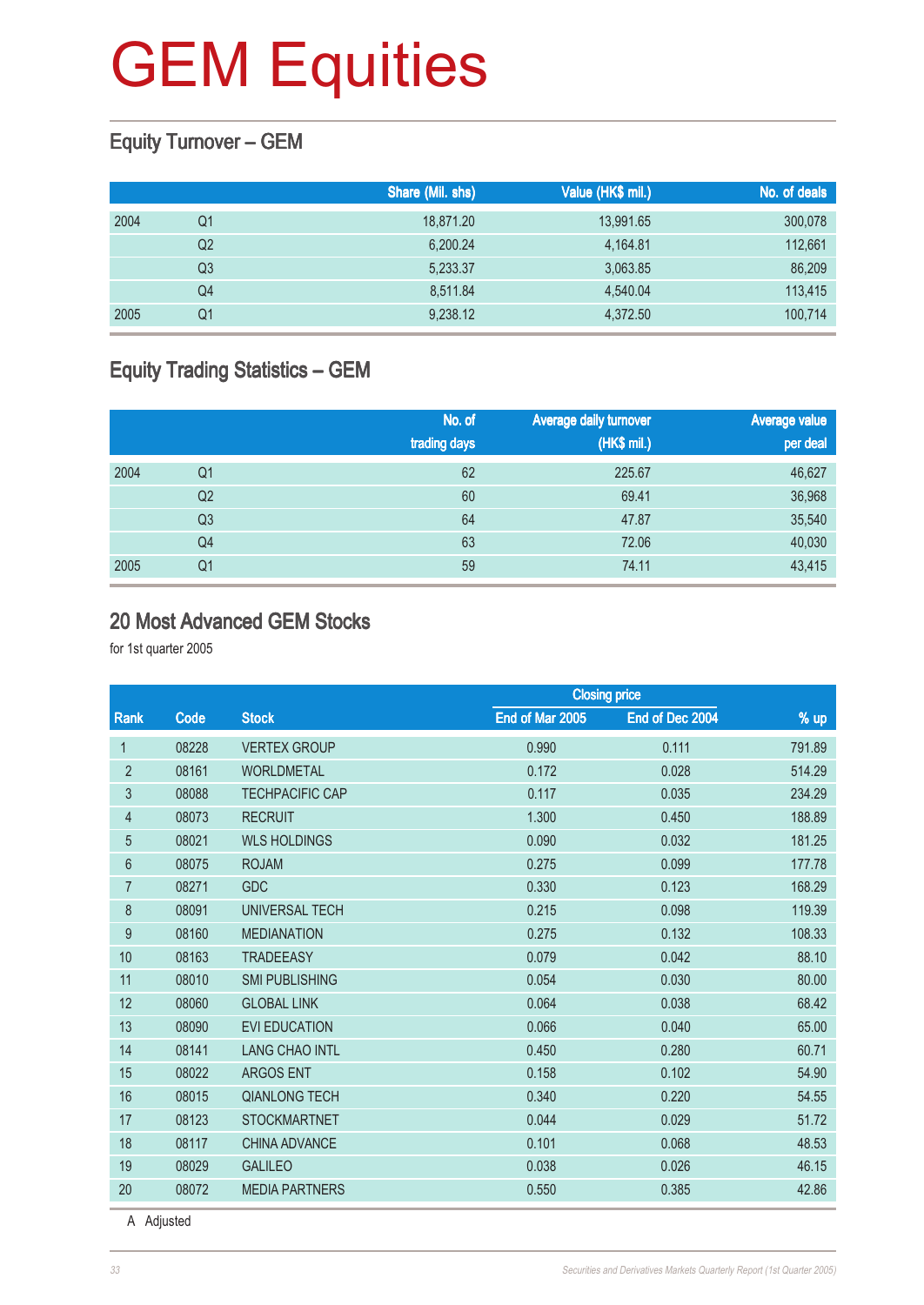#### 20 Most Declined GEM Stocks

for 1st quarter 2005

|       |                        |                 | <b>Closing price</b>    |          |
|-------|------------------------|-----------------|-------------------------|----------|
| Code  | <b>Stock</b>           | End of Mar 2005 | End of Dec 2004         | $%$ down |
| 08065 | <b>INNOVIS HOLD</b>    | 0.043           | 0.140                   | 69.29    |
| 08256 | <b>NETEL</b>           | 0.300           | 0.940                   | 68.09    |
| 08108 | <b>CO-WINNER</b>       | 0.088           | 0.230<br>$\overline{A}$ | 61.74    |
| 08167 | <b>B&amp;S ENT</b>     | 0.038           | 0.086                   | 55.81    |
| 08192 | <b>AGL MEDIATECH</b>   | 0.034           | 0.065                   | 47.69    |
| 08128 | <b>IIN INT'L</b>       | 0.030           | 0.055                   | $-45.45$ |
| 08239 | <b>MP LOGISTICS</b>    | 0.153           | 0.275                   | 44.36    |
| 08171 | <b>QUASAR COMM TEC</b> | 0.167           | 0.300                   | 44.33    |
| 08103 | <b>TAI SHING</b>       | 0.200           | 0.340                   | 41.18    |
| 08279 | <b>MEGAINFO</b>        | 0.050           | 0.084                   | 40.48    |
| 08243 | DAHE MEDIA - H SHS     | 0.230           | 0.370                   | 37.84    |
| 08079 | <b>B.A.L. HOLD</b>     | 0.017           | 0.027                   | 37.04    |
| 08172 | <b>SATELLITEDEVICE</b> | 0.024           | 0.038                   | 36.84    |
| 08133 | KINGDEE INT'L          | 1.440           | 2.250                   | 36.00    |
| 08112 | <b>ANGELS TECH</b>     | 0.160           | 0.250                   | 36.00    |
| 08202 | <b>INNO-TECH HOLD</b>  | 0.048           | 0.074                   | 35.14    |
| 08100 | <b>M DREAM INWORLD</b> | 0.019           | 0.029                   | 34.48    |
| 08025 | <b>AIR HOLDINGS</b>    | 0.022           | 0.032                   | 31.25    |
| 08211 | YONGLONG - H SHARES    | 0.190           | 0.275                   | 30.91    |
| 08259 | ANDRE JUICE - H SHARES | 0.720           | 1.020                   | 29.41    |
|       |                        |                 |                         |          |

A Adjusted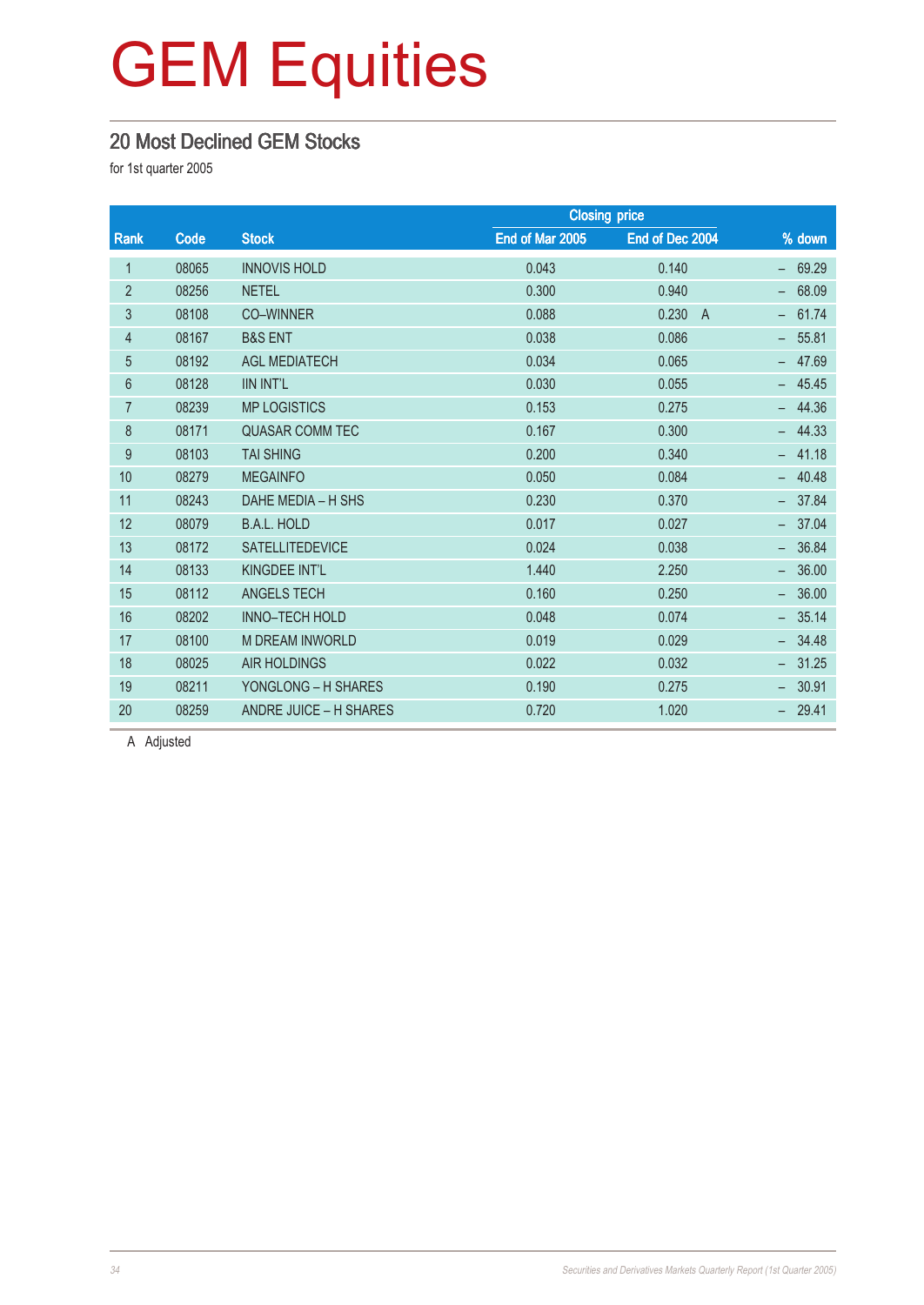### 20 Most Active GEM Stocks by Value

| Rank           | Code  | <b>Stock</b>                   | Turnover (HK\$ mil.) | % of total |
|----------------|-------|--------------------------------|----------------------|------------|
| $\mathbf{1}$   | 08118 | <b>INT'L ENT</b>               | 519.00               | 11.87      |
| $\overline{2}$ | 08228 | <b>VERTEX GROUP</b>            | 342.18               | 7.83       |
| 3              | 08180 | <b>GOLDEN MEDITECH</b>         | 312.30               | 7.14       |
| $\overline{4}$ | 08282 | <b>TOM ONLINE</b>              | 276.07               | 6.31       |
| 5              | 08277 | <b>WUMART - H SHS</b>          | 265.76               | 6.08       |
| $6\phantom{1}$ | 08259 | ANDRE JUICE - H SHARES         | 233.50               | 5.34       |
| $\overline{7}$ | 08069 | TONG REN TANG - H SHARES       | 214.34               | 4.90       |
| 8              | 08133 | KINGDEE INT'L                  | 198.07               | 4.53       |
| 9              | 08132 | PANVA GAS HOLD                 | 194.21               | 4.44       |
| 10             | 08002 | PHOENIX TV                     | 178.04               | 4.07       |
| 11             | 08201 | <b>CHINA FIRE</b>              | 132.94               | 3.04       |
| 12             | 08222 | <b>CKLIFE SCIENCES</b>         | 110.23               | 2.52       |
| 13             | 08196 | <b>LAUNCH TECH - H SHARES</b>  | 105.64               | 2.42       |
| 14             | 08052 | <b>CRASIA</b>                  | 100.27               | 2.29       |
| 15             | 08292 | <b>HC INTL</b>                 | 89.91                | 2.06       |
| 16             | 08287 | SAMPLE TECH - H SHS            | 69.08                | 1.58       |
| 17             | 08200 | <b>SAU SAN TONG</b>            | 64.55                | 1.48       |
| 18             | 08011 | <b>KANSTAR ENPAPER</b>         | 63.74                | 1.46       |
| 19             | 08079 | <b>B.A.L. HOLD</b>             | 55.28                | 1.26       |
| 20             | 08290 | <b>TIANJINTIANLIAN - H SHS</b> | 52.84                | 1.21       |
| <b>Total</b>   |       |                                | 3,577.95             | 81.83      |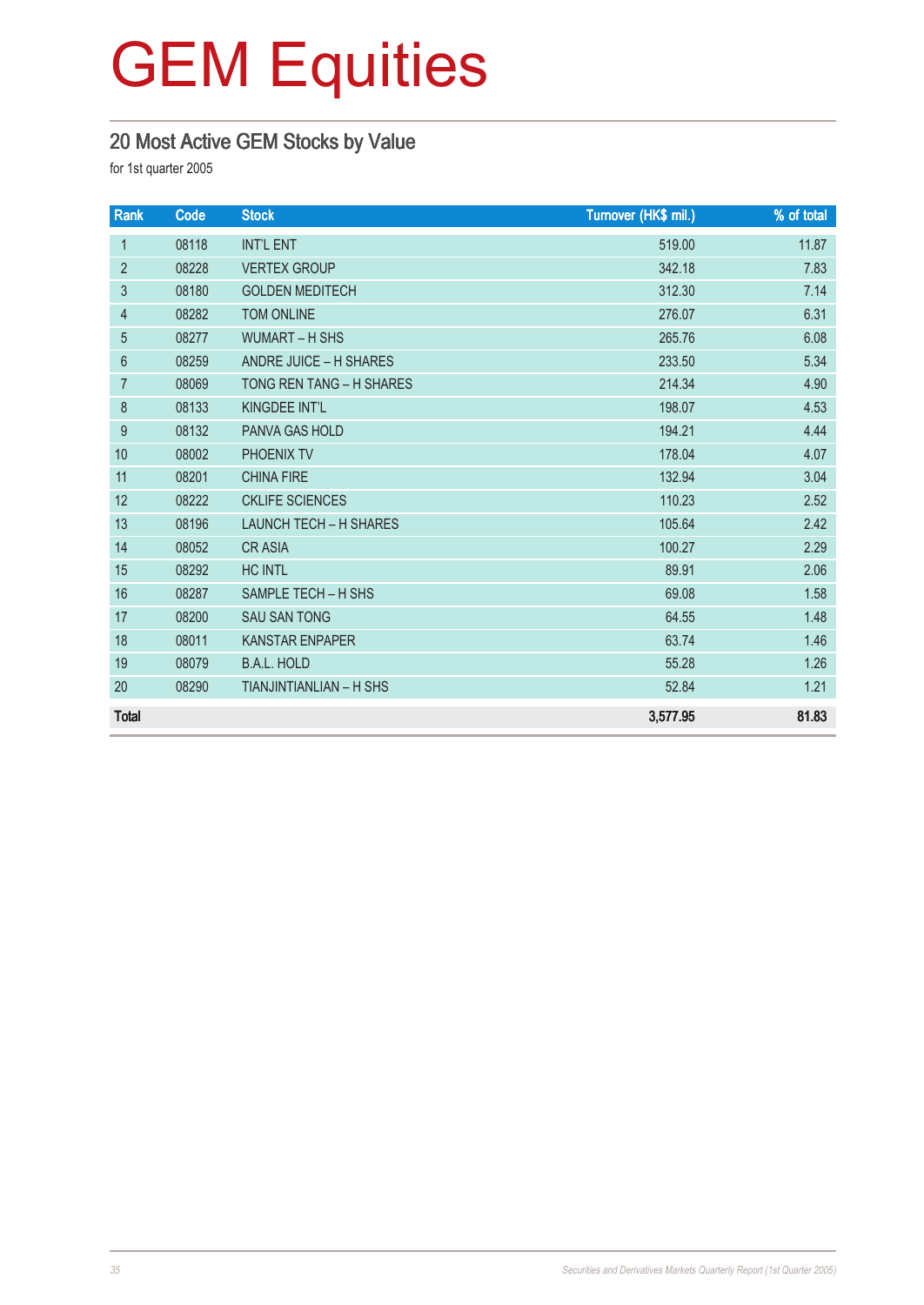### 20 Most Active GEM Stock by Shares

for 1st quarter 2005

| Rank           | Code  | <b>Stock</b>           | Turnover (Mil. shs) | % of total |
|----------------|-------|------------------------|---------------------|------------|
| $\mathbf{1}$   | 08079 | <b>B.A.L. HOLD</b>     | 2,639.13            | 28.57      |
| $\overline{2}$ | 08090 | <b>EVI EDUCATION</b>   | 666.59              | 7.22       |
| $\mathfrak{B}$ | 08100 | <b>M DREAM INWORLD</b> | 485.94              | 5.26       |
| $\overline{4}$ | 08228 | <b>VERTEX GROUP</b>    | 401.50              | 4.35       |
| 5              | 08259 | ANDRE JUICE - H SHARES | 254.58              | 2.76       |
| $6\phantom{1}$ | 08282 | TOM ONLINE             | 225.09              | 2.44       |
| $\overline{7}$ | 08011 | <b>KANSTAR ENPAPER</b> | 198.82              | 2.15       |
| 8              | 08180 | <b>GOLDEN MEDITECH</b> | 191.87              | 2.08       |
| 9              | 08201 | <b>CHINA FIRE</b>      | 190.93              | 2.07       |
| 10             | 08128 | <b>IIN INT'L</b>       | 168.72              | 1.83       |
| 11             | 08138 | <b>TOWN HEALTH</b>     | 138.92              | 1.50       |
| 12             | 08178 | <b>XTEAM SOFTWARE</b>  | 138.49              | 1.50       |
| 13             | 08075 | <b>ROJAM</b>           | 124.73              | 1.35       |
| 14             | 08160 | <b>MEDIANATION</b>     | 122.05              | 1.32       |
| 15             | 08002 | PHOENIX TV             | 116.46              | 1.26       |
| 16             | 08166 | <b>LINEFAN TECH</b>    | 116.22              | 1.26       |
| 17             | 08133 | KINGDEE INT'L          | 112.65              | 1.22       |
| 18             | 08167 | <b>B&amp;S ENT</b>     | 104.13              | 1.13       |
| 19             | 08088 | <b>TECHPACIFIC CAP</b> | 98.26               | 1.06       |
| 20             | 08222 | <b>CKLIFE SCIENCES</b> | 92.81               | 1.00       |
| <b>Total</b>   |       |                        | 6,587.89            | 71.31      |

### Market Capitalisation of Listed Companies for GEM

as at the quarter end

|      |                | HK\$ mil. |
|------|----------------|-----------|
| 2004 | Q1             | 78,986.43 |
|      | Q2             | 72,670.33 |
|      | Q <sub>3</sub> | 62,163.75 |
|      | Q4             | 66,716.07 |
| 2005 | Q <sub>1</sub> | 65,332.72 |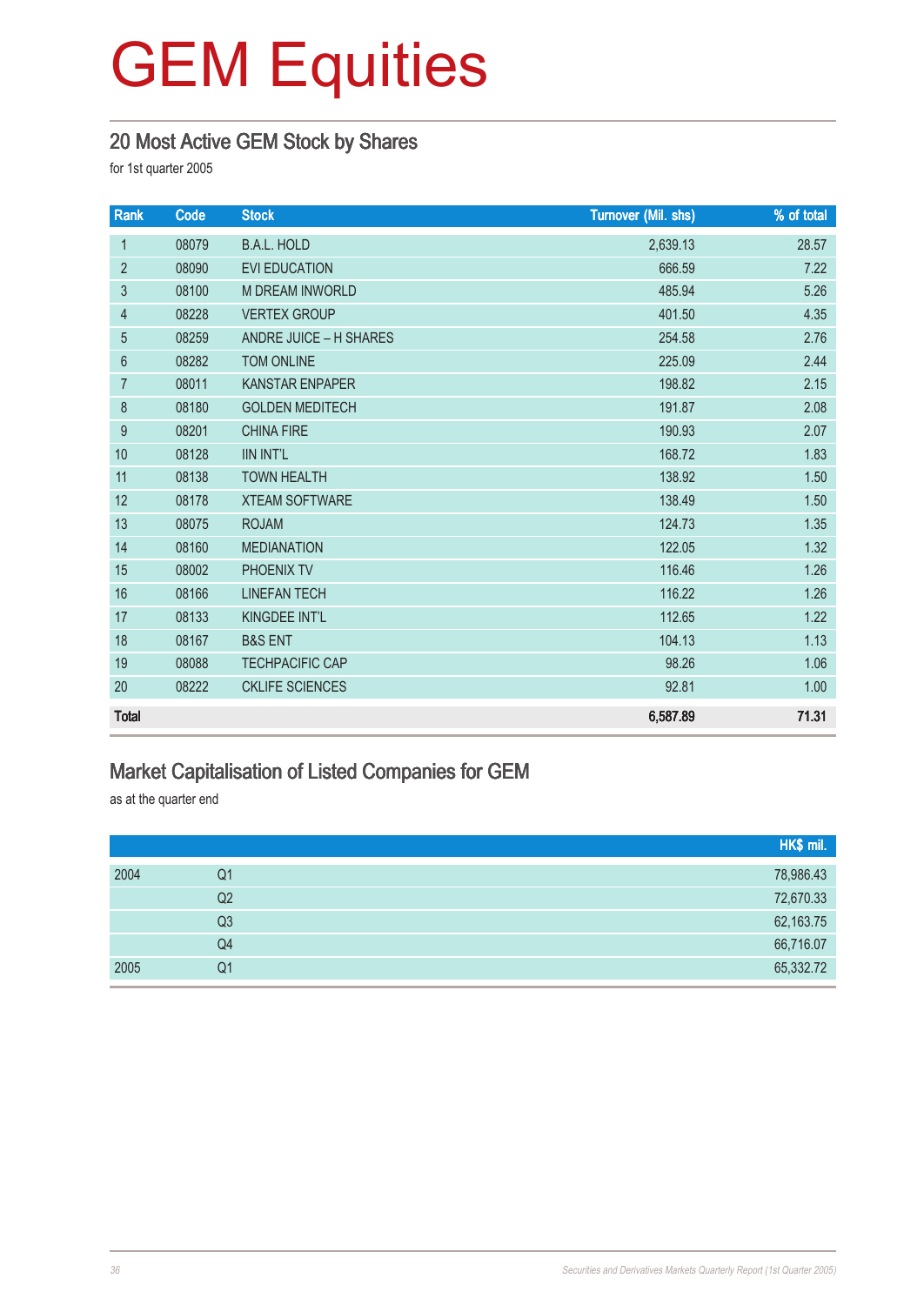### 50 Leading Companies in Market Capitalisation – GEM

#### as at the 1st quarter end 2005

| Rank                | <b>Company</b>                                               | Market capitalisation (HK\$ mil.) | % of market total |
|---------------------|--------------------------------------------------------------|-----------------------------------|-------------------|
| 1                   | Phoenix Satellite TV Hldgs Ltd                               | 7,505.06                          | 11.49             |
| $\overline{2}$      | CK Life Sciences Int'l (H) Inc                               | 6,727.75                          | 10.30             |
| $\mathfrak{S}$      | <b>TOM ONLINE</b>                                            | 4,753.36                          | 7.28              |
| 4                   | Panva Gas Holdings Ltd                                       | 3,085.87                          | 4.72              |
| $\overline{5}$      | <b>Sunevision Holdings Ltd</b>                               | 2,877.20                          | 4.40              |
| 6                   | Golden Meditech Co Ltd                                       | 2,047.88                          | 3.13              |
| $\overline{7}$      | Int'l Entertainment Corp                                     | 1,969.19                          | 3.01              |
| $\bf 8$             | hongkong.com Corporation                                     | 1,906.33                          | 2.92              |
| $\boldsymbol{9}$    | Convenience Retail Asia Ltd                                  | 1,814.79                          | 2.78              |
| 10                  | Wah Sang Gas Holdings Ltd                                    | 1,393.28                          | 2.13              |
| 11                  | Wumart Store Inc - H Shs                                     | 1,372.05                          | 2.10              |
| 12                  | Kanstar En Paper Prod Hldg Ltd                               | 1,340.00                          | 2.05              |
| 13                  | China Fire Safety Ent Gp H Ltd                               | 1,313.00                          | 2.01              |
| 14                  | Tong Ren Tang Tech Co Ltd-H Sh                               | 1,183.00                          | 1.81              |
| 15                  | Henderson Cyber Ltd                                          | 1,050.00                          | 1.61              |
| 16                  | AcrossAsia Ltd                                               | 1,012.92                          | 1.55              |
| 17                  | HC International, Inc                                        | 828.10                            | 1.27              |
| 18                  | Superdata Software HIdgs Ltd                                 | 785.90                            | 1.20              |
| 19                  | Aptus Holdings Ltd                                           | 773.42                            | 1.18              |
| 20                  | Greencool Technology HIdgs Ltd                               | 650.00                            | 0.99              |
| 21                  | Kingdee Int'l Software Group                                 | 638.29                            | 0.98              |
| 22                  | Far Eastern Polychem Ind Ltd                                 | 623.65                            | 0.95              |
| 23                  | Chinasoft International Ltd                                  | 530.10                            | 0.81              |
| 24                  | <b>MediaNation Inc</b>                                       | 495.96                            | 0.76              |
| 25                  | Vertex Comm & Tech Group Ltd                                 | 490.47                            | 0.75              |
| 26                  | Jian ePayment Systems Ltd                                    | 480.00                            | 0.73              |
| 27                  | Media Partners Int'l HIdgs Inc                               | 469.59                            | 0.72              |
| 28                  | Sau San Tong Holdings Ltd                                    | 459.83                            | 0.70              |
| 29                  | China Data Broadcasting H Ltd                                | 457.92                            | 0.70              |
| 30                  | Xteam Software Int'l Ltd                                     | 432.22                            | 0.66              |
| 31                  | Rojam Entertainment HIdgs Ltd                                | 427.54                            | 0.65              |
| 32                  | First Mobile Group HIdgs Ltd                                 | 422.22                            | 0.65              |
| 33                  | Jinheng Automotive Safety Tech                               | 419.10                            | 0.64              |
| 34                  | <b>Emperor Entertainment Group</b>                           | 416.00                            | 0.64              |
| 35                  | M21 Technology Ltd                                           | 406.25                            | 0.62              |
| 36                  | Yantai N Andre Juice - H Shs                                 | 402.12                            | 0.62              |
| 37                  | Zhengzhou Gas Co Ltd - H Share                               | 396.48                            | 0.61              |
| 38<br>39            | Launch Tech Co Ltd - H Shares<br><b>Recruit Holdings Ltd</b> | 374.30                            | 0.57              |
| 40                  |                                                              | 354.25<br>350.72                  | 0.54              |
|                     | Zhongyu Gas Holdings Ltd                                     | 332.67                            | 0.54<br>0.51      |
| 41<br>42            | B & B Group Holdings Ltd<br>Sino Stride Tech (Hldgs) Ltd     | 325.89                            | 0.50              |
| 43                  | <b>AKM Industrial Co Ltd</b>                                 | 297.00                            | 0.45              |
| 44                  | <b>Techpacific Capital Ltd</b>                               | 292.80                            | 0.45              |
| 45                  | Weigao Medical Polymer - H Shs                               | 277.73                            | 0.43              |
| 46                  | <b>Century Sunshine Ecological</b>                           | 268.80                            | 0.41              |
| 47                  | <b>Global Digital Creations HIdgs</b>                        | 264.27                            | 0.40              |
| 48                  | <b>EVI Education Asia Ltd</b>                                | 264.00                            | 0.40              |
| 49                  | A - S China Plumbing Products                                | 252.23                            | 0.39              |
| 50                  | Beijing Beida Jade Bird - H Sh                               | 235.13                            | 0.36              |
| <b>Total</b>        |                                                              | 56,246.61                         | 86.09             |
| <b>Market total</b> |                                                              | 65,332.72                         | 100.00            |
|                     |                                                              |                                   |                   |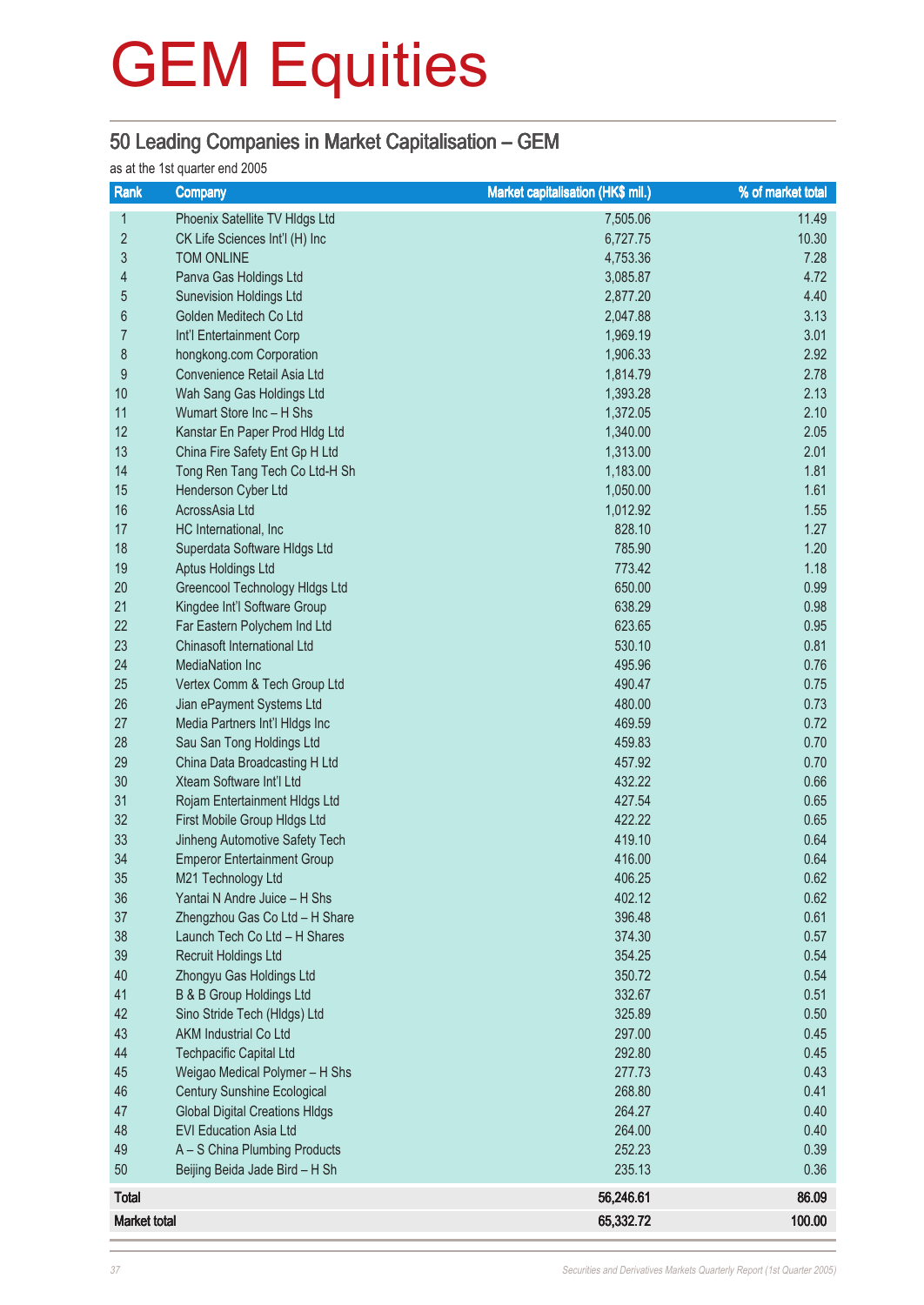### New Listing Companies Statistics for GEM

|      |    | No. of newly listed companies | Funds raised (HK\$ mil.) |
|------|----|-------------------------------|--------------------------|
| 2004 | Q1 | 8                             | 1,920.85                 |
|      | Q2 |                               | 385.96                   |
|      | Q3 | 5                             | 274.06                   |
|      | Q4 |                               | 113.24                   |
| 2005 | Q1 |                               | 82.00                    |

### Newly Listed Companies for GEM

| <b>Code</b>  | Company name                        |           |             | Listing date No. of issued shares Funds raised (HK\$ mil.) |
|--------------|-------------------------------------|-----------|-------------|------------------------------------------------------------|
| 08317        | Finet Group Ltd                     | 2005/1/7  | 493.840.000 | 32.00                                                      |
| 08306        | Sungreen International Holdings Ltd | 2005/2/28 | 80,000,000  | 50.00                                                      |
| <b>Total</b> |                                     |           |             | 82.00                                                      |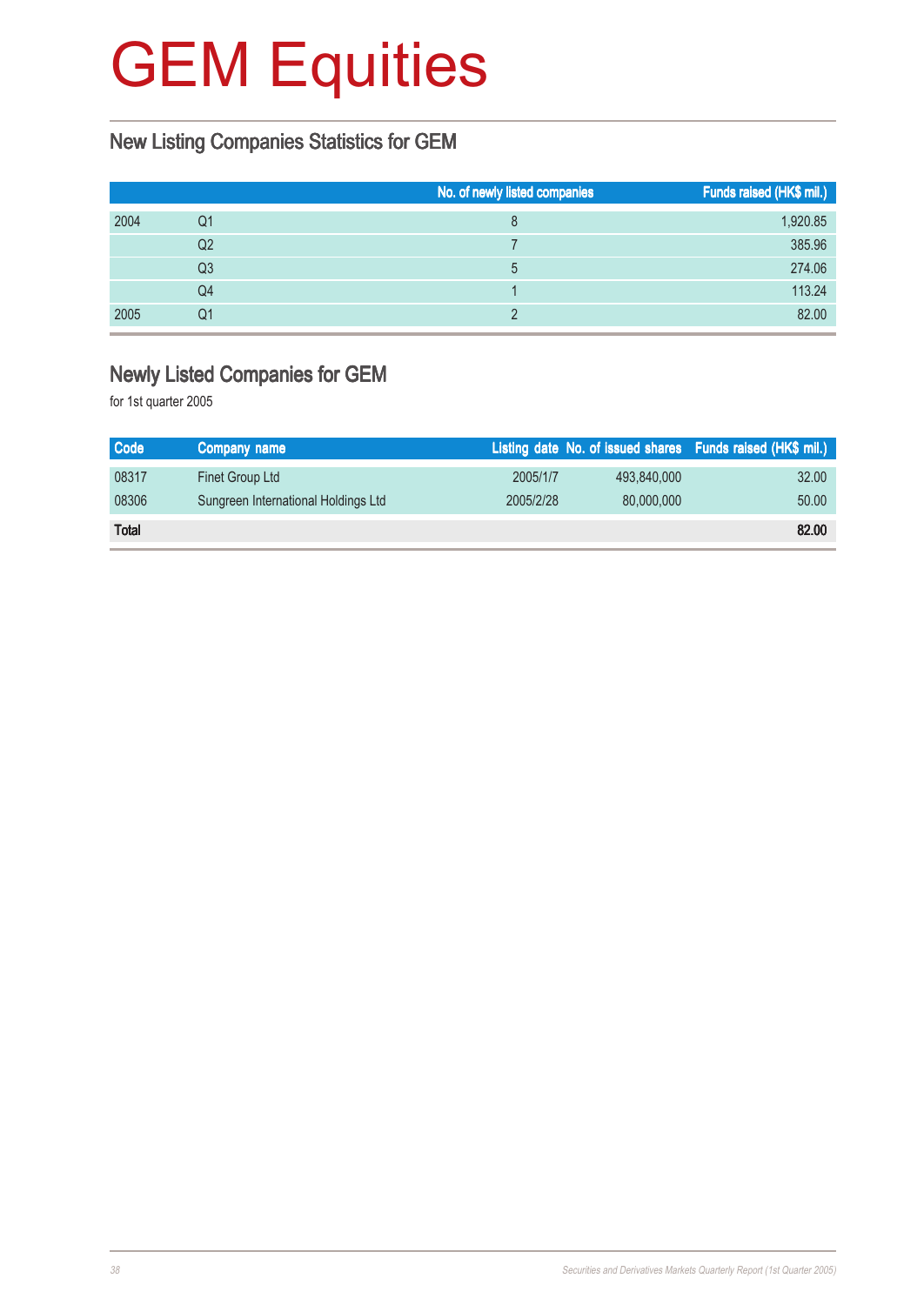## GEM Warrants

### Warrant Trading and Market Value Statistics – GEM

|      |    | <b>Number</b> | Turnover value (HK\$ mil.) | Market value (HK\$ mil.) |
|------|----|---------------|----------------------------|--------------------------|
| 2004 | Q1 |               | 0.47                       | 6.56                     |
|      | Q2 |               | 0.01                       | 5.62                     |
|      | Q3 |               | 0.01                       | 3.12                     |
|      | Q4 |               | 0.00                       | 3.12                     |
| 2005 | Q1 |               | 0.00                       | 3.12                     |

### Newly Listed Equity GEM Warrants

|              |                        | <b>Initial issued</b> |                     |               | <b>Amount raised</b> |
|--------------|------------------------|-----------------------|---------------------|---------------|----------------------|
| Code         | <b>Equity warrants</b> | amount (HK)           | <b>Listing date</b> | <b>Expiry</b> | (HK\$ mil.)          |
|              | n.a.                   |                       |                     |               |                      |
| <b>Total</b> |                        |                       |                     |               |                      |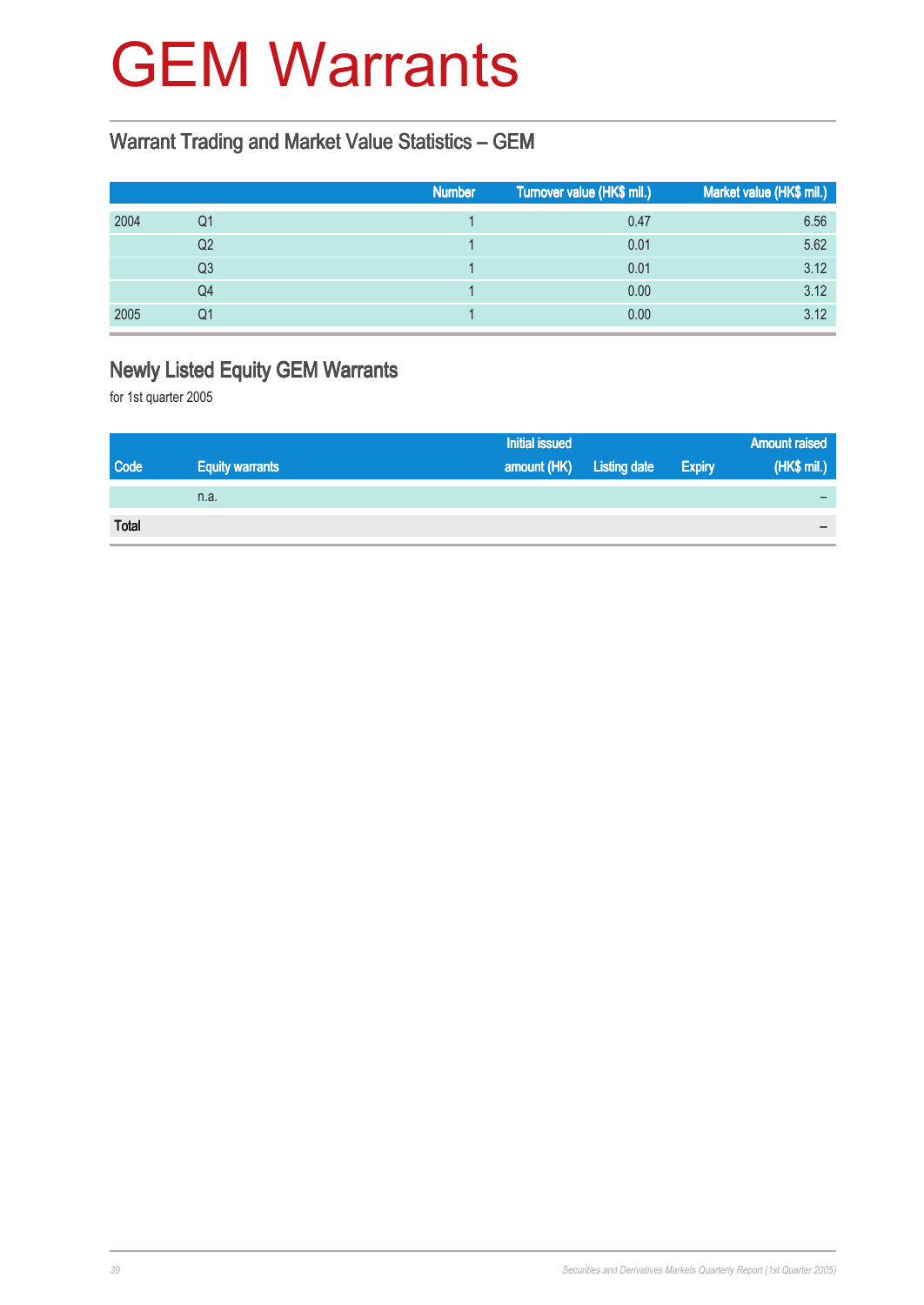### Contract Volume by Derivatives Products

|                                                   |                  | <b>Contracts</b> |
|---------------------------------------------------|------------------|------------------|
| <b>Derivatives product</b>                        | 1st Quarter 2005 | 1st Quarter 2004 |
| Hang Seng Index Futures                           | 2,274,009        | 2,058,273        |
| Hang Seng Index Options                           | 599,190          | 493,863          |
| Mini-Hang Seng Index Futures                      | 358,466          | 342,320          |
| Mini-Hang Seng Index Options                      | 5,948            | 7,330            |
| <b>H-shares Index Futures</b>                     | 439,353          | 339,265          |
| H-shares Index Options <sup>1</sup>               | 48,457           |                  |
| MSCI China Free Index Futures <sup>2</sup>        |                  | $\theta$         |
| Dow Jones Industrial Average Futures <sup>3</sup> | 424              | 1,035            |
| <b>Stock Futures</b>                              | 2,654            | 4,992            |
| <b>Stock Options</b>                              | 1,555,116        | 1,581,952        |
| <b>Three-month HIBOR Futures</b>                  | 8,302            | 16,844           |
| One-month HIBOR Futures                           | 136              | 8                |
| Three-year Exchange Fund Note Futures             | 350              | 900              |
| <b>Total</b>                                      | 5,292,405        | 4,846,782        |

<sup>1</sup> Trading in H-shares Index Options commenced on 14 June 2004.

<sup>2</sup> Trading in MSCI China Free Index Futures suspended with effect from 29 March 2004.

<sup>3</sup> Trading in Dow Jones Industrial Average Futures suspended with effect from 21 March 2005.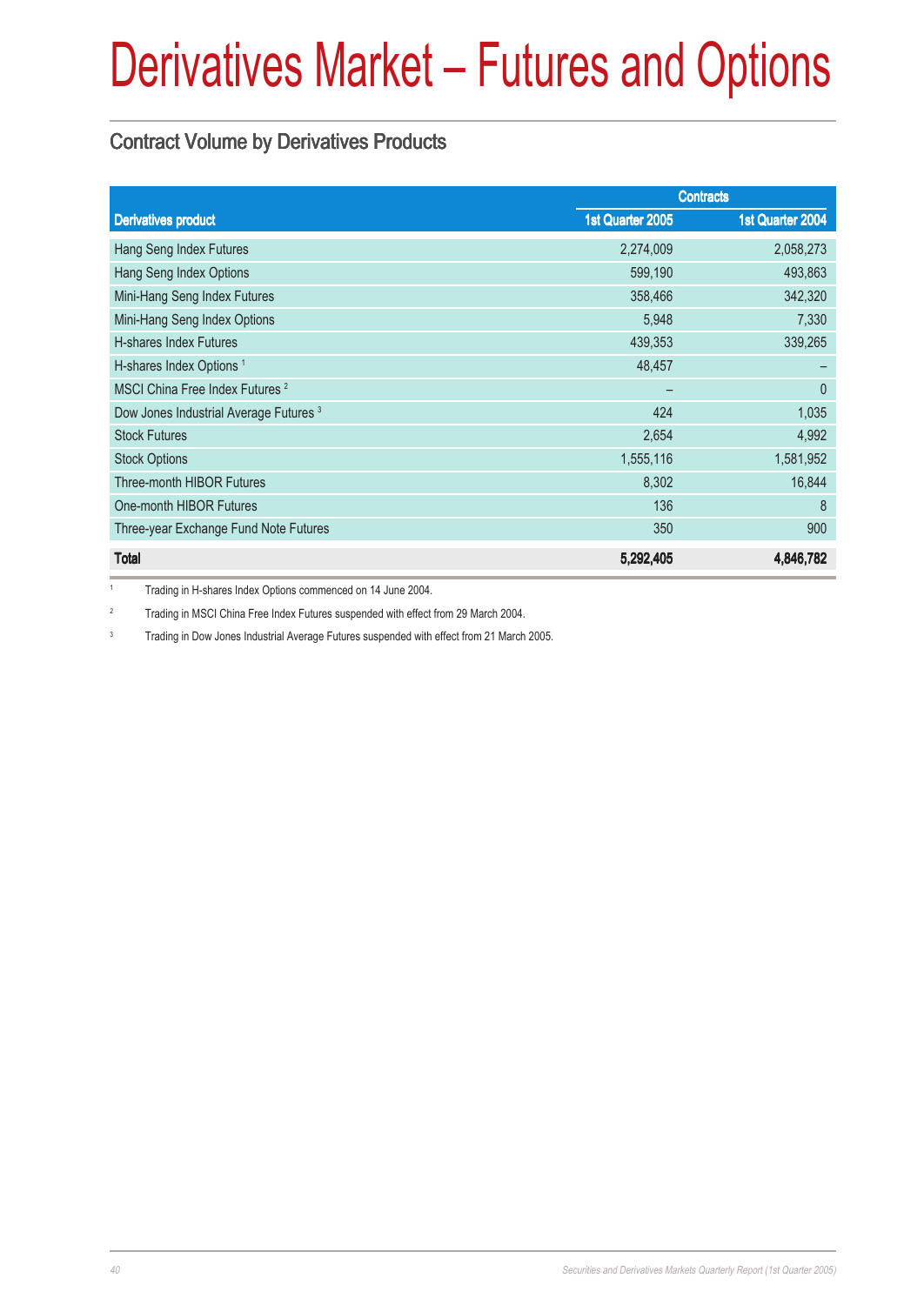### Open Interest by Derivatives Products

|                                                   | <b>Contracts</b> |                  |
|---------------------------------------------------|------------------|------------------|
| <b>Derivatives product</b>                        | 1st Quarter 2005 | 1st Quarter 2004 |
| Hang Seng Index Futures                           | 95,022           | 93,342           |
| Hang Seng Index Options                           | 135,064          | 103,695          |
| Mini-Hang Seng Index Futures                      | 3,336            | 2,572            |
| Mini-Hang Seng Index Options                      | 441              | 490              |
| H-shares Index Futures                            | 31,847           | 15,232           |
| H-shares Index Options <sup>1</sup>               | 24,143           |                  |
| MSCI China Free Index Futures <sup>2</sup>        |                  | $\theta$         |
| Dow Jones Industrial Average Futures <sup>3</sup> |                  | 58               |
| <b>Stock Futures</b>                              | 520              | 804              |
| <b>Stock Options</b>                              | 749,836          | 635,115          |
| Three-month HIBOR Futures                         | 4,832            | 5,579            |
| One-month HIBOR Futures                           | 20               | $\theta$         |
| Three-year Exchange Fund Note Futures             | 50               | 175              |
| <b>Total</b>                                      | 1,045,111        | 857,062          |

1 Trading in H-shares Index Options commenced on 14 June 2004.

2 Trading in MSCI China Free Index Futures suspended with effect from 29 March 2004.

3 Trading in Dow Jones Industrial Average Futures suspended with effect from 21 March 2005.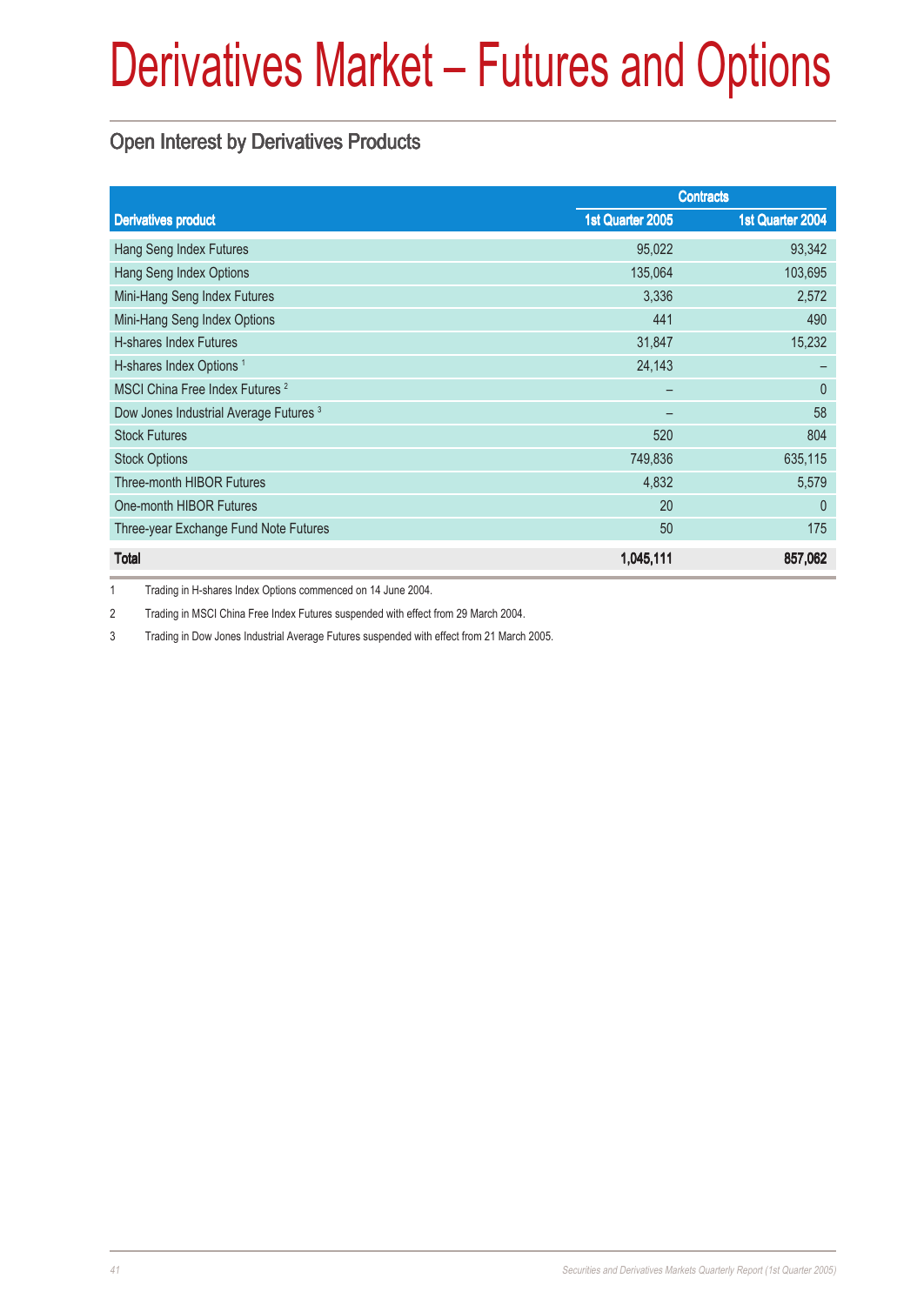Hang Seng Index Futures – Contract Volume and Open Interest (contracts)

|      |                | <b>Total</b><br>contract volume | <b>Quarter-end</b><br>open interest |
|------|----------------|---------------------------------|-------------------------------------|
| 2004 | Q <sub>1</sub> | 2,058,273                       | 93,342                              |
|      | Q <sub>2</sub> | 2,198,947                       | 83,501                              |
|      | Q <sub>3</sub> | 2,183,552                       | 109,533                             |
|      | Q4             | 2,160,817                       | 125,860                             |
| 2005 | Q1             | 2,274,009                       | 95,022                              |

Hang Seng Index Options – Contract Volume and Open Interest (contracts)

|      |                | <b>Total</b><br>contract volume | Quarter-end<br>open interest |
|------|----------------|---------------------------------|------------------------------|
| 2004 | Q <sub>1</sub> | 493,863                         | 103,695                      |
|      | Q <sub>2</sub> | 603,173                         | 92,672                       |
|      | Q <sub>3</sub> | 453,588                         | 85,536                       |
|      | Q4             | 478,444                         | 76,444                       |
| 2005 | Q <sub>1</sub> | 599,190                         | 135,064                      |

### Three-month HIBOR Futures – Contract Volume and Open Interest (contracts)

|      |                | <b>Total</b><br>contract volume | Quarter-end<br>open interest |
|------|----------------|---------------------------------|------------------------------|
|      |                |                                 |                              |
| 2004 | Q <sub>1</sub> | 16,844                          | 5,579                        |
|      | Q <sub>2</sub> | 18,911                          | 6,285                        |
|      | Q <sub>3</sub> | 14,555                          | 8,279                        |
|      | Q4             | 7,997                           | 6,570                        |
| 2005 | Q <sub>1</sub> | 8,302                           | 4,832                        |

### Stock Options Market Turnover and Open Interest (contracts)

|      |                | <b>Total</b><br>Premium (HK\$ mil.) | <b>Total</b><br>contract volume | Quarter-end<br>open interest |
|------|----------------|-------------------------------------|---------------------------------|------------------------------|
| 2004 | Q1             | 1,651.81                            | 1,581,952                       | 635,115                      |
|      | Q <sub>2</sub> | 1,192.19                            | 1,260,109                       | 485,786                      |
|      | Q3             | 1,222.01                            | 1,333,212                       | 516,569                      |
|      | Q4             | 1,515.33                            | 1,436,559                       | 684,052                      |
| 2005 | Q <sub>1</sub> | 1,575.63                            | 1,555,116                       | 749,836                      |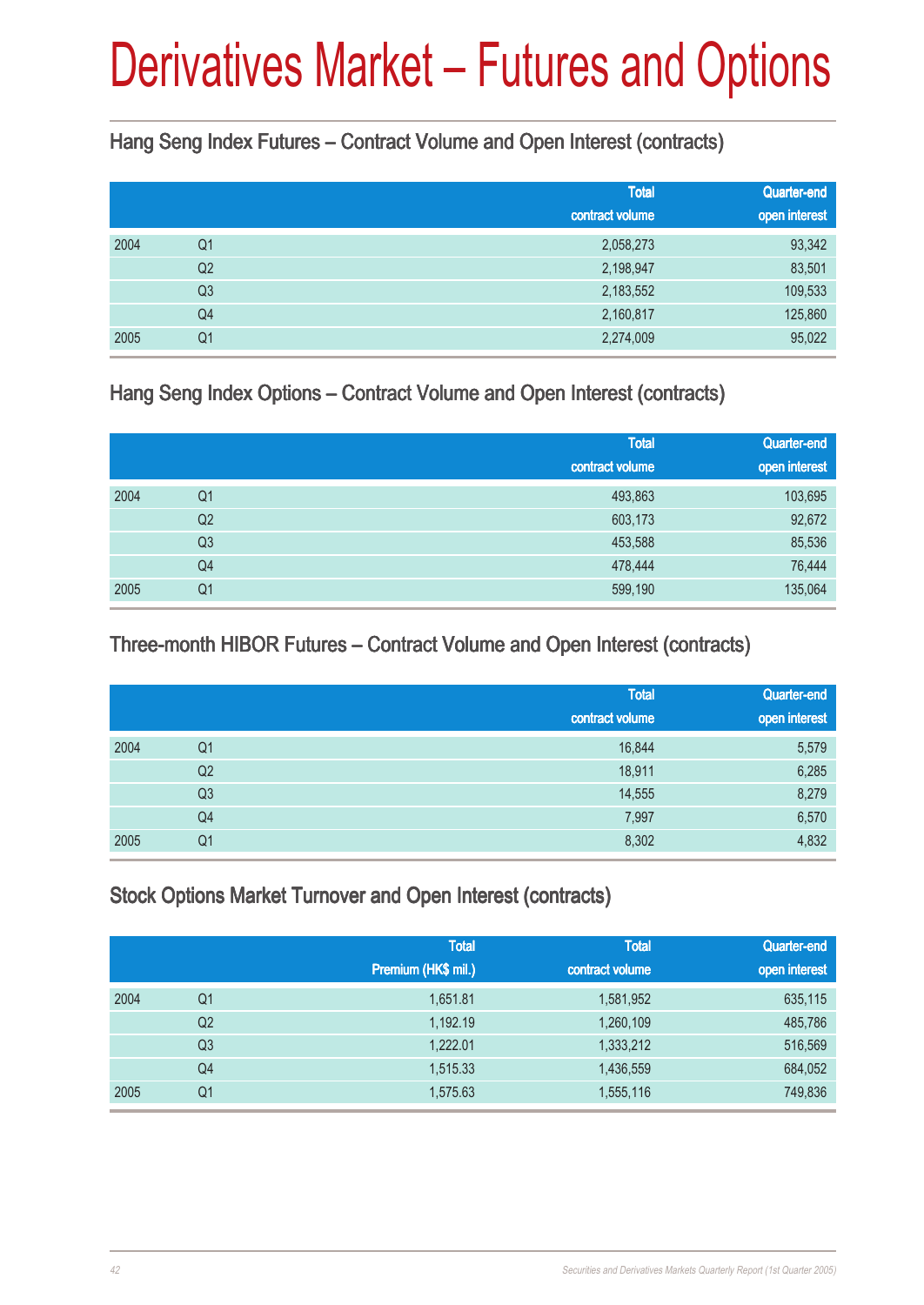### Stock Options Premium by Class

|                            |            | Premium     |              |
|----------------------------|------------|-------------|--------------|
| <b>Options class</b>       |            | (HK\$ mil.) | $%$ of total |
| Aluminum Corp of China     | <b>ALC</b> | 14.55       | 0.92         |
| <b>Bank of East Asia</b>   | <b>BEA</b> | 6.85        | 0.43         |
| <b>BOC HONG KONG</b>       | <b>BOC</b> | 14.00       | 0.89         |
| China Mobile               | <b>CHT</b> | 131.55      | 8.35         |
| China Unicom               | <b>CHU</b> | 14.75       | 0.94         |
| <b>CITIC Pacific</b>       | <b>CIT</b> | 25.73       | 1.63         |
| <b>Cheung Kong</b>         | <b>CKH</b> | 169.03      | 10.73        |
| Cheung Kong Infrastructure | <b>CKI</b> | 12.12       | 0.77         |
| China Life Insurance       | <b>CLI</b> | 12.29       | 0.78         |
| <b>CLP Holdings</b>        | <b>CLP</b> | 3.69        | 0.23         |
| <b>China Merchants</b>     | <b>CMH</b> | 7.07        | 0.45         |
| CNOOC                      | <b>CNC</b> | 3.27        | 0.21         |
| <b>COSCO Pacific</b>       | COS        | 18.63       | 1.18         |
| <b>Cathay Pacific</b>      | <b>CPA</b> | 12.08       | 0.77         |
| China Petro & Chem         | <b>CPC</b> | 17.76       | 1.13         |
| <b>China Resources</b>     | <b>CRE</b> | 10.20       | 0.65         |
| China Telecom              | <b>CTC</b> | 4.11        | 0.26         |
| <b>HK Electric</b>         | <b>HEH</b> | 21.62       | 1.37         |
| Hong Kong Exchanges        | <b>HEX</b> | 3.40        | 0.22         |
| <b>HSBC Holdings</b>       | <b>HKB</b> | 258.62      | 16.41        |
| Hong Kong Gas              | <b>HKG</b> | 9.45        | 0.60         |
| Henderson Land             | <b>HLD</b> | 56.99       | 3.62         |
| <b>Huaneng Power</b>       | <b>HNP</b> | 5.37        | 0.34         |
| Hang Seng Bank             | <b>HSB</b> | 19.06       | 1.21         |
| Hutchison Whampoa          | <b>HWL</b> | 384.82      | 24.42        |
| Johnson Electric           | <b>JSE</b> | 0.49        | 0.03         |
| Lenovo Group               | LEH        | 3.43        | 0.22         |
| Li & Fung                  | LIF        | 12.32       | 0.78         |
| <b>MTR Corporation</b>     | <b>MTR</b> | 1.54        | 0.10         |
| New World Development      | <b>NWD</b> | 6.51        | 0.41         |
| <b>PCCW</b>                | PCC        | 13.30       | 0.84         |
| PetroChina                 | PEC        | 78.27       | 4.97         |
| <b>SHK Properties</b>      | <b>SHK</b> | 167.18      | 10.61        |
| Shanghai Industrial        | <b>SIH</b> | 1.43        | 0.09         |
| Swire Pacific 'A'          | SWA        | 36.40       | 2.31         |
| Tracker Fund of HK         | <b>TRF</b> | 1.54        | 0.10         |
| Wharf (Holdings)           | <b>WHL</b> | 16.21       | 1.03         |
| <b>Total</b>               |            | 1,575.63    | 100.00       |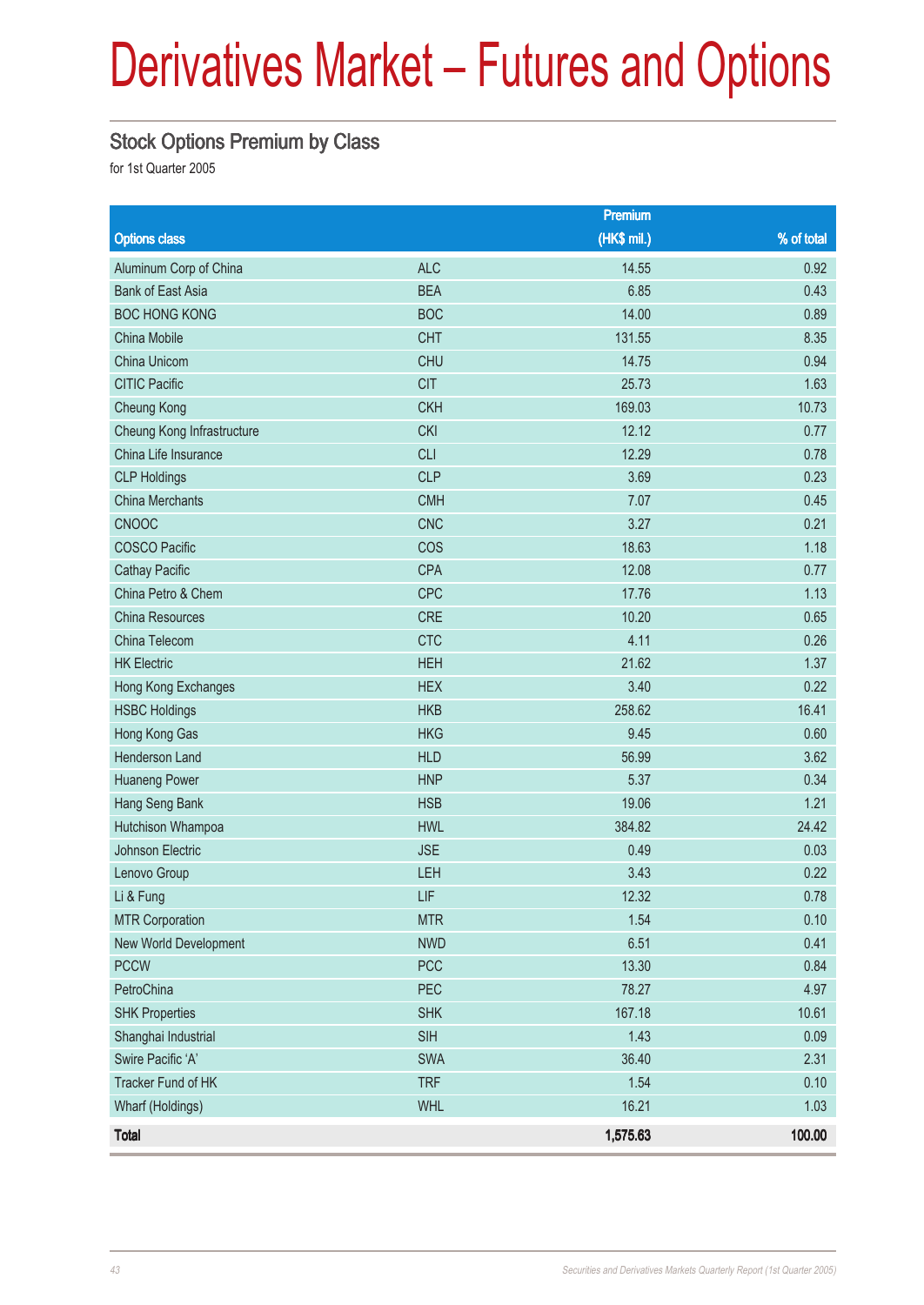#### Stock Options Contract Volume by Class

|                            |            | <b>Contract</b> |            |
|----------------------------|------------|-----------------|------------|
| <b>Options class</b>       |            | volume          | % of total |
| Aluminum Corp of China     | <b>ALC</b> | 20,511          | 1.32       |
| <b>Bank of East Asia</b>   | <b>BEA</b> | 45,843          | 2.95       |
| <b>BOC HONG KONG</b>       | <b>BOC</b> | 76,815          | 4.94       |
| China Mobile               | <b>CHT</b> | 249,347         | 16.03      |
| China Unicom               | <b>CHU</b> | 18,642          | 1.20       |
| <b>CITIC Pacific</b>       | <b>CIT</b> | 12,475          | 0.80       |
| Cheung Kong                | <b>CKH</b> | 72,237          | 4.65       |
| Cheung Kong Infrastructure | <b>CKI</b> | 12,432          | 0.80       |
| China Life Insurance       | <b>CLI</b> | 37,458          | 2.41       |
| <b>CLP Holdings</b>        | <b>CLP</b> | 6,686           | 0.43       |
| <b>China Merchants</b>     | <b>CMH</b> | 6,166           | 0.40       |
| <b>CNOOC</b>               | <b>CNC</b> | 16,332          | 1.05       |
| <b>COSCO Pacific</b>       | COS        | 12,531          | 0.81       |
| <b>Cathay Pacific</b>      | <b>CPA</b> | 27,342          | 1.76       |
| China Petro & Chem         | CPC        | 47,397          | 3.05       |
| China Resources            | <b>CRE</b> | 7,829           | 0.50       |
| China Telecom              | <b>CTC</b> | 12,624          | 0.81       |
| <b>HK Electric</b>         | <b>HEH</b> | 21,917          | 1.41       |
| Hong Kong Exchanges        | <b>HEX</b> | 1,680           | 0.11       |
| <b>HSBC Holdings</b>       | <b>HKB</b> | 250,444         | 16.10      |
| Hong Kong Gas              | <b>HKG</b> | 21,312          | 1.37       |
| Henderson Land             | <b>HLD</b> | 42,295          | 2.72       |
| <b>Huaneng Power</b>       | <b>HNP</b> | 11,026          | 0.71       |
| Hang Seng Bank             | <b>HSB</b> | 49,669          | 3.19       |
| Hutchison Whampoa          | <b>HWL</b> | 145,392         | 9.35       |
| Johnson Electric           | <b>JSE</b> | 4,271           | 0.27       |
| Lenovo Group               | LEH        | 11,713          | 0.75       |
| Li & Fung                  | LIF        | 10,570          | 0.68       |
| <b>MTR Corporation</b>     | <b>MTR</b> | 11,774          | 0.76       |
| New World Development      | <b>NWD</b> | 14,204          | 0.91       |
| <b>PCCW</b>                | <b>PCC</b> | 62,725          | 4.03       |
| PetroChina                 | PEC        | 88,575          | 5.70       |
| <b>SHK Properties</b>      | <b>SHK</b> | 64,171          | 4.13       |
| Shanghai Industrial        | <b>SIH</b> | 2,572           | 0.17       |
| Swire Pacific 'A'          | SWA        | 33,380          | 2.15       |
| Tracker Fund of HK         | <b>TRF</b> | 10,662          | 0.69       |
| Wharf (Holdings)           | <b>WHL</b> | 14,097          | 0.91       |
| <b>Total</b>               |            | 1,555,116       | 100.00     |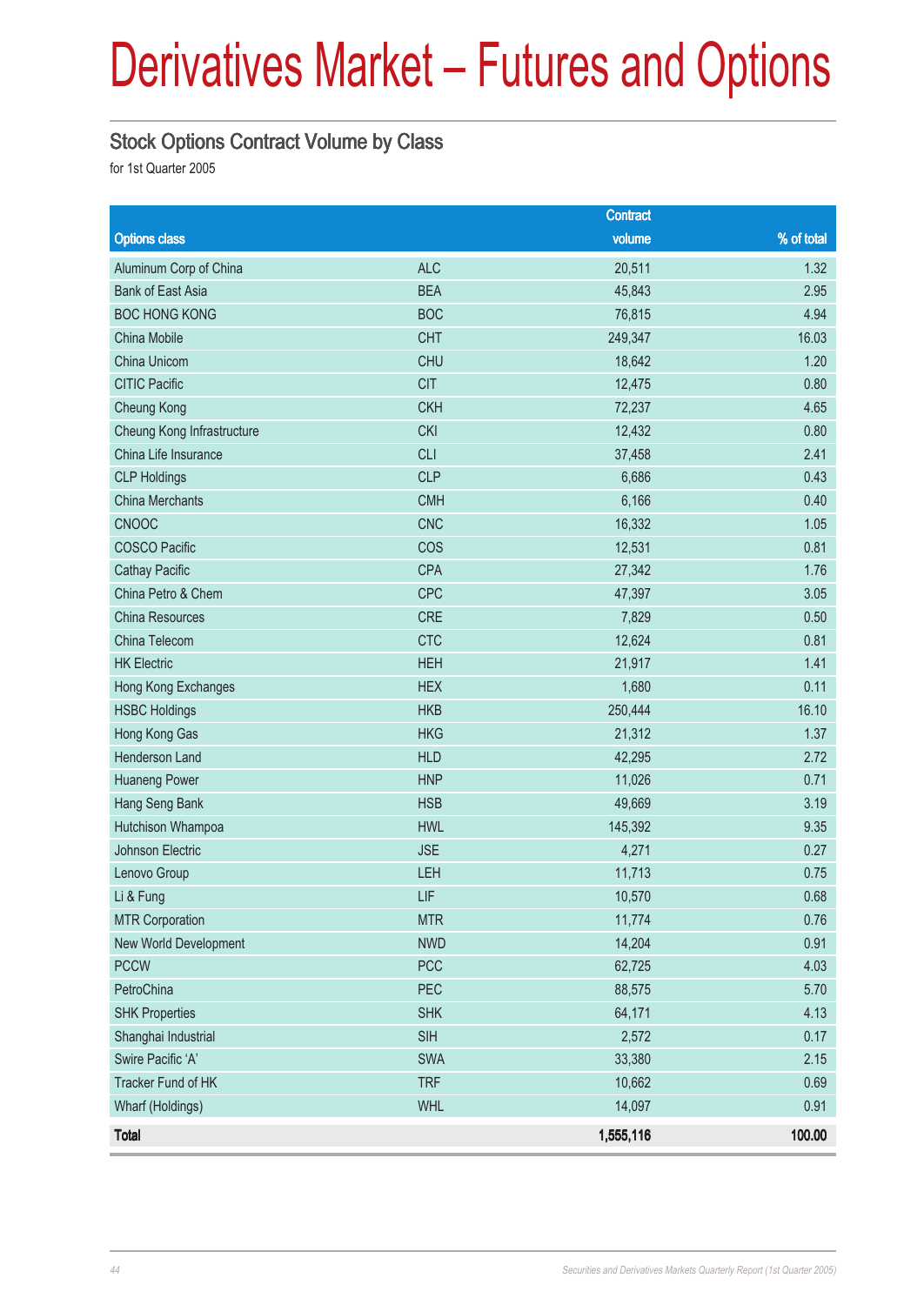### Stock Options Open Interest by Class

as at the end of 1st Quarter 2005

|                            |            | <b>Open interest</b> |            |
|----------------------------|------------|----------------------|------------|
| <b>Options class</b>       |            | (contracts)          | % of total |
| Aluminum Corp of China     | <b>ALC</b> | 15,373               | 2.05       |
| <b>Bank of East Asia</b>   | <b>BEA</b> | 13,038               | 1.74       |
| <b>BOC HONG KONG</b>       | <b>BOC</b> | 41,700               | 5.56       |
| China Mobile               | <b>CHT</b> | 103,447              | 13.80      |
| China Unicom               | <b>CHU</b> | 7,362                | 0.98       |
| <b>CITIC Pacific</b>       | <b>CIT</b> | 5,863                | 0.78       |
| <b>Cheung Kong</b>         | <b>CKH</b> | 32,186               | 4.29       |
| Cheung Kong Infrastructure | <b>CKI</b> | 6,221                | 0.83       |
| China Life Insurance       | <b>CLI</b> | 25,146               | 3.35       |
| <b>CLP Holdings</b>        | <b>CLP</b> | 4,538                | 0.61       |
| <b>China Merchants</b>     | <b>CMH</b> | 2,858                | 0.38       |
| CNOOC                      | <b>CNC</b> | 8,692                | 1.16       |
| <b>COSCO Pacific</b>       | COS        | 4,882                | 0.65       |
| <b>Cathay Pacific</b>      | <b>CPA</b> | 14,431               | 1.92       |
| China Petro & Chem         | <b>CPC</b> | 27,502               | 3.67       |
| China Resources            | <b>CRE</b> | 5,003                | 0.67       |
| China Telecom              | <b>CTC</b> | 9,678                | 1.29       |
| <b>HK Electric</b>         | <b>HEH</b> | 10,432               | 1.39       |
| Hong Kong Exchanges        | <b>HEX</b> | 10                   | 0.00       |
| <b>HSBC Holdings</b>       | <b>HKB</b> | 130,400              | 17.39      |
| Hong Kong Gas              | <b>HKG</b> | 6,217                | 0.83       |
| Henderson Land             | <b>HLD</b> | 18,713               | 2.50       |
| <b>Huaneng Power</b>       | <b>HNP</b> | 6,385                | 0.85       |
| Hang Seng Bank             | <b>HSB</b> | 25,913               | 3.46       |
| Hutchison Whampoa          | <b>HWL</b> | 54,626               | 7.29       |
| <b>Johnson Electric</b>    | <b>JSE</b> | 2,022                | 0.27       |
| Lenovo Group               | LEH        | 3,501                | 0.47       |
| Li & Fung                  | LIF        | 1,666                | 0.22       |
| <b>MTR Corporation</b>     | <b>MTR</b> | 8,182                | 1.09       |
| New World Development      | <b>NWD</b> | 7,062                | 0.94       |
| <b>PCCW</b>                | <b>PCC</b> | 30,800               | 4.11       |
| PetroChina                 | PEC        | 64,326               | 8.58       |
| <b>SHK Properties</b>      | <b>SHK</b> | 21,478               | 2.86       |
| Shanghai Industrial        | <b>SIH</b> | 2,348                | 0.31       |
| Swire Pacific 'A'          | <b>SWA</b> | 13,980               | 1.86       |
| Tracker Fund of HK         | <b>TRF</b> | 7,502                | 1.00       |
| Wharf (Holdings)           | <b>WHL</b> | 6,353                | 0.85       |
| <b>Total</b>               |            | 749,836              | 100.00     |